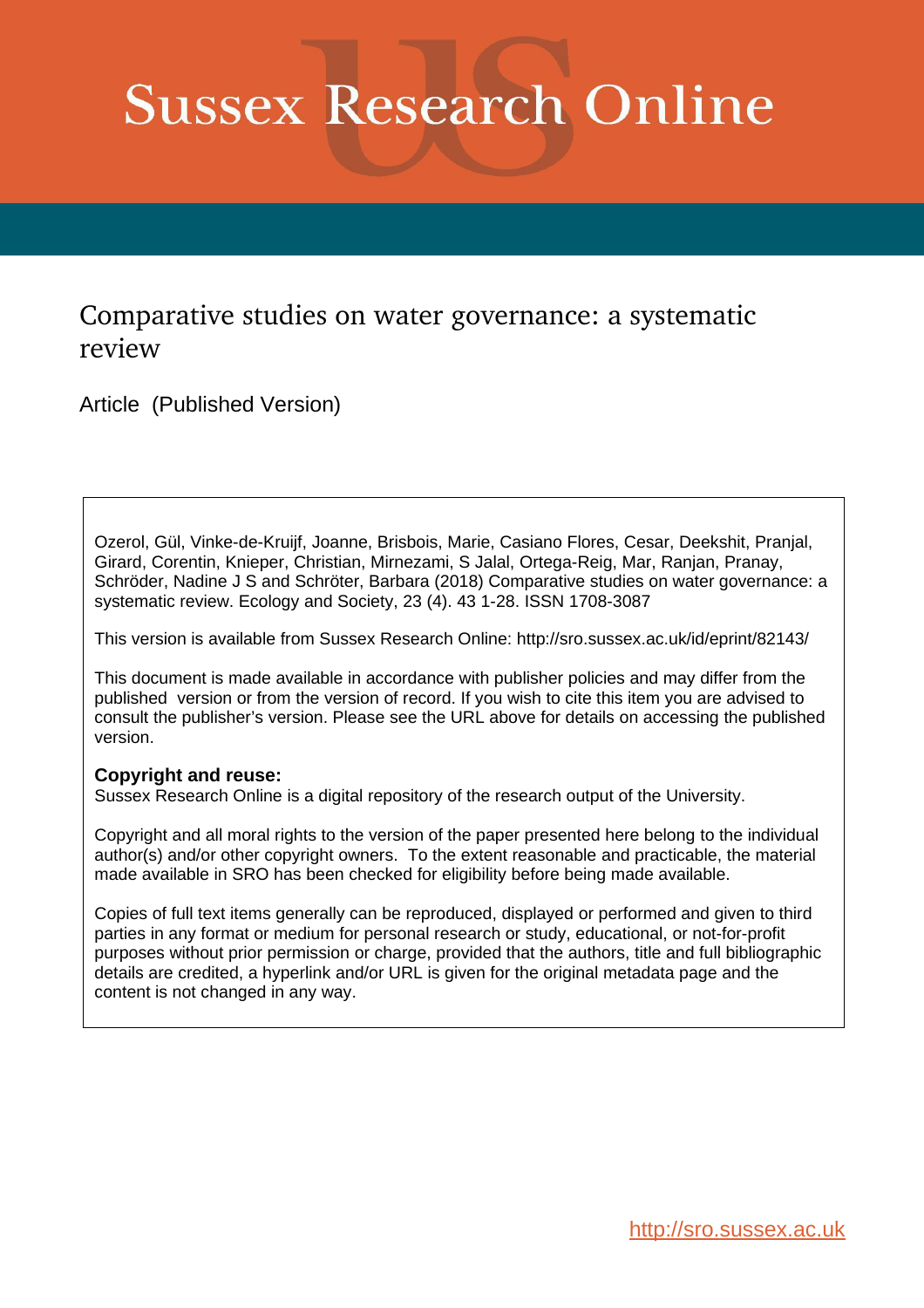Copyright © 2018 by the author(s). Published here under license by the Resilience Alliance. Özerol, G., J. Vinke-de Kruijf, M. C. Brisbois, C. Casiano Flores, P. Deekshit, C. Girard, C. Knieper, S. J. Mirnezami, M. Ortega-Reig, P. Ranjan, N. J. S. Schröder, and B. Schröter. 2018. Comparative studies of water governance: a systematic review. *Ecology and Society* 23(4):43. <https://doi.org/10.5751/ES-10548-230443>

*Synthesis*

## **Comparative studies of water governance: a systematic review**

<u>[Gül Özerol](mailto:g.ozerol@utwente.nl)<sup>1</sup>, [Joanne Vinke-de Kruijf](mailto:joanne.vinke@utwente.nl)<sup>2</sup>, [Marie Claire Brisbois](mailto:m.c.brisbois@sussex.ac.uk)<sup>3,4</sup>, [Cesar Casiano Flores](mailto:cesar.casiano@kuleuven.be)<sup>5</sup>, [Pranjal Deekshit](mailto:pranjaldixit@gmail.com)<sup>6</sup>, [Corentin Girard](mailto:Corentin.girard@canviclimatic.org)<sup>7</sup>, [Christian](mailto:cknieper@uos.de)</u> *[Knieper](mailto:cknieper@uos.de)<sup>8</sup>* , *[S. Jalal Mirnezami](mailto:j.mirnezami@outlook.com)<sup>9</sup>* , *[Mar Ortega-Reig](mailto:marorrei@upv.es) 10,11* , *[Pranay Ranjan](mailto:ranjanp@purdue.edu)<sup>12</sup>* , *[Nadine J. S. Schröder](mailto:nadine.schroeder@stud.leuphana.de)<sup>13</sup> and [Barbara Schröter](mailto:barbara.schroeter@zalf.de)<sup>14</sup>*

ABSTRACT. Governance is key to tackling water challenges and transforming water management under the increasing pressures of competing water uses and climate change. Diverse water governance regimes have evolved in different countries and regions to regulate the development and management of water resources and the provision of water services. Scholars and policy analysts have been comparing these water governance regimes to analyze elements and processes, to assess performance, or to draw lessons. Although the number of such studies has increased since the 1980s, no comprehensive synthesis exists. We present such a synthesis by conducting a systematic review of the emerging field of comparative water governance studies, and we critically reflect on how water governance is defined, conceptualized, and assessed in different contexts. Based on the resultant insights, we identify four areas for future research: (1) improving the balance between small-, medium-, and large-*N* studies that are used in comparative studies of water governance; (2) conducting longitudinal comparisons of water governance to identify temporal governance trends and patterns; (3) expanding the geographical coverage of the comparisons to include underrepresented countries and regions, focusing more broadly on the global South; and (4) addressing the issues of justice, equity, and power, which are becoming increasingly important in tackling the water governance challenges that are exacerbated by the effects of climate change, industrialization, and urbanization.

Key Words: *comparative analysis; comparative studies; systematic review; water governance; water management; water policy*

#### **INTRODUCTION**

Water resources are under increasing pressure from competing uses and climate change (Rockström et al. 2009, IPCC 2014). Governance is acknowledged and investigated as a key challenge in achieving the long-term sustainability of this important resource (Rogers and Hall 2003, Bakker et al. 2008, OECD 2015, Pahl-Wostl 2017). Around the globe, diverse water governance regimes have evolved to regulate the development and management of water resources and the provision of water services (Hussey and Dovers 2007, Van De Meene and Brown 2009, OECD 2011). Scholars and policy analysts have responded by producing a broad body of literature comparing these water governance regimes to draw out diverse lessons (e.g., Benson and Jordan 2010, Pahl-Wostl et al. 2010, Herrala et al. 2012, Araral and Wu 2016). Here, we assess the state of scholarship on comparative water governance and its main characteristics. We identify trends, gaps, and ongoing issues to be resolved as the field progresses.

Varying perspectives exist on what defines water governance (de Loë and Kreutzwiser 2007, Woodhouse and Muller 2017). For our purposes, water governance is defined as "[…] the social function that regulates development and management of water resources and provisions of water services at different levels of society and guides the resource towards a desirable state and away from an undesirable state" (Pahl-Wostl 2015:25). This definition allows for the participation of nonstate actors but also encompasses situations in which actions and decisions are taken solely by state actors. Governance differs from the more

functional exercise of water management. Water management is defined as "the activities of analyzing and monitoring, developing and implementing measures to keep the state of a [water] resource within desirable bounds" (Pahl-Wostl 2009:355).

Comparisons of water governance serve several purposes. These include identifying the ways in which water governance is shaped across varied settings, assessing performance, and drawing out lessons on what works in which context and why (Wescoat 2009, Araral and Wu 2016). Comparisons often focus on certain elements of governance. These elements include, among others, laws and policies (e.g., Gemmer et al. 2011), performance (e.g., Scott 2015), intersectoral cooperation (e.g., Jager 2016), and public participation (e.g., Wehn et al. 2015). They also include related concepts such as integrated water resources management (e.g., Brown et al. 2003) and the water–energy–food nexus (e.g., Lawford et al. 2013). Diverse definitions and methods build the basis for comparing water governance concepts and regimes across cities, river basins, countries, sectors, and regions, as well as across political, institutional, and economic contexts.

Although the number of comparative studies in water governance is increasing, there has not yet been a synthesis of these studies. Moreover, little reflection has been conducted on the different governance elements, the methods that are chosen for comparison, and the implications of those comparative choices for different water problems (excepting Wescoat 2009). To bridge these knowledge gaps, we present a systematic review of the emerging field of comparative water governance studies. We critically reflect on how water governance is defined,

<sup>&</sup>lt;sup>1</sup>University of Twente, The Netherlands, <sup>2</sup>Department of Civil Engineering, University of Twente, The Netherlands, <sup>3</sup>Copernicus Institute of Sustainable Development, Utrecht University, <sup>4</sup>Science Policy Research Unit, University of Sussex, <sup>5</sup>Public Governance Institute, KU Leuven, Belgium, <sup>6</sup>Tata Institute of Social Sciences, India, <sup>7</sup>Foundation Valencia Climate and Energy of the City of Valencia, Spain, <sup>8</sup>Institute of Environmental Systems Research, Osnabrück University, Germany, <sup>9</sup>Research Institute of Science, Technology and Industry Policy, Sharif University of Technology, <sup>10</sup>Centro Valenciano de Estudios sobre el Riego, Universitat Politècnica de València, Spain, <sup>11</sup>Institut de Desenvolupament Local, Universitat de València, Spain, <sup>12</sup>Department of Forestry and Natural Resources, Purdue University, USA, <sup>13</sup>Research Group Governance, Participation and Sustainability, Leuphana University, Germany, <sup>14</sup>Leibniz Centre for Agricultural Landscape Research, Germany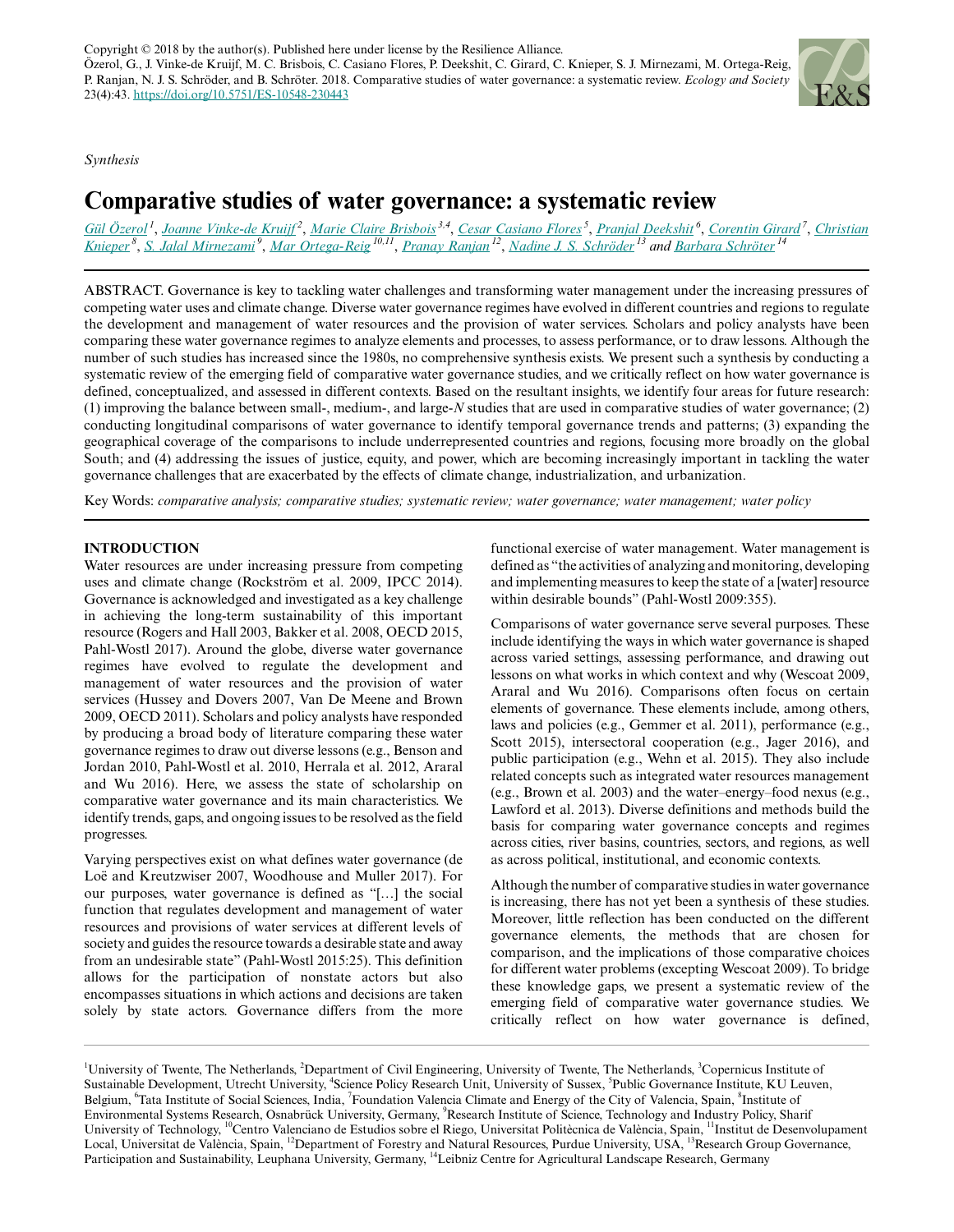| Search string                                                                                                                    | Number of publications<br>from Scopus search engine | Number of additional publications<br>from Google Scholar and knowledge<br>repositories |
|----------------------------------------------------------------------------------------------------------------------------------|-----------------------------------------------------|----------------------------------------------------------------------------------------|
| 1. "water" AND "governance" AND "comparative analysis"                                                                           | 80                                                  | 11                                                                                     |
| 2. "water" AND "management" AND "comparative analysis"                                                                           | 25                                                  | 6                                                                                      |
| 3. "water" AND "governance" AND "comparative approach*" OR "comparative<br>perspective*" OR "comparative stud*" OR "comparison*" | 61                                                  | 31                                                                                     |
| Total                                                                                                                            | 166                                                 | 48                                                                                     |

**Table 1.** Overview of search strings used and resulting numbers of publications. Total *N* = 214 publications.

conceptualized, and assessed in diverse contexts, paying specific attention to the governance elements and methodologies used for comparative analyses. In doing so, we aim to provide researchers and practitioners with clear direction on how to advance the practice of comparative analysis in water governance.

#### **REVIEW METHOD**

To obtain a comprehensive overview of comparative studies of water governance, we conducted a social science systematic review (Petticrew and Roberts 2008). Systematic reviews are useful for synthesizing trends and abstracting findings from large bodies of information. The review approach and process were collaboratively designed and executed by a team of 12 international water governance scholars. All authors participated in regular online meetings to discuss the data gathering, review, and writing process. The review stages are detailed in Fig. 1 and described further below.

**Fig. 1.** Schematic representation of the systematic review process.



#### **Data gathering and screening**

The review focuses on publications that compare empirical cases for which data were collected by the authors of the publications or by other researchers. A "case" refers here to a delimited phenomenon, or a unit, observed at a single point in time or over some period of time (adapted from Gerring 2007:19). During the initial screening process, three inclusion criteria were applied:

- **1.** The publication is written in English;
- **2.** The publication contains a comparison of at least two empirical cases across geographical space;
- **3.** The publication focuses on the governance of water resources or services (as defined earlier). Publications that compared cases from both water governance and other relevant topics such as environmental protection were included in the review (e.g., Newig and Fritsch 2009, Mahalingam et al. 2011).

During the data gathering stage, these criteria were translated into a search string that was designed to capture publications that address water governance and apply comparative approaches (Table 1). Both academic literature and professional publications were targeted. To identify peer-reviewed literature (i.e., scientific journals, books, book chapters, and conference proceedings), the search string was used to search the Scopus database. This search returned 166 publications that met the first three inclusion criteria. The search was limited to the period from January 1997 to March 2017. Scopus was selected because of its broad coverage of social sciences. We ran a parallel search in Google Scholar, focusing on the first 200 results. The Google search added 34 new publications to our database. To capture professional publications ("grey" literature), we searched the Organisation for Economic Co-operation and Development (<http://www.oecd-ilibrary.org>) and United Nations [\(http://www.un-ilibrary.org\)](http://www.un-ilibrary.org) repositories. These searches added 14 publications to the review process. After removing duplicates, bibliographic data from 214 publications were compiled in an online spreadsheet for analysis.

The abstract, title, and keywords of each publication were screened by two members of the review team (authors of publications were not allowed to review their own publications). If these three areas provided insufficient information to make a decision on inclusion, the full text of the publication was examined. After screening the 214 publications, 139 publications were retained for inclusion in the in-depth review. We are aware of several potentially relevant publications that were not captured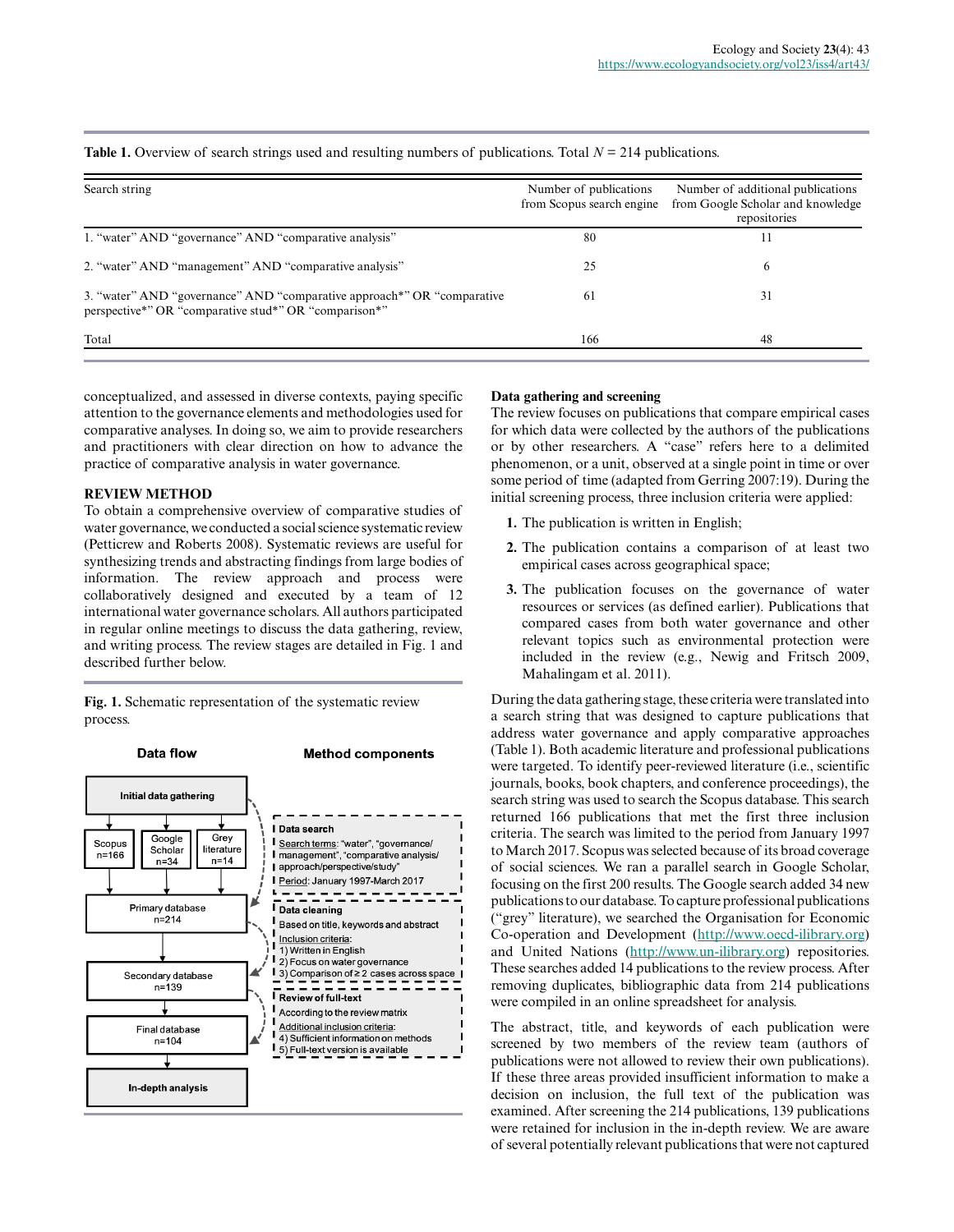by the database scans. However, the final database is the result of the strict application of selection criteria and provides sufficient coverage of publications on comparative water governance to develop comprehensive insights.

#### **In-depth review process**

During the in-depth review process, two more inclusion criteria were applied in addition to the first three criteria:

- **1.** The publication provides sufficient information to conduct an in-depth review of the parameters used for the comparison, data sources, data collection, and analysis methods;
- **2.** The publication's full-text version is available to the review team.

One publication was excluded because the review team could not access the full text. Another 34 publications were excluded because they were conceptual rather than empirical  $(N = 11)$  or they did not focus on water governance or provide sufficient information to conduct an in-depth review  $(N = 23)$ . The results presented here are based on the analysis of the final dataset of 104 publications (see Appendix 1 for the list of publications included in the in-depth review).

The review process was guided by a review matrix that contained entries for thematic and geographic scope, definition of water governance, comparative framework, governance elements that are being compared, unit of analysis, case selection rationale, case delineation, data collection and analysis methods, and comparative methods. An initial version of the matrix was developed based on existing reviews of water governance and management (e.g., Cook and Bakker 2012, González Tánago et al. 2016, Varady et al. 2016). This matrix was tested by the review team using the same four publications to ensure that all team members had a common understanding of the review categories. The matrix was refined based on feedback from team members. The refined matrix (Appendix 2) was then used to review the 104 full-text publications. Each publication was reviewed by two members of the review team. Each team member reviewed approximately 11 publications as first reviewer, and another 11 publications as second reviewer. Differences in interpretation were resolved through discussions between the two reviewers and, where necessary, with the larger review team.

#### **Limitations**

The final database of reviewed publications does not contain any professional studies, despite the initial aim to capture that literature. The selection criteria required sufficient information on the comparative framework and methods used to conduct an in-depth review using the review matrix. None of the professional publications returned in the searches provided sufficient information. Book chapters and introductions or conclusions to journal special issues were often excluded for the same reason. As well, given our interest in elements and methods of comparison, only publications that compared at least two empirical cases were included in the review. As a result, conceptual papers, which did not compare empirical cases, were excluded. Finally, review is a subjective process that involves many decisions regarding how to classify publications. We attempted to limit subjectivity through the review process described above. However, some variation in interpretation is inevitable.

#### **EMERGENCE AND CONCEPTUAL BASIS OF COMPARATIVE WATER GOVERNANCE STUDIES**

Here, we provide a descriptive overview of the evolution of the comparative water governance field based on an analysis of the reviewed publications. We focus on how attention to comparative studies is evolving, how water governance is defined, what governance elements are compared, and which frameworks are used.

#### **Comparative studies of water governance in the academic literature**

To obtain a comprehensive overview of the scholarly literature on comparative water governance, we analyzed the number of publications over time and in different journals, the publications that were most widely cited, and the major issues on which the reviewed publications focused. Examining the number of publications over the past two decades (1997–2017) showed a gradual increase since 2009 (Fig. 2). Because the publications were selected through a systematic process, this is an indication that scholarly attention to comparing water governance across two or more case studies is growing.

**Fig. 2.** Number of publications each year meeting the search criteria (January 1997–March 2017).



Although the comparative studies on water governance are published in diverse outlets, the most popular journals were *Environmental Policy and Governance* (nine publications), *Ecology and Society* (seven publications), *Water Policy* and *Environmental Science and Policy* (six publications each), and *Regional Environmental Change* and *Water International* (four publications each). Further analysis of the most widely cited comparative water governance publications in Scopus (Table 2) shows that most of these publications were published in water- or environment-oriented journals in the period between 2009 and 2012. The number of cases compared as well as the methods used for comparison vary significantly. There is no correlation between a high number of citations and a specific journal or method, or a high or low number of cases. The first publication (Newig and Fritsch 2009), which stands out in terms of number of citations, is a meta-analysis of 47 cases on environmental governance, including cases on water governance.

Comparative water governance studies focus on a wide range of water-related issues (Table 3). The greatest proportion of the reviewed publications (*N* = 25) focuses on river basin management. Other issues that were frequently examined include agriculture ( $N = 14$ ) and urban water services ( $N = 13$ ). The majority of the agriculture-oriented publications are centered on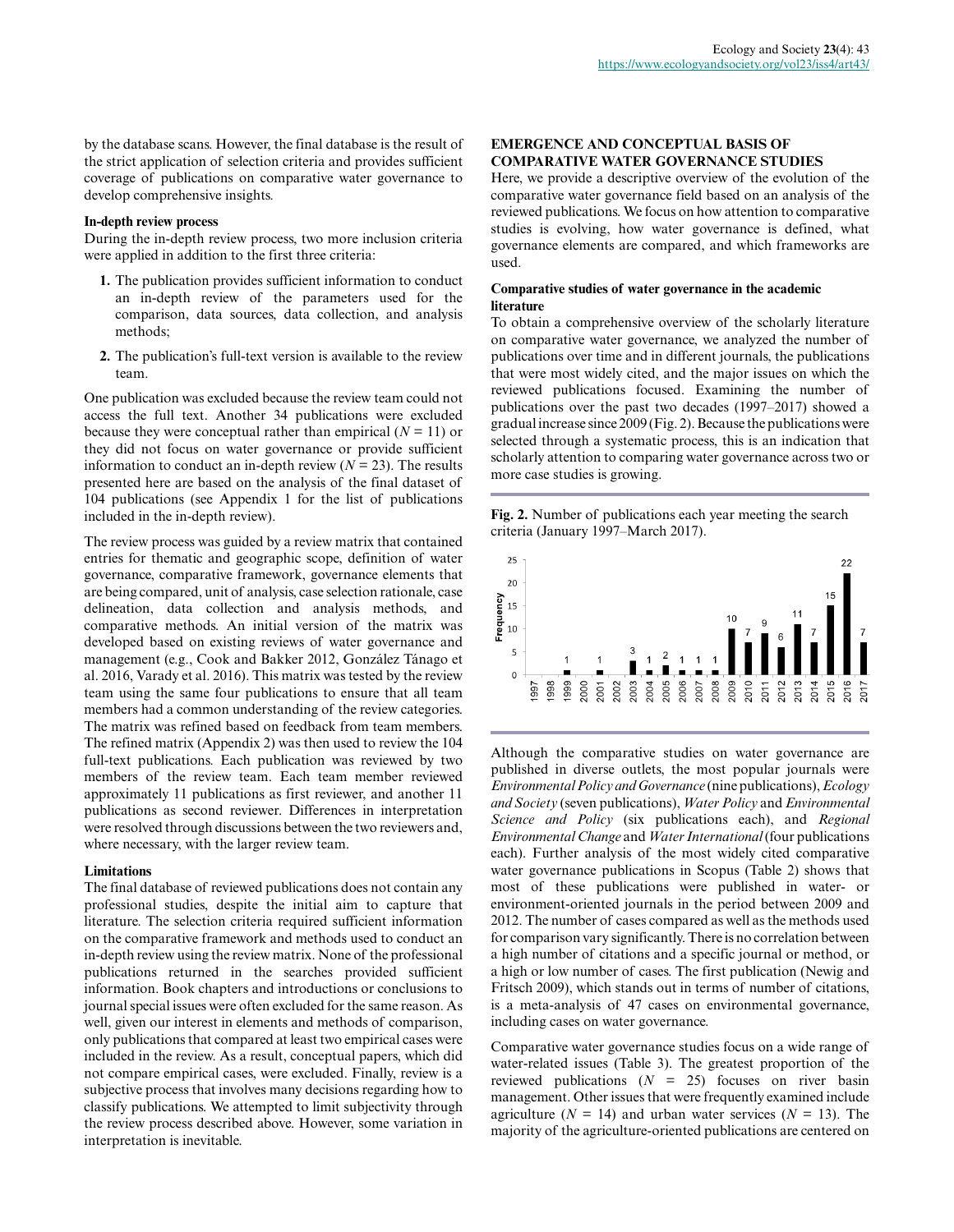| Times<br>cited | Authors                   | Year | Title                                                                                                                                                                 | Journal                                   | cases<br>compared | Number of Comparative method                             |
|----------------|---------------------------|------|-----------------------------------------------------------------------------------------------------------------------------------------------------------------------|-------------------------------------------|-------------------|----------------------------------------------------------|
| 256            | Newig and<br>Fritsch      | 2009 | Environmental governance: participatory, multi-level and<br>effective?                                                                                                | Environmental<br>Policy and<br>Governance | 47                | Statistical                                              |
| 76             | Pahl-Wostl et 2012<br>al. |      | From applying panaceas to mastering complexity: toward<br>adaptive water governance in river basins                                                                   | Environmental<br>Science and<br>Policy    | 29                | Mixed: statistical and<br>qualitative                    |
| 71             | Mukherji<br>and Shah      | 2005 | Groundwater socio-ecology and governance: a review of<br>institutions and policies in selected countries                                                              | Hydrogeology<br>Journal                   | 4                 | Qualitative                                              |
| 56             | Huntjens et<br>al.        | 2010 | Climate change adaptation in European river basins                                                                                                                    | Regional<br>Environmental<br>Change       | 4                 | Mixed: qualitative and<br>formal comparative<br>analysis |
| 56             | Srinivasan et<br>al.      | 2012 | The nature and causes of the global water crisis:<br>syndromes from a meta-analysis of coupled human-water<br>studies                                                 | <b>Water Resources</b><br>Research        | 22                | Set-theoretic                                            |
| 55             | Huntjens et<br>al.        | 2011 | Adaptive water management and policy learning in a<br>changing climate: a formal comparative analysis of eight<br>water management regimes in Europe, Africa and Asia | Environmental<br>Policy and<br>Governance | 8                 | Mixed: statistical and<br>set-theoretic                  |
| 53             | Meijerink<br>and Huitema  | 2010 | Policy entrepreneurs and change strategies: lessons from<br>sixteen case studies of water transitions around the globe                                                | Ecology and<br>Society                    | 16                | Qualitative                                              |
| 52             | Harris and<br>Alatout     | 2010 | Negotiating hydro-scales, forging states: comparison of<br>the upper Tigris/Euphrates and Jordan River basins                                                         | Political<br>Geography                    | 2                 | Qualitative                                              |
| 51             | Garrick et al.            | 2009 | Water markets and freshwater ecosystem services: policy<br>reform and implementation in the Columbia and<br>Murray-Darling basins                                     | Ecological<br>Economics                   | 2                 | Oualitative                                              |

**Table 2.** Overview of the most-cited articles, receiving > 50 citations in Scopus until March 2017.

irrigation (13 of 14). Six of these irrigation-centered publications investigate institutions or institutional reforms, and three investigate the functioning of water user associations. Within the category of urban water services, water supply  $(N = 4)$ , water utilities  $(N = 3)$ , and wastewater  $(N = 3)$  are the three main subissues examined. The remaining categories all contain between four and seven publications. Our selection includes 27 publications that did not fall within one of the predefined categories. These publications focus on diverse issues such as coastal recreational water quality, water quality in urban and rural areas, and comparison of user- vs. agency- vs. market-based governance.

#### **Definition of water governance**

For the selected publications, we analyzed whether and how water governance was defined. Of the 104 publications, 31 do not provide a definition of water governance or of a specific aspect or form of governance. Almost half of the reviewed publications (*N* = 51) provide a definition of a specific aspect or form of water governance, rather than a generic definition. The aspects that were most commonly defined are public participation or participatory governance ( $N = 6$ ) and adaptive capacity or governance ( $N = 5$ ). In addition, definitions of the following aspects or forms of governance were provided in three publications each: groundwater governance, multilevel governance, collaboration or collaborative governance, and integrated water (resources) management. The remaining publications in this category  $(N =$ 28) provide definitions for a wide range of governance aspects and forms.

**Table 3.** Categorization of the main governance issue compared across cases.

| Main issue                     | Number of<br>publications |
|--------------------------------|---------------------------|
| River basin management         | 25                        |
| Agriculture                    | 14                        |
| Urban water services           | 13                        |
| Flood risk governance          |                           |
| Groundwater governance         |                           |
| Transboundary water management |                           |
| Environmental protection       |                           |
| Watershed management           |                           |
| Other                          | 27                        |
| Total                          | 104                       |

Only two publications propose their own definition of water governance. First, Pahl-Wostl et al. (2012:25) define water governance as a system with "structural features and transient processes at both rule making and operational levels," that "takes into account the different actors and networks that help formulate and implement water policy." Araral and Yu (2013:5307) define water governance in terms of "various dimensions of water law, policies, and administration that have been commonly regarded in the literature as determinants of performance. These include water rights, pricing, decentralization, accountability, integration, private sector participation, user group participation, and organizational basis of water management, among others."

From the reviewed publications, fewer than one-quarter of them  $(N = 20)$  refer to an existing definition of water governance. Only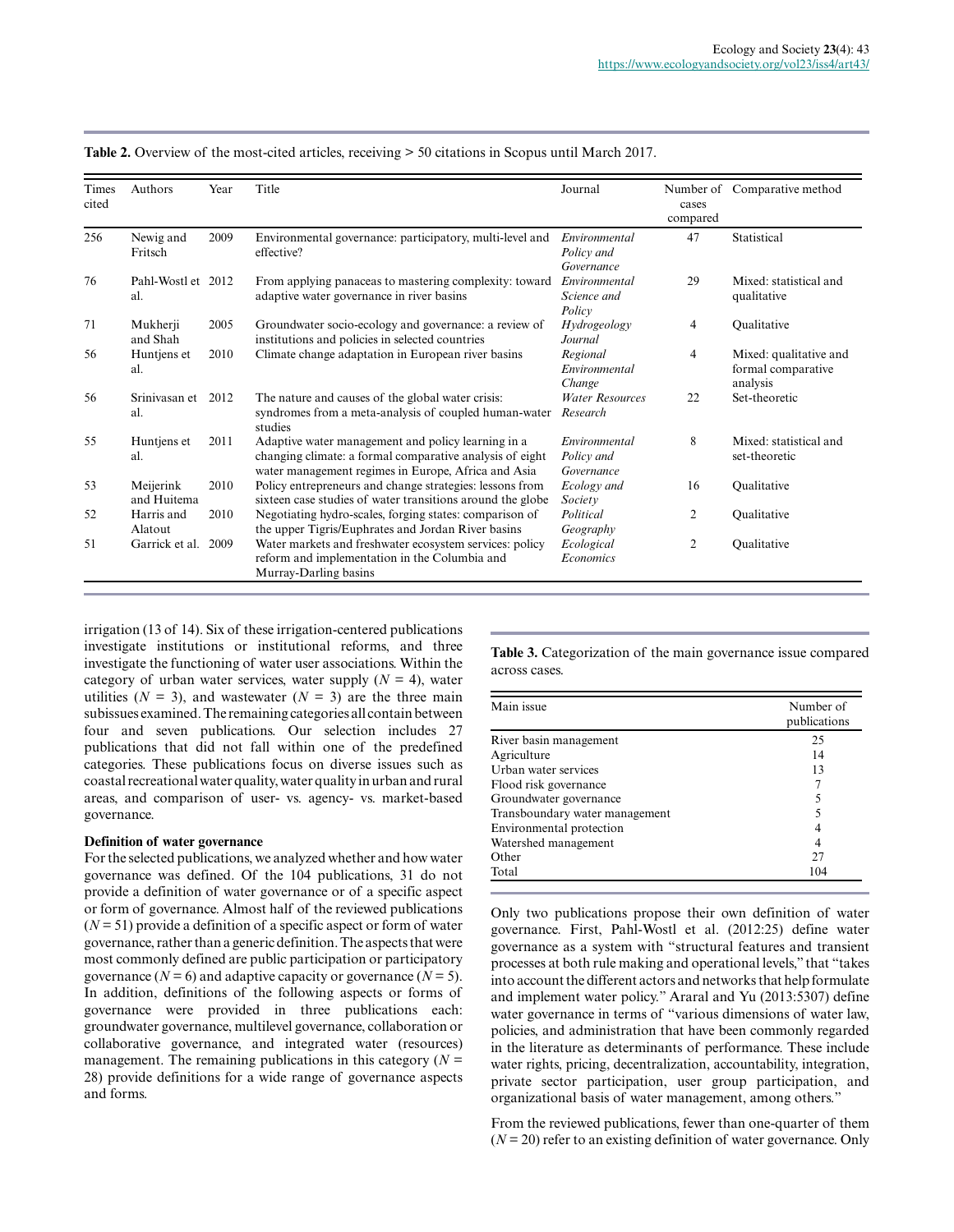one existing definition of water governance, which is the definition by the United Nations Development Programme (UNDP 1997), is cited in two publications. All other existing definitions (18 in total) are cited only once. In eight publications, two different references are cited when providing a definition of water governance. This result implies that there is no common approach to defining water governance within studies of comparative water governance. However, this situation may be partially explained by the emphasis of comparative studies on varying aspects or forms of governance, rather than a broad, encompassing definition of water governance.

#### **Governance elements being compared**

To understand what is being compared, we identified eight different categories of water governance elements (Table 4). These governance elements are based on Rogers and Hall (2003), one of the most-cited publications that elaborates on the principles and conditions of water governance. Rogers and Hall (2003) acknowledge the integrated nature of the principles and conditions for operationalizing normative or performanceoriented governance concepts such as "good" and "effective" water governance. We used these concepts as the basis for categorizing the multiple elements of water governance; however, we did not apply them to evaluate the governance systems. While scrutinizing the governance elements compared in the reviewed publications, we observed that most publications considered two or more governance elements  $(N = 66)$ . The most common governance element is "legislation, instruments, and policies" (*N* = 52). For example, Lopez-Gunn (2003) compares the types of rules developed by different regional water authorities in Spain. Likewise, Erickson (2015) compares state-level water management and funding policies in USA.

**Table 4.** Theoretical concepts or governance elements that were assessed and compared in the publications.

| Concept or element            | Number of publications |
|-------------------------------|------------------------|
| Legislation, instruments, and | 52                     |
| policies                      |                        |
| Participation and stakeholder | 41                     |
| involvement                   |                        |
| Water or environmental        | 37                     |
| management and outcomes       |                        |
| Cooperation and coordination  | 36                     |
| Governance qualities          | 35                     |
| Governance levels             | 29                     |
| Resources                     | 28                     |
| Knowledge or expertise        | 17                     |
| Other                         | 20                     |

"Participation and stakeholder involvement" is often interpreted as a key component of water governance, as reflected in the high number of publications  $(N = 41)$  focusing on it. However, the issues investigated in relation to participation vary significantly. For example, Wehn et al. (2015) compare participation in flood risk management in the UK, Netherlands, and Italy. Benson et al. (2013) specifically compare the nature and quality of participation in their examination of the collaborative turn in water management across Europe, USA, and Australia. Publications focusing on "water or environmental management and outcomes"  $(N = 37)$  often look at the efficacy of water

governance. For example, Scott (2015) systematically compares physical water quality indicators to determine whether collaborative governance processes actually produce the improved environmental outcomes that they are assumed to create. The next most common category ( $N = 36$ ) specifically compares "cooperation and coordination." To illustrate, Pahl-Wostl et al. (2012) compare regimes varying in coordination and power distribution and determine that those with distributed power but effective coordination perform better than those without such characteristics. Other common categories were "governance qualities" such as transparency, inclusion, coherence, equity, accountability, efficiency, and adaptiveness (*N*  $=$  35); "governance levels" ( $N = 29$ ); "resources" such as power and finance ( $N = 28$ ); and "knowledge or expertise" ( $N = 17$ ). The publications in which the compared governance elements were not sufficiently captured by the eight predefined categories were assigned to the ninth category: "other"  $(N = 20)$ .

#### **Frameworks used to perform comparative analysis**

We expected frameworks to play an important role in comparative studies. Following Ostrom (1990:192), we define a framework as a "set of variables and the types of relationships among variables that need to be examined in conducting any theoretical or empirical study of a particular type of phenomenon." The frameworks for performing comparative analysis fall into one of four categories: (1) application of an existing framework for the comparison of cases; (2) development of a new framework based on theory, which is then used for the comparison of cases; (3) inductive development of a new framework out of the comparison of cases; and (4) no or unclear framework.

Almost half of the publications  $(N = 54)$  develop their own framework from existing theory and then use it to compare cases. Of these, 32 publications created "original" frameworks that used diverse theory to construct a new framework for comparison. For example, Van Buuren et al. (2016) use theory on policy processes, power, and framing to develop a comparative framework that examines processes of "puzzling, powering, and framing." The remainder of articles in this category  $(N = 22)$  create a new framework by building on a specific existing framework or approach.

About one-fifth of the publications  $(N = 19)$  use existing frameworks for comparison without making major modifications. Ostrom´s institutional analysis and design (IAD) and socialecological system (SES) frameworks, both based on institutional design principles, are used most frequently  $(N = 4 \text{ each})$ . Dinar and Saleth's (2005) framework on water policies, laws, and administrations, and Bressers et al.'s (2013) water governance assessment tool are both applied twice. Other existing frameworks that were identified are all used just once. No single framework emerged that is widely used for comparative analyses of water governance in its original form.

There was significant diversity in the frameworks used after modifications or adaptations. Two frameworks were most often modified or adapted to build new frameworks, namely, Ostrom's design principles  $(N = 4)$ , and Pahl-Wostl's framework for analyzing regime characteristics  $(N = 3)$ . For example, Huntjens et al. (2010) integrate Pahl-Wostl's (2007) framework with the river basin assessment framework of Raadgever et al. (2008) to develop a new framework for comparison.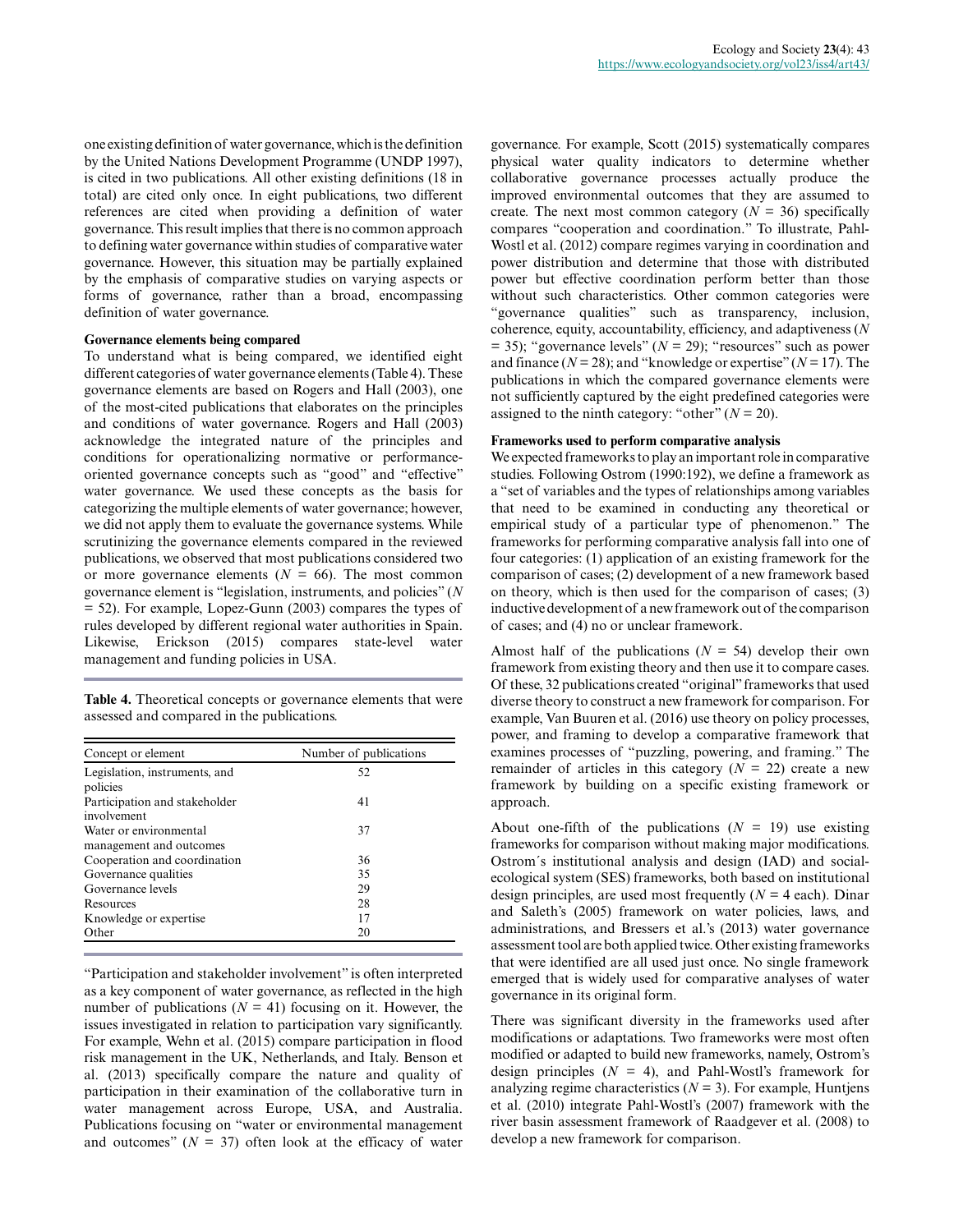

**Fig. 3.** Number of cases located in a specific macroregion and country.

In seven publications, authors construct new frameworks through an inductive approach. In these cases, the comparative framework is developed as a result of the comparative analysis instead of using a predefined framework to guide comparisons. For example, Lebel et al. (2005) follow an inductive process to develop and test measures of "fit" relative to water governance regimes. These fit measures are then compared across geographical settings.

Upon in-depth examination, we found that almost one-quarter of the studies ( $N = 24$ ) that made it through the first two rounds of screening do not clearly articulate their comparative framework, i.e., they did not explicitly show which specific governance elements they compared. These articles contained enough information for the review team to conduct a review, but required close reading of the study results to determine what authors were comparing. For example, Brown et al. (2006) summarize findings across three cases and provide lessons on impediments to the implementation of sustainable urban water management. However, they do so without clearly describing the elements they compared.

A cross-sectional analysis of the frameworks and the compared governance elements shows that when existing frameworks are used  $(N=19)$ , comparisons mainly focus on multilevel governance systems and institutions ( $N = 3$  each). For papers that develop their own frameworks from existing theory  $(N = 54)$ , comparisons focus mainly on actors, institutions, multilevel governance, and adaptive capacity.

#### **CASES, DATA, AND METHODS USED FOR COMPARING WATER GOVERNANCE**

Here, we focus on the empirical cases that are compared in the reviewed publications. We examine why the cases are selected, where they are located, what boundaries are used to delineate cases, and what data and methods are used.

#### **Case selection rationale**

During the review process, we collected qualitative information about the rationale behind the selection of empirical cases for

comparison. Four general, partly overlapping categories emerged as we refined the review matrix. The most frequent rationale (*N*  $= 42$ ) is the selection of cases that are similar (in terms of key characteristics) or most similar (cases are very similar and only differ in the dependent variable). For publications in this category, the authors' main goal is to examine and understand a specific issue in multiple, similar cases. For example, Brisbois and de Loë (2017) studied the actions, roles, and motivations of the natural resource industries involved in collaborative water governance in two case studies that involve active participation of both provincial government representatives and major natural resource industry actors. Silveira et al. (2016) selected cases from two river basins that are similar (industrialized, densely populated, and intense trade-offs) and thus likely to necessitate cross-sectoral collaboration. They compare two cases that are very similar (two sub-basins of the same river basin) as well as two sub-basins that are similar but differ in terms of physical and governance characteristics (European vs. Chinese catchments).

Another popular rationale  $(N = 20)$  is to study specific issues or to extract some critical findings by comparing diverse cases. For example, Mosello (2015) examine adaptive capacity across developed and developing country cases. Meijerink and Huitema (2010) compared 16 diverse cases to extract the change strategies of policy entrepreneurs in water transitions.

Data availability is also a frequent rationale for case selection (*N* = 14). For example, Lebel et al. (2013) and Knieper and Pahl-Wostl (2016) both use the data set that was created during the European Twin2Go project. However, most of studies that cite data availability as a case selection rationale also indicate other rationales. For example, Newig and Fritsch (2009) explain that, although completeness of information was their main selection criterion, they used a diversity of cases in terms of political issues, scales, and societal contexts as other criteria.

Lastly, almost one-quarter of publications  $(N=28)$  do not provide a clear rationale for case selection. They refer to similarities and differences at the same time  $(N = 8)$  or simply focus on a specific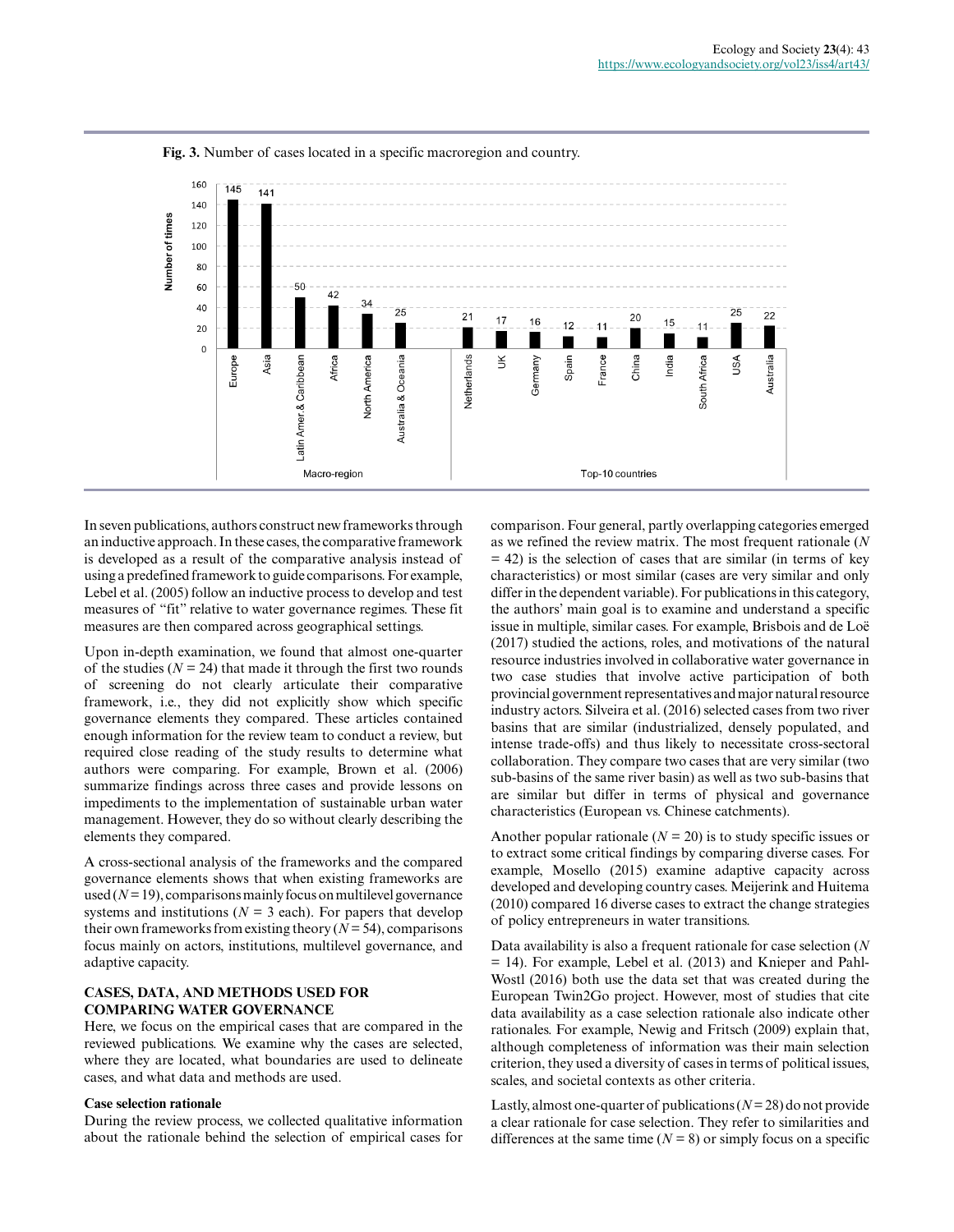geographical area  $(N = 20)$ . For example, Yu et al. (2016) studied two villages in the Shiyang River basin to explore whether water user associations can improve water governance in China. The reasoning for selecting these cases is not explained in the publication.

#### **Locations and boundaries of cases**

For all reviewed publications, we identified the locations of the compared cases in terms of their macroregions and countries (Fig. 3). From this analysis, it can be discerned that Europe (145 cases) and Asia (141 cases) are by far the most represented macroregions. In contrast, USA and Australia are the most-studied countries, with 25 and 22 cases, respectively, although they are both in other macroregions. The Netherlands is the most-studied country in Europe (21 cases), whereas China is the most-studied country in Asia (20 cases).

It is also worth noting that, in some publications, the European Union (EU) is treated as a single unit of analysis to compare it with federal political systems such as in USA and Australia (e.g., Benson and Jordan 2010, Benson et al. 2012, 2013). Also of interest is that the single states of the USA are sometimes compared with other countries. This means that there are some cases where the jurisdictional comparison is not between similar administrative units but, for example, between a subnational unit and a national unit, or a national unit and a multinational unit.

Publications were also analyzed with regard to the jurisdictional and hydrological boundaries applied to delineate cases. We found that 85 publications use jurisdictional boundaries, 18 publications use hydrological boundaries, and 31 publications use both hydrological and jurisdictional boundaries to delineate cases (Fig. 4). For example, Pahl-Wostl et al. (2013) delineate their cases by a combination of jurisdictional and hydrological boundaries (i.e., Hungarian Tisza basin, German Rhine basin, Dutch Rhine basin). In one publication (Edelenbos et al. 2015), it is unclear from the case descriptions whether the names of the selected cases represent hydrological or jurisdictional boundaries.

**Fig. 4.** Number of cases using different types of jurisdictional and hydrological boundaries.



From the publications that apply jurisdictional boundaries (either exclusively or in combination with hydrological boundaries), countries are used to define case boundaries in 42 of these publications. Subnational ( $N = 30$ ) and local ( $N = 22$ ) boundaries are also used. Multinational boundaries (9 publications) are the least common. In the set of publications using hydrological

boundaries, the type used most often are sub-basins of transboundary or domestic basins  $(N = 27)$  followed by whole domestic basins ( $N = 24$ ; Fig. 4).

#### **Case study data and methods**

The number of cases compared varies widely, ranging between 2 and 233. Most publications include two  $(N = 41)$  or three  $(N = 41)$ 20) case studies in their comparisons. More than 50 cases are compared in only three publications (Heikkila 2004, Scott 2015, Zingraff-Hamed et al. 2017).

We categorized the publications with regard to the use of primary and secondary data. Primary data implies that original data are collected directly by the researchers involved, e.g., through interviews, questionnaires, observations, or document analysis, to meet a specific research goal (Hox and Boeije 2005). Secondary data are gathered on the basis of previous studies; these data can include sources such as censuses, government reports, and previous projects that did not involve the authors (Ghauri and Grønhaug 2005). Many of the reviewed publications ( $N = 59$ ) are based on primary data. For these publications, data were collected mainly using qualitative methods such as interviews and document analysis. In addition, a few publications are based on large-*N* surveys (e.g., Lebel et al. 2013, Kadirbeyoglu and Özertan 2015, Harris et al. 2017, Zingraff-Hamed et al. 2017). We also identified one publication for which the authors conducted field experiments (Ibele et al. 2017). Only seven publications are based exclusively on secondary data. These data were sometimes obtained for research purposes by other authors (Doorn 2017) or by the authors themselves (Pahl-Wostl and Knieper 2014, de Boer et al. 2016) within the context of previous research. In several publications, the authors use data that were collected by others for organizational purposes (Herrala et al. 2012) or within the context of cyclical reporting (Jager 2016). Finally, 24 publications used both primary and secondary data, whereas 15 publications did not provide detailed information about how data, most notably documents, were collected and analyzed.

To obtain an improved understanding of the methods that are used in comparative water governance analysis, we made a distinction among three broad categories of methods: (1) qualitative methods, (2) quantitative methods, and (3) settheoretic methods (Table 5). Set-theoretic methods are studied as a separate category because they focus on membership scores of elements in sets. These methods are particularly useful when comparison aims to draw attention to complex causal patterns. One of the most well-known set-theoretic methods applied in water governance research is qualitative comparative analysis. It is often applied to the analysis of a mid-sized number of cases, but can also be used to analyze a large number of cases (Schneider and Wagemann 2012).

A majority of the analyzed publications (*N* = 76) compares cases using qualitative methods only. Most of these qualitative studies  $(N = 56)$  compare only two or three cases. In 17 publications, four to six cases are compared. Three publications compare a midsized number of cases (11–16). Three-quarters of the exclusively qualitative studies  $(N = 56)$  compare cases on the basis of descriptive information only. To allow for a more systemic approach or comparison, authors sometimes use systematic coding of data (e.g., Brisbois and de Loë 2016) or present their results in tables (e.g., Vink et al. 2015) or visuals (Pahl-Wostl et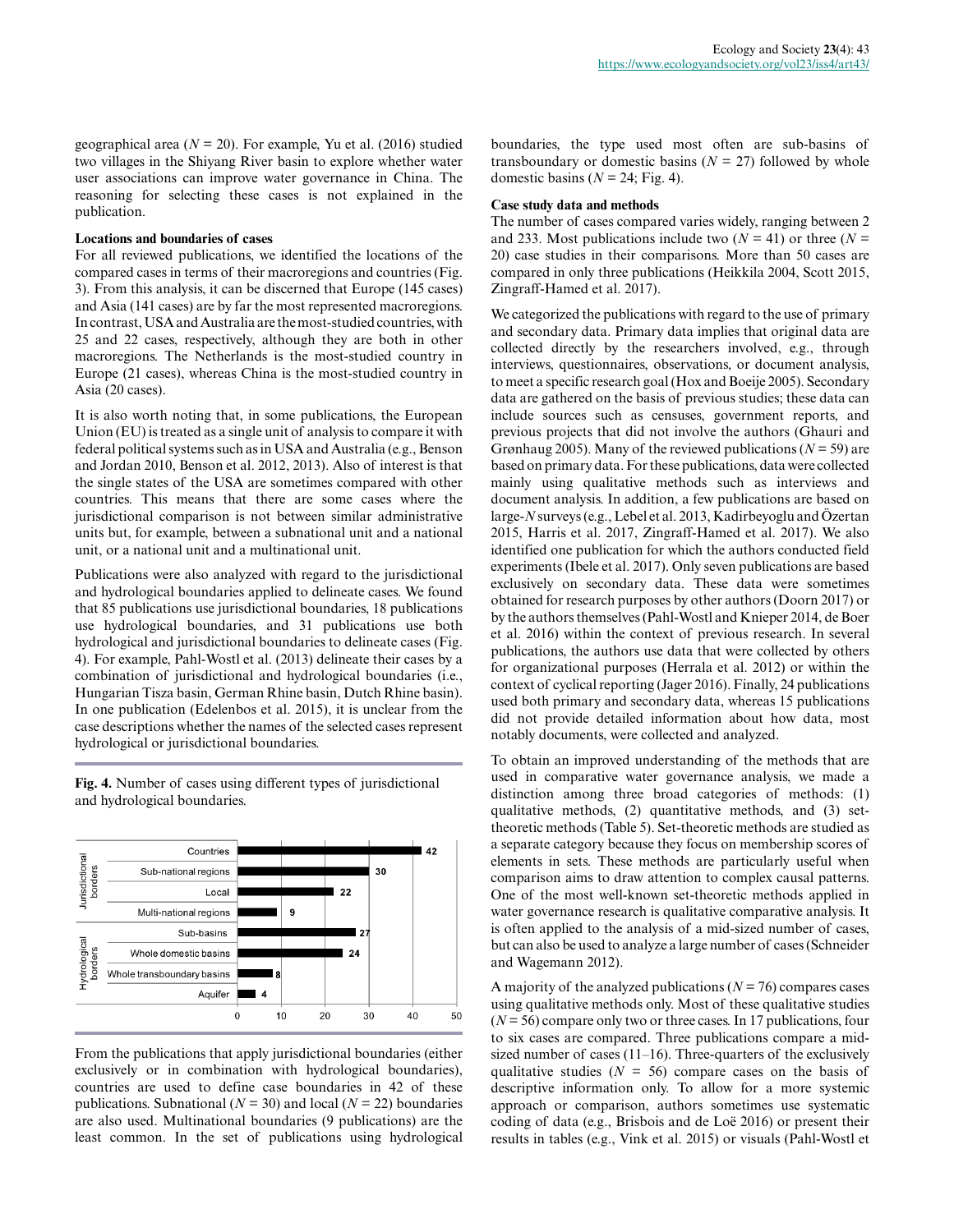al. 2013). In addition, comparisons are sometimes made using categories to rank the cases systematically (e.g., absence or presence; measurement scales; low, medium, or high; none, little, or strong).

**Table 5.** Number of publications using qualitative, quantitative (statistical), or set-theoretic methods as a single analysis method or in combination with another method.

| Method        | Used as a single<br>method | Used with another<br>method |
|---------------|----------------------------|-----------------------------|
| Qualitative   | 76                         | 12                          |
| Quantitative  |                            | 15                          |
| Set-theoretic | 6                          |                             |
| Total         | 89                         | 15†                         |

†In mixed-method approaches, quantitative methods are used together with qualitative or set-theoretic methods. Therefore, quantitative methods are counted twice, and the total number sums to 15.

Quantitative methods are used to compare cases in 22 publications, but only a minority  $(N = 7)$  of these studies solely applies quantitative methods. The quantitative methods that are applied include descriptive statistics (e.g., weighted mean, standard deviation), statistical analysis (e.g., regression or correlation analysis, measures of fit), and other quantitative methods such as economic models or data envelopment analysis (a programming methodology to measure the efficiency of multiple decision-making units). For example, Chai and Schoon (2016) use data envelopment analysis to measure the efficiency of government spending, and use qualitative comparative analysis to compare data for 20 counties in south China.

In 12 publications, both quantitative and qualitative methods are used. For example, Huntjens et al. (2010) combine formal comparative analysis with qualitative information to compare cases. Pahl-Wostl et al. (2012) combine linear regression analysis with case-sensitive analysis and clustering. Zingraff-Hamed et al. (2017) compare cases using methods for statistical analysis and qualitative textual analysis. We also identified three publications that combine quantitative methods with methods for qualitative comparative analysis. Publications that rely on statistical methods alone are relatively uncommon  $(N = 5)$ .

In five publications, quantitative methods are used to compare a large number of cases  $(> 40)$ . For example, Scott (2015) uses hierarchical linear regression modeling to compare 233 collaborative watershed groups. Dinar and Saleth (2005) use descriptive statistics to compare water institutions across 43 countries. Newig and Fritsch (2009) present a meta-analysis of 47 participatory governance cases. In seven publications, quantitative methods are also used when authors compare a very small number of cases. For example, Araral and Ratra (2016) compare water governance in India and China, and Harris et al. (2017) compare urban settlements in Ghana and South Africa with respect to gender issues. In both publications, data were collected using a survey questionnaire and were analyzed using statistical methods. The two countries were then compared on the basis of the resulting quantitative figures. Thus, the actual comparison was not done using statistical analysis.

#### **DISCUSSION**

Our review reveals a number of findings that help characterize the field of comparative water governance, and illuminates directions for improvement and future research. We highlight three important issues.

#### **Emergence of comparative water governance studies as a new field**

The analysis of reviewed publications shows several general trends in the practice of comparative water governance. In particular, the comparative study of water governance is a relatively recent phenomenon. Most comparative studies of water governance have been published since 2009. This finding is likely reflective of the fact that water governance itself is a fairly young field (Pahl-Wostl 2015). Discussions of "governance," as opposed to "government," arose in the 1980s amid increasing political and institutional reforms that introduced market-focused as well as participatory mechanisms. Private companies and civil society organizations were increasingly seen to have a role in making and executing decisions that had formerly been the sole purview of governments (Rhodes 1996, Peters 2001). Studies that examine water governance have proliferated since the late 1980s (Woodhouse and Muller 2017). As the literature has expanded, it is logical that scholars have begun to focus on what generalizable findings can be gleaned by comparing across multiple cases. We expect that there will be more emphasis on comparing water governance across different settings in the coming years.

#### **Conceptual basis of comparative water governance studies**

Definitions of water governance are very distinct or diffuse, and there is no agreement on a common definition. Similarly, there is no single framework that is widely used for comparative analyses of water governance. More than half of researchers substantially modified existing frameworks, or developed their own framework from existing theory, and then used this to compare cases (e.g., Heikilla 2004, Erickson 2015). Nevertheless, digging more deeply into the frameworks that are used as base material to create modified frameworks, the influence of Elinor Ostrom on the field of comparative water governance becomes clear. Ostrom's own work (e.g., Ostrom 1990) is directly cited only eight times across publications that either made use of her framework directly or modified it. However, many of the other frameworks that are cited draw upon Ostrom's design principles or the IAD framework. For example, the management and transition framework of Pahl-Wostl et al. (2010) builds upon the "action situation" concept in the IAD framework (Ostrom 2005), and the water governance assessment tool of Bressers et al. (2013, 2016) references Ostrom's design principles and ideas.

More generally, there appear to be three distinct substreams within the research community. In the first substream, researchers focus on building databases and abstracting findings based on comparisons that use broad frameworks in a systematic manner to make more defensible claims (e.g., Knieper and Pahl-Wostl 2016). This idea can be traced back to the SES framework (Ostrom 2007), which allows sophisticated analyses and comparisons of SESs to overcome the promotion of panaceas in resources management. Publications using the management and transition framework provide another example of this substream (e.g., Knieper et al. 2010, Pahl-Wostl et al. 2013). The second substream builds upon existing theory to fill gaps in the understanding of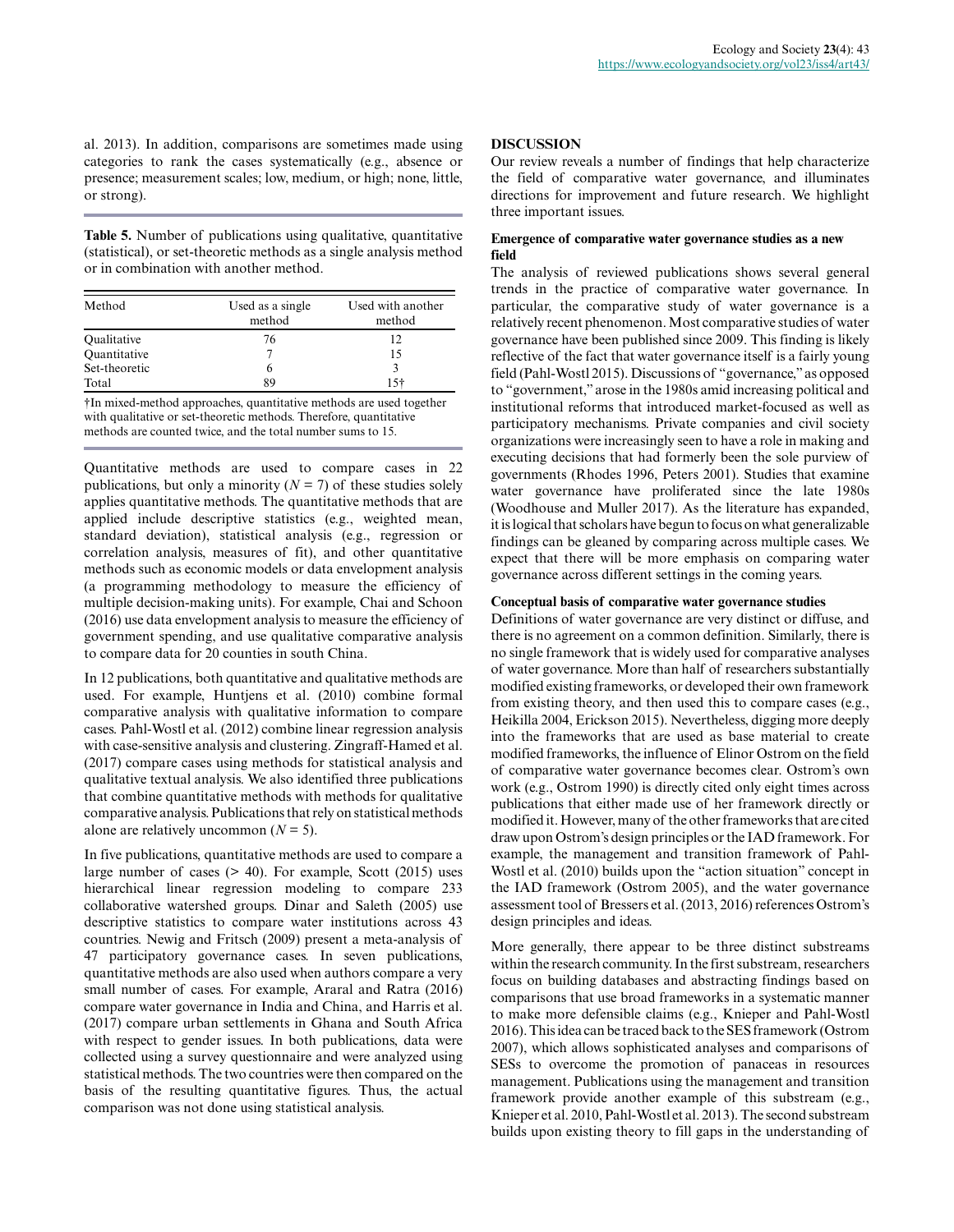water governance dynamics, even if it is only through small-*N* studies. This group appears to be interested in pushing the conceptual boundaries as they try to account for the complexity of water governance by using different ideas, concepts, and frameworks drawn from diverse disciplines and experiences (e.g., Gemmer et al. 2011, Clarvis and Engle 2015). Unlike the first substream, these studies do not abstract from case studies, but instead try to make profound descriptions of specific governance concepts. For instance, Kadirbeyoglu and Özertan (2015) elaborate on the role of power in irrigation management decentralization in Turkey by linking their assessment to the IAD framework. Finally, the third substream focuses on understanding case- or place-based problems. These studies may not always contribute substantially to theory building but provide valuable observations and insights on the situations under study. For example, Mahalingam et al. (2011) studied three coordination agencies that were involved in water and sanitation projects in India and observed their performance through five parameters that were not linked to any specific theoretical framework. Findings from the second and third substreams, if sufficiently established, are often taken up by the first, and more rigorously established through systematic analysis. For example, as McGinnis and Ostrom (2014) argue, the IAD framework was mainly shaped based on multiple case studies analyzed by the Indiana University Bloomington Workshop in Political Theory and Policy Analysis.

The wide range of conceptual approaches used in designing and adapting analytical frameworks indicates that water governance is a topic of broad relevance that cuts across disciplinary boundaries. Approaches that use new or modified frameworks to fill gaps in the understanding of water governance are extremely important. For example, Clement's (2010) use of power theory to modify the IAD framework (Ostrom 1990, 1999, 2005) provides a valuable, refined tool that helps to account for the ways that power shapes governance processes and defines outcomes. Likewise, large-*N* studies have the ability to test theoretical propositions and generate findings that can be applied across contexts. For example, Knieper and Pahl-Wostl (2016) show that good environmental status in river basins seems to depend primarily on the overall level of pressure from human use rather than the quality of water management. Just as small-*N* studies are unable to claim broad generalizability, large-*N* studies often paint with a very broad brush that needs to be contextualized to be applicable to local contexts. However, together, the two approaches appear to be contributing to a robust system of knowledge generation.

Our analysis of the frameworks also revealed that almost onequarter of the reviewed publications did not establish a clear comparative framework. This finding means that they did not scrutinize the relationships among the different variables that they used for comparing the multiple cases and, thus, lacked the theoretical or empirical foundation for making sound comparisons. The high prevalence of such publications indicates that there is significant room for improvement for researchers, journal editors, and reviewers in producing strong, clearly defined results from comparative research.

#### **Empirical basis of comparative water governance studies**

Despite the expansion of comparative studies, the number of cases compared remains fairly low. Studies that compared more than five cases were relatively infrequent  $(N = 28)$ . This result likely reflects the largely qualitative approach that has been taken in studies of water governance ( $N = 76$ ). Examining large- $N$ studies using qualitative methods can be extremely time and resource consuming. For this reason, it is logical that large-*N* qualitative studies are rare. However, publication rates of studies based on large-*N* studies have been increasing in recent years. This trend may lead to a new class of generalizable findings that can contribute to the understanding of water governance. For example, Zingraff-Hamed et al. (2017) analyzed 75 urban river restoration projects and found that the role of macrolevel governance is often limited. Instead, factors such as the relationships between nature, people, and the river, which are expressed through microlevel governance, are often more important in shaping governance outcomes. Using these methods, such findings can be more reliably applied to other contexts.

The compared cases are unevenly distributed across the globe (Fig. 5). This pattern reflects the uneven distribution of global resources, including within the research community (Salager-Meyer 2008). High concentrations of studies in Europe and Asia, and particularly, in USA, Australia, the Netherlands, and China, reflect a bias in the distribution of global wealth, combined with those countries that have particularly pressing water issues such as sea-level rise in the heavily dyked Netherlands and water supply and distribution in drought-prone Australia. Although the overrepresentation of USA, China, and Australia can also be explained by their size, the Netherlands constitutes an exception, given its relatively small area. Scholars publishing on water issues in developing countries may also be more likely to frame their research according to development challenges, rather than using water governance terminology. Such publications would not be captured by our review's search criteria.

The majority of reviewed publications uses jurisdictional boundaries for case delineation. Since the late 1990s, there has been a strong push to use hydrological boundaries as management and governance units (e.g., Rogers and Hall 2003). This trend is reflected in national and international water governance strategies such as the Canadian *Water for Life* policy (i.e., watershed-based protection and advisory committees), the Australian *Catchment and Land Protection Act* (i.e., catchment management authorities), and the EU *Water Framework Directive* (i.e., river basin districts). However, our findings indicate that it is often more relevant to examine water governance initiatives according to the boundaries within which relevant laws and regulations are enacted, or using a combination of administrative and watershed boundaries. De Loë and Patterson (2017) argue that the focus on watersheds has the potential to limit the uptake and utility of water research by framing out many of the issues that fundamentally shape governance processes and outcomes. In this regard, Mollinga et al. (2007) also use the term "problemshed," instead of watershed, to emphasize the importance of inherent political characteristics and the plurality of actors, institutions, and objectives in water governance. The importance of jurisdictions is also reflected in the focus of the reviewed publications on "legislation, instruments, and policies," the most commonly compared category of governance elements. This finding is consistent with recent arguments that, despite the purported "retreat of the state," governments and their formal policies and legislation are still very much integral to the practice of water governance (Newig and Koontz 2014). Related to this,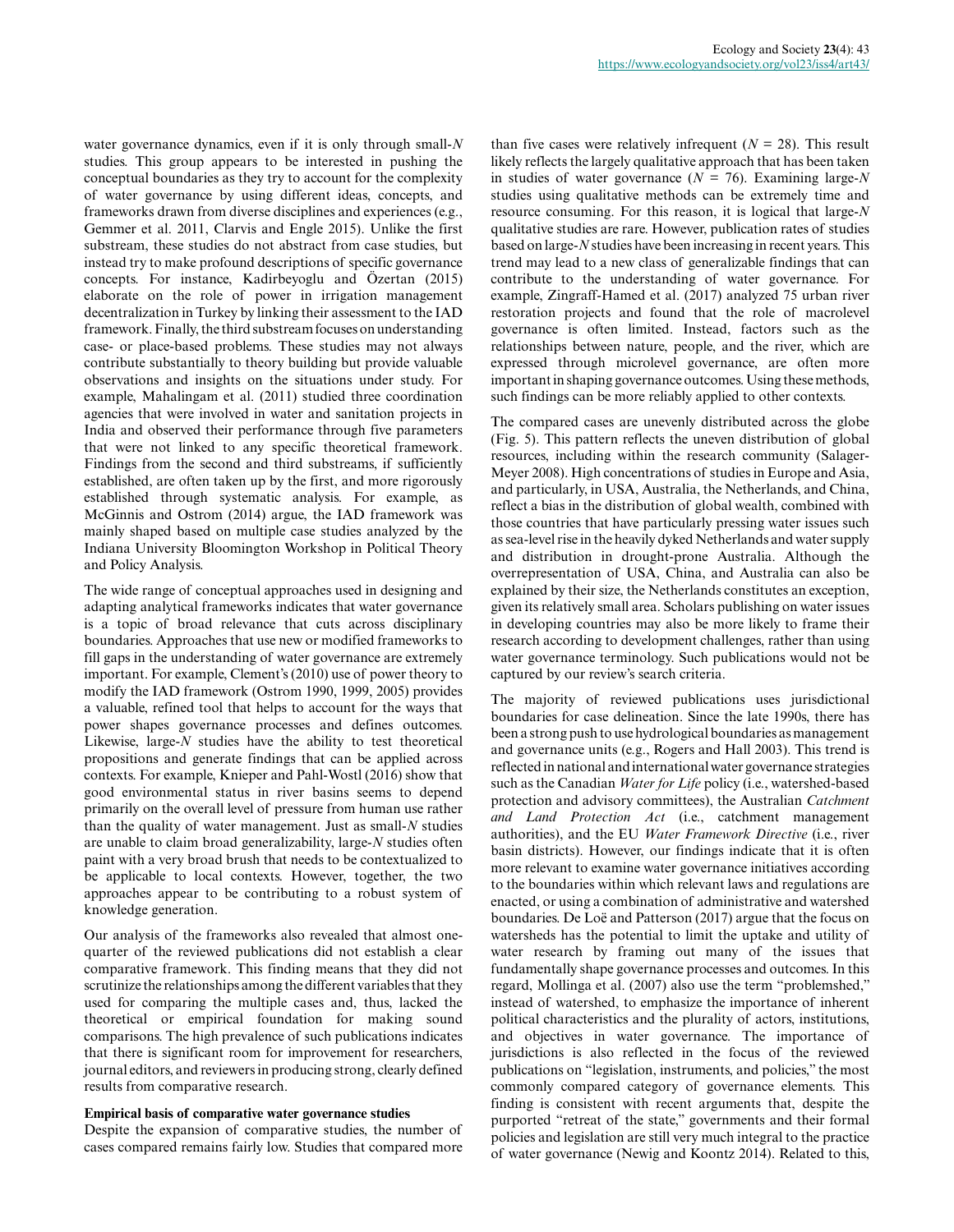

**Fig. 5.** Number of case studies located in each country.

the second most common governance element examined is "participation and stakeholder involvement." The prevalence of publications in our review that study participation is likely linked to the enactment of the EU Water Framework Directive in 2000. The Water Framework Directive contains significant and challenging requirements for public participation. This characteristic made it one of the most popular themes for researchers that examined the implementation of the Directive (Boeuf and Fritsch 2016).

Regarding the use of primary vs. secondary data, we observe that most of the reviewed publications are based on primary data collected by the researchers themselves. This means that there is significant room to exploit these primary data and synthesize insights from studies in diverse contexts. At present, there are very few large-*N* studies that compare across cases. However, it should be acknowledged that the diversity of governance frameworks used is challenging when attempting to use existing data to populate large-*N* comparative studies. Established frameworks such as the IAD framework (Ostrom 2005) and the SES framework (McGinnis and Ostrom 2014) might be helpful in preparing a base for a rigorous combination of the outputs from available small-*N* studies into large-*N* studies.

#### **CONCLUSIONS**

The overarching finding of our systematic review is that there is incredible variability in the field of comparative water governance studies. This variability may simply be a characteristic of a relatively young field that has yet to consolidate. To integrate the insights from our review into recommendations for future research, we first briefly sketch out a picture of the field of comparative water governance, and then identify four research areas to develop the field in a manner that maximizes its academic and practical potential.

Our review reveals that, consistent with the larger body of work on water governance, the definition of the concept of water governance used in comparative studies is contested. Various definitions of the concept, as well as its specific aspects and forms, are adopted in comparisons. Furthermore, water governance is often studied through subelements of governance such as legislation and public participation, which are given relatively high importance for the implementation of water policies. The emphasis on specific subelements is an indication of the policy relevance of comparative water governance studies, which often examine contemporary changes in water policies that address certain elements. Many scholars use analytical frameworks that are rooted in the work of Elinor Ostrom. Beyond this, there is little consistency in the frameworks applied, which can also be explained by the diversity of disciplinary backgrounds of the researchers that conduct comparative studies of water governance. Compared to the definitions, elements, and frameworks, there is relatively more consistency in the methods and approaches used. Comparative studies are often qualitative and small-*N,* although there is an increasing number of quantitative and large-*N* studies that aim to synthesize findings across different settings. The number of comparisons that apply multiple research methods is limited; studies mostly rely on qualitative methods. Comparisons are also largely based on cases defined according to jurisdictional boundaries or according to both jurisdictional and hydrological boundaries. In terms of the data types, most of the reviewed publications rely on primary data for comparisons.

We identify four future research areas to improve the theoretical and empirical foundations of comparative water governance studies. First, the field would benefit from a better balance of small-, medium-, and large-*N* studies. Although small-*N* studies are useful for explorative purposes and are able to capture the complexity of water governance regimes, they seldom allow the derivation of more general insights or patterns. In contrast, large-*N* studies run the risk of resulting in simplistic blueprints or panaceas because they fail to do justice to the contextual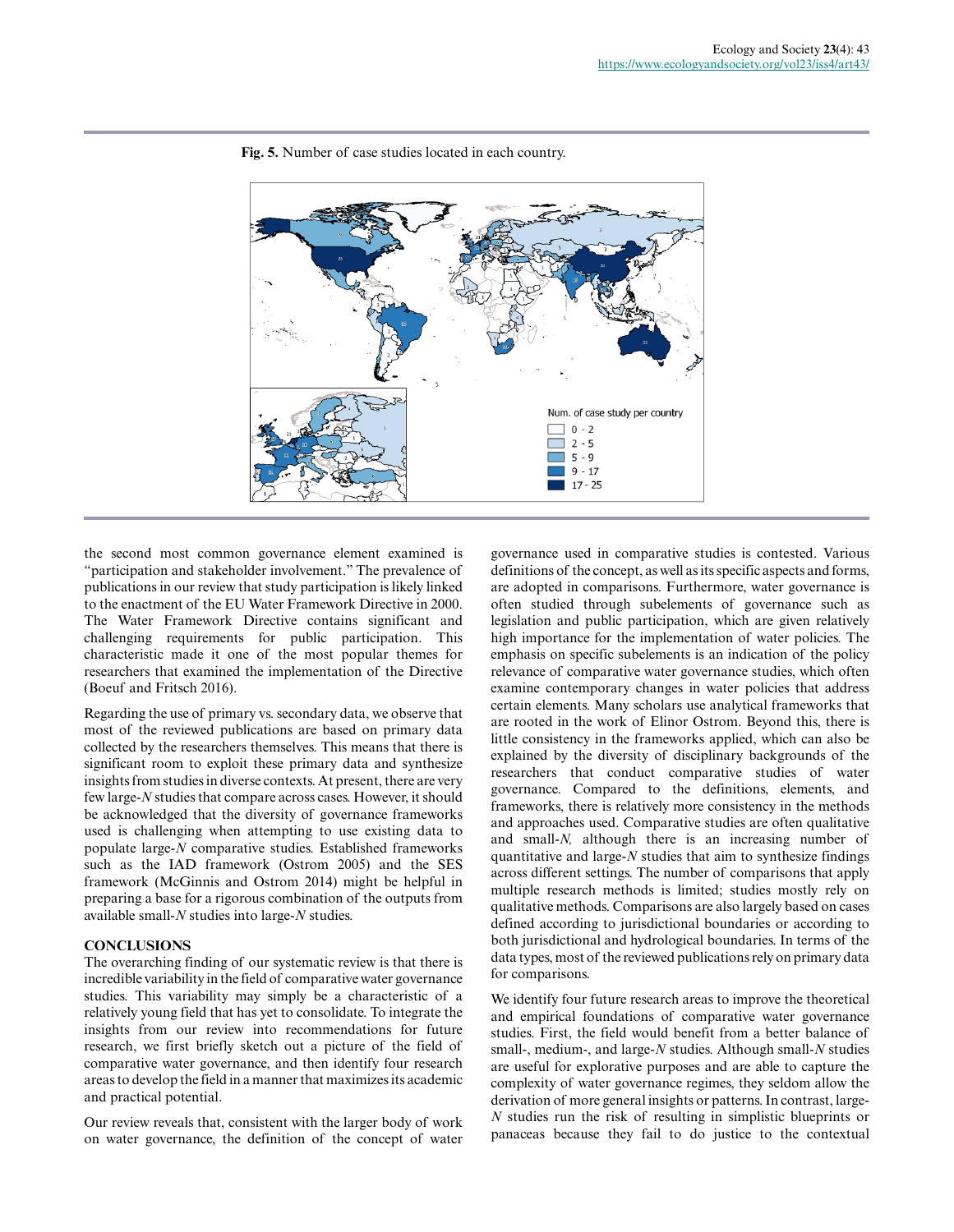specificity and complexity of water governance regimes. Diagnostic approaches that consider context and problem characteristics are therefore particularly promising (Ostrom 2007, Pahl-Wostl and Kranz 2010, Ingram 2011). Our review includes several studies in which authors systemically compare a moderate number of cases (e.g., Huntjens et al. 2010, Pahl-Wostl et al. 2012). To allow for the systemic comparison of carefully selected cases, the consistency in methods and elements analyzed should be improved to build data sets with secondary data that can be used in comparative analysis.

Second, our review was restricted to comparisons across geographical space. It would also be interesting to examine longitudinal studies that compare across time while holding geographical space constant. Longitudinal comparative studies can enable the identification of temporal governance trends and patterns by observing water governance phenomena over long periods. Such large-scale, longitudinal studies can be supported by small-scale studies that are conducted for shorter times, using consistent frameworks and case delineations. However, similar to large-*N* studies, the financial and technical challenges of conducting longitudinal studies should be taken into account.

Third, the geographical distribution of comparative studies should be expanded significantly to include countries from the global South. Whereas geographic bias is often a consequence of funder requirements, data availability, and language barriers, the geographic coverage of comparative studies should be improved by concentrating efforts to improve the range of comparisons where possible. Such efforts could include holding conferences and funding governance-related research in the global South, and promoting water governance research networks with the global South. Resolving issues of geographic bias will also help to address the relatively limited focus on issues of justice, equity, and power (Lu et al. 2014).

These concepts bring us to the fourth and final future research area. Our review revealed that justice, equity, and power have received limited attention in comparative water governance studies. This finding contradicts with the fact that addressing issues of power, equity, and justice is becoming increasingly important in tackling the water governance challenges that are exacerbated by the effects of climate change, industrialization, and urbanization (Perreault 2014, Perreault et al. 2018, Zwarteveen and Boelens 2014). Moreover, such issues have crucial effects in less democratized countries in the global South (Allan 2007, Zeitoun et al. 2012, Molle et al. 2018). Thus, the third and fourth future research areas are highly interrelated. Widening the comparative studies to represent better the global South is likely to improve knowledge about justice, equity, and power issues in water governance.

*Responses to this article can be read online at:* [http://www.ecologyandsociety.org/issues/responses.](http://www.ecologyandsociety.org/issues/responses.php/10548) [php/10548](http://www.ecologyandsociety.org/issues/responses.php/10548)

#### **Acknowledgments:**

*We thank Tahmina Yasmin, who contributed to data gathering, and the two anonymous reviewers for their insightful comments. This* *publication is a follow-up of the Autumn School "Concepts, Frameworks and Methods for the Comparative Analysis of Water Governance," which took place 28 October–6 November 2015 in Jülich, Germany. The Autumn School was attended by 11 authors, except the first author. We are grateful to the German Volkswagen Foundation for funding and to The Integrated Assessment Society and Osnabrück University for organizing the event. We also thank Claudia Pahl-Wostl, who was one of the driving forces behind the organization of the event. All authors actively contributed to various stages of the review and writing process. The first author initiated the review process, and the first and second authors coordinated the overall process. The other authors made equal contributions to various stages of the review and writing process and are therefore listed in alphabetical order.*

#### **LITERATURE CITED**

Allan, J. A. T. 2007. Rural economic transitions: goundwater use in the Middle East and its environmental consequences. Pages 63-78 *in* M. Giordano and K. G. Villholth, editors. *The agricultural groundwater revolution: opportunities and threats to development.* CABI, Wallingford, UK. [http://dx.doi.](http://dx.doi.org/10.1079/9781845931728.0063) [org/10.1079/9781845931728.0063](http://dx.doi.org/10.1079/9781845931728.0063)

Araral, E., and S. Ratra. 2016. Water governance in India and China: comparison of water law, policy and administration. *Water Policy* 18(S1):14-31. <http://dx.doi.org/10.2166/wp.2016.102>

Araral, E., and X. Wu. 2016. Comparing water resources management in China and India: policy design, institutional structure and governance. *Water Policy* 18(S1):1-13. [http://dx.doi.](http://dx.doi.org/10.2166/wp.2016.001) [org/10.2166/wp.2016.001](http://dx.doi.org/10.2166/wp.2016.001)

Araral, E., and D. J. Yu. 2013. Comparative water law, policies, and administration in Asia: evidence from 17 countries. *Water Resources Research* 49(9):5307-5316. [http://dx.doi.org/10.1002/](http://dx.doi.org/10.1002/wrcr.20414) [wrcr.20414](http://dx.doi.org/10.1002/wrcr.20414) 

Bakker, K., M. Kooy, N. E. Shofiani, and E.-J. Martijn. 2008. Governance failure: rethinking the institutional dimensions of urban water supply to poor households. *World Development* 36 (10):1891-1915.<http://dx.doi.org/10.1016/j.worlddev.2007.09.015>

Benson, D., and A. Jordan. 2010. The scaling of water governance tasks: a comparative federal analysis of the European Union and Australia. *Environmental Management* 46(1):7-16. [http://dx.doi.](http://dx.doi.org/10.1007/s00267-009-9354-0) [org/10.1007/s00267-009-9354-0](http://dx.doi.org/10.1007/s00267-009-9354-0)

Benson, D., A. Jordan, and D. Huitema. 2012. Involving the public in catchment management: an analysis of the scope for learning lessons from abroad. *Environmental Policy and Governance* 22(1):42-54.<http://dx.doi.org/10.1002/eet.593>

Benson, D., A. Jordan, and L. Smith. 2013. Is environmental management really more collaborative? A comparative analysis of putative 'paradigm shifts' in Europe, Australia, and the United States. *Environment and Planning A* 45(7):1695-1712. [http://dx.](http://dx.doi.org/10.1068/a45378) [doi.org/10.1068/a45378](http://dx.doi.org/10.1068/a45378)

Boeuf, B., and O. Fritsch. 2016. Studying the implementation of the Water Framework Directive in Europe: a meta-analysis of 89 journal articles. *Ecology and Society* 21(2):19. [http://dx.doi.](http://dx.doi.org/10.5751/ES-08411-210219) [org/10.5751/ES-08411-210219](http://dx.doi.org/10.5751/ES-08411-210219) 

Bressers, H., N. Bressers, S. Kuks, and C. Larrue. 2016. The governance assessment tool and its use. Pages 45-65 *in* H. Bressers,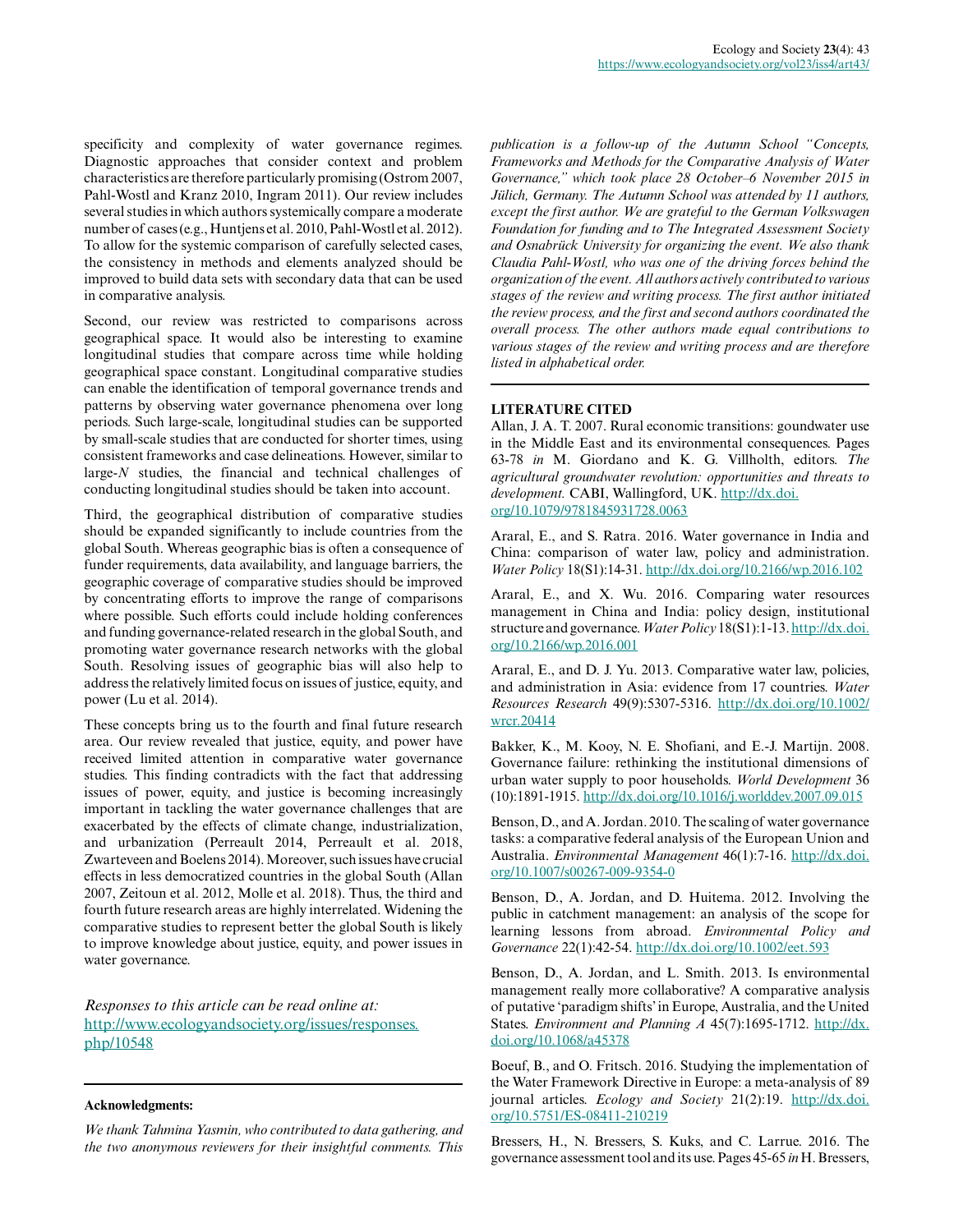N. Bressers, and C. Larrue, editors. *Governance for drought resilience: land and water drought management in Europe.* Springer, Cham, Switzerland. [http://dx.doi.org/10.1007/978-3-319-29671-5\\_3](http://dx.doi.org/10.1007/978-3-319-29671-5_3) 

Bressers, H., C. de Boer, M. Lordkipanidze, G. Özerol, J. Vinkede Kruijf, C. Farusho, I. Lajeunesse, C. Larrue, M.-H. Ramos, E. Kampa, U. Stein, J. Tröltzsch, R. Vidaurre, and A. Browne. 2013. *Water governance assessment tool: with an elaboration for drought resilience.* Report for the DROP Project. University of Twente, Enschede, The Netherlands. [online] URL: [https://ris.utwente.nl/](https://ris.utwente.nl/ws/portalfiles/portal/5143036/Governance-Assessment-Tool-DROP-final-for-online.pdf) [ws/portalfiles/portal/5143036/Governance-Assessment-Tool-DROP](https://ris.utwente.nl/ws/portalfiles/portal/5143036/Governance-Assessment-Tool-DROP-final-for-online.pdf)[final-for-online.pdf](https://ris.utwente.nl/ws/portalfiles/portal/5143036/Governance-Assessment-Tool-DROP-final-for-online.pdf)

Brisbois, M. C., and R. C. de Loë. 2016. Power in collaborative approaches to governance for water: a systematic review. *Society and Natural Resources* 29(7):775-790. [http://dx.doi.](http://dx.doi.org/10.1080/08941920.2015.1080339) [org/10.1080/08941920.2015.1080339](http://dx.doi.org/10.1080/08941920.2015.1080339) 

Brisbois, M. C., and R. C. de Loë. 2017. Natural resource industry involvement in collaboration for water governance: influence on processes and outcomes in Canada. *Journal of Environmental Planning and Management* 60(5):883-900. [http://dx.doi.](http://dx.doi.org/10.1080/09640568.2016.1182899) [org/10.1080/09640568.2016.1182899](http://dx.doi.org/10.1080/09640568.2016.1182899) 

Brown, C., R. Wright, N. Lowery, and J. L. Castro. 2003. Comparative analysis of transborder water management strategies: case studies on the United States-Mexico border. Pages 279-362 *in* S. Michael, editor. *The US-Mexican border environment: binational water management planning.* San Diego State University Press, San Diego, California, USA.

Brown, R. R., L. Sharp, and R. M. Ashley. 2006. Implementation impediments to institutionalising the practice of sustainable urban water management. *Water Science and Technology* 54 (6-7):415-422.<http://dx.doi.org/10.2166/wst.2006.585>

Chai, Y., and M. Schoon. 2016. Institutions and government efficiency: decentralized irrigation management in China. *International Journal of the Commons* 10(1):21-44. [http://doi.](http://doi.org/10.18352/ijc.555) [org/10.18352/ijc.555](http://doi.org/10.18352/ijc.555)

Clarvis, M. H., and N. L. Engle. 2015. Adaptive capacity of water governance arrangements: a comparative study of barriers and opportunities in Swiss and US states. *Regional Environmental Change* 15(3):517-527. [http://dx.doi.org/10.1007/s10113-013-0547](http://dx.doi.org/10.1007/s10113-013-0547-y) [y](http://dx.doi.org/10.1007/s10113-013-0547-y)

Clement, F. 2010. Analysing decentralised natural resource governance: proposition for a "politicised" institutional analysis and development framework. *Policy Sciences* 43(2):129-156. <https://doi.org/10.1007/s11077-009-9100-8>

Cook, C., and K. Bakker. 2012. Water security: debating an emerging paradigm. *Global Environmental Change* 22(1):94-102. <http://dx.doi.org/10.1016/j.gloenvcha.2011.10.011>

de Boer, C., J. Vinke-de Kruijf, G. Özerol, and H. Bressers. 2016. Collaborative water resource management: What makes up a supportive governance system? *Environmental Policy and Governance* 26(4):229-241.<https://doi.org/10.1002/eet.1714>

de Loë, R., and R. Kreutzwiser. 2007. Challenging the status quo: the evolution of water governance in Canada. Pages 85-104 *in* K. Bakker, editor. *Eau Canada: the future of Canada's water.* UBC Press, Vancouver, Canada.

de Loë, R. C., and J. J. Patterson. 2017. Rethinking water governance: moving beyond water-centric perspectives in a connected and changing world. *Natural Resources Journal* 57:75. [online] URL: <https://digitalrepository.unm.edu/nrj/vol57/iss1/4/>

Dinar, A., and R. M. Saleth. 2005. Can water institutions be cured? A water institutions health index. *Water Science and Technology: Water Supply* 5(6):17-40. [http://dx.doi.org/10.2166/](http://dx.doi.org/10.2166/ws.2005.0047) [ws.2005.0047](http://dx.doi.org/10.2166/ws.2005.0047)

Doorn, N. 2017. Allocating responsibility for environmental risks: a comparative analysis of examples from water governance. *Integrated Environmental Assessment and Management* 13 (2):371-375. <http://dx.doi.org/10.1002/ieam.1799>

Edelenbos, J., V. I. Meerkerk, and C. van Leeuwen. 2015. Vitality of complex water governance systems: condition and evolution. *Journal of Environmental Policy and Planning* 17(2):237-261. <http://dx.doi.org/10.1080/1523908X.2014.936584>

Erickson, A. 2015. Efficient and resilient governance of socialecological systems. *Ambio* 44(5):343-352. [http://dx.doi.](http://dx.doi.org/10.1007/s13280-014-0607-7) [org/10.1007/s13280-014-0607-7](http://dx.doi.org/10.1007/s13280-014-0607-7)

Garrick, D., M. A. Siebentritt, B. Aylward, C. J. Bauer, and A. Purkey. 2009. Water markets and freshwater ecosystem services: policy reform and implementation in the Columbia and Murray-Darling Basins. *Ecological Economics* 69(2):366-379. [http://dx.](http://dx.doi.org/10.1016/j.ecolecon.2009.08.004) [doi.org/10.1016/j.ecolecon.2009.08.004](http://dx.doi.org/10.1016/j.ecolecon.2009.08.004) 

Gemmer, M., A. Wilkes, and L. M. Vaucel. 2011. Governing climate change adaptation in the EU and China: an analysis of formal institutions. *Advances in Climate Change Research* 2 (1):1-11.<http://dx.doi.org/10.3724/SP.J.1248.2011.00001>

Gerring, J. 2007. *Case study research: principles and practices.* Cambridge University Press, Cambridge, UK. [http://dx.doi.](http://dx.doi.org/10.1017/CBO9780511803123) [org/10.1017/CBO9780511803123](http://dx.doi.org/10.1017/CBO9780511803123)

Ghauri, P., and K. Grønhaug. 2005. *Research methods in business studies: a practical guide.* Pearson Education, London, UK.

González Tánago, I., J. Urquijo, V. Blauhut, F. Villarroya, and L. De Stefano. 2016. Learning from experience: a systematic review of assessments of vulnerability to drought. *Natural Hazards* 80 (2):951-973. <http://dx.doi.org/10.1007/s11069-015-2006-1>

Harris, L. M., and S. Alatout. 2010. Negotiating hydro-scales, forging states: comparison of the upper Tigris/Euphrates and Jordan River basins. *Political Geography* 29(3):148-156. [http://dx.](http://dx.doi.org/10.1016/j.polgeo.2010.02.012) [doi.org/10.1016/j.polgeo.2010.02.012](http://dx.doi.org/10.1016/j.polgeo.2010.02.012)

Harris, L., D. Kleiber, J. Goldin, A. Darkwah, and C. Morinville. 2017. Intersections of gender and water: comparative approaches to everyday gendered negotiations of water access in underserved areas of Accra, Ghana and Cape Town, South Africa. *Journal of Gender Studies* 26(5):561-582. [http://dx.doi.org/10.1080/095892](http://dx.doi.org/10.1080/09589236.2016.1150819) [36.2016.1150819](http://dx.doi.org/10.1080/09589236.2016.1150819)

Heikkila, T. 2004. Institutional boundaries and common-pool resource management: a comparative analysis of water management programs in California. *Journal of Policy Analysis and Management* 23(1):97-117. [http://dx.doi.org/10.1002/](http://dx.doi.org/10.1002/pam.10181) [pam.10181](http://dx.doi.org/10.1002/pam.10181)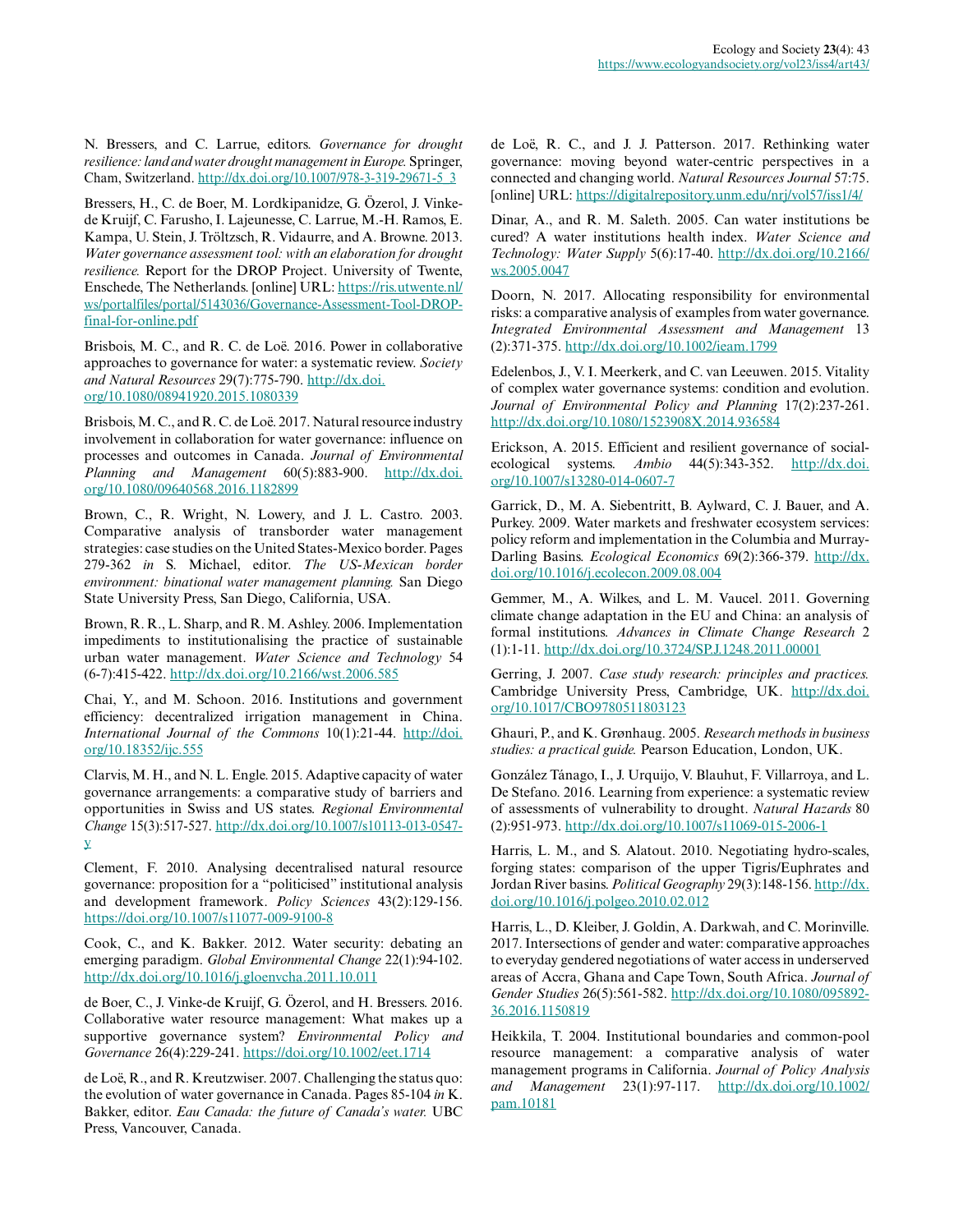Herrala, M. E., H. Huotari, and H. J. O. Haapasalo. 2012. Governance of Finnish waterworks – a DEA comparison of selected models. *Utilities Policy* 20(1):64-70. [http://dx.doi.](http://dx.doi.org/10.1016/j.jup.2011.11.005) [org/10.1016/j.jup.2011.11.005](http://dx.doi.org/10.1016/j.jup.2011.11.005) 

Hox, J. J., and H. R. Boeije. 2005. Data collection: primary versus secondary. Pages 593-599 *in* K. Kempf-Leonard, editor. *Encyclopedia of social measurement. Volume 1 A-G.* Elsevier, Amsterdam, The Netherlands.

Huntjens, P., C. Pahl-Wostl, and J. Grin. 2010. Climate change adaptation in European river basins. *Regional Environmental Change* 10(4):263-284.<http://dx.doi.org/10.1007/s10113-009-0108-6>

Huntjens, P., C. Pahl-Wostl, B. Rihoux, M. Schlüter, Z. Flachner, S. Neto, R. Koskova, C. Dickens, and I. N. Kiti. 2011. Adaptive water management and policy learning in a changing climate: a formal comparative analysis of eight water management regimes in Europe, Africa and Asia. *Environmental Policy and Governance* 21(3):145-163. <http://dx.doi.org/10.1002/eet.571>

Hussey, K., and S. Dovers. 2007. International perspectives on water policy and management: emerging principles, common challenges. Pages 141-154 *in* K. Hussey, and S. Dover, editors. *Managing water for Australia: the social and institutional challenges.* CSIRO Publishing, Collingwood, Australia.

Ibele, B., S. Sandri, and D. Zikos. 2017. Endogenous versus exogenous rules in water management: an experimental crosscountry comparison. *Mediterranean Politics* 22(4):504-536. <http://dx.doi.org/10.1080/13629395.2016.1241612>

Ingram, H. 2011. Beyond universal remedies for good water governance: a political and contextual approach. *In* A. Garrido and H. Ingram, editors. *Water for food in a changing world.* Routledge, London, UK. [online] URL: [https://www.](https://www.taylorfrancis.com/books/e/9781136808166/chapters/10.4324%2F9780203828410-23) [taylorfrancis.com/books/e/9781136808166/chapters/10.4324%](https://www.taylorfrancis.com/books/e/9781136808166/chapters/10.4324%2F9780203828410-23) [2F9780203828410-23](https://www.taylorfrancis.com/books/e/9781136808166/chapters/10.4324%2F9780203828410-23)

Intergovernmental Panel on Climate Change (IPCC). 2014. *Climate change 2014: synthesis report.* Contribution of Working Groups I, II, and III to the Fifth Assessment Report of the Intergovernmental Panel on Climate Change. Core Writing Team, R. K. Pachauri, and L. A. Meyer, editors. IPCC, Geneva, Switzerland. [online] URL: <http://www.ipcc.ch/report/ar5/syr/>

Jager, N. W. 2016. Transboundary cooperation in European water governance – a set-theoretic analysis of international river basins. *Environmental Policy and Governance* 26(4):278-291. [http://dx.](http://dx.doi.org/10.1002/eet.1717) [doi.org/10.1002/eet.1717](http://dx.doi.org/10.1002/eet.1717)

Kadirbeyoglu, Z., and G. Özertan. 2015. Power in the governance of common-pool resources: a comparative analysis of irrigation management decentralization in Turkey. *Environmental Policy and Governance* 25(3):157-171.<http://dx.doi.org/10.1002/eet.1673>

Knieper, C., G. Holtz, B. Kastens, and C. Pahl-Wostl. 2010. Analysing water governance in heterogeneous case studies experiences with a database approach. *Environmental Science and Policy* 13(7):592-603. <http://dx.doi.org/10.1016/j.envsci.2010.09.002>

Knieper, C., and C. Pahl-Wostl. 2016. A comparative analysis of water governance, water management, and environmental performance in river basins. *Water Resources Management* 30 (7):2161-2177. <http://dx.doi.org/10.1007/s11269-016-1276-z>

Lawford, R., J. Bogardi, S. Marx, S. Jain, C. Pahl-Wostl, K. Knüppe, C. Ringler, F. Lansigan, and F. Meza. 2013. Basin perspectives on the water–energy–food security nexus. *Current Opinion in Environmental Sustainability* 5(6):607-616. [http://dx.](http://dx.doi.org/10.1016/j.cosust.2013.11.005) [doi.org/10.1016/j.cosust.2013.11.005](http://dx.doi.org/10.1016/j.cosust.2013.11.005) 

Lebel, L., P. Garden, and M. Imamura. 2005. The politics of scale, position, and place in the governance of water resources in the Mekong region. *Ecology and Society* 10(2):18. [http://dx.doi.](http://dx.doi.org/10.5751/ES-01543-100218) [org/10.5751/ES-01543-100218](http://dx.doi.org/10.5751/ES-01543-100218) 

Lebel, L., E. Nikitina, C. Pahl-Wostl, and C. Knieper. 2013. Institutional fit and river basin governance: a new approach using multiple composite measures. *Ecology and Society* 18(1):1. [http://](http://dx.doi.org/10.5751/ES-05097-180101) [dx.doi.org/10.5751/ES-05097-180101](http://dx.doi.org/10.5751/ES-05097-180101)

Lopez-Gunn, E. 2003. The role of collective action in water governance: a comparative study of groundwater user associations in La Mancha aquifers in Spain. *Water International* 28(3):367-378. <http://dx.doi.org/10.1080/02508060308691711>

Lu, F., C. Ocampo-Raeder, and B. Crow. 2014. Equitable water governance: future directions in the understanding and analysis of water inequities in the global South. *Water International* 39 (2):129-142. <http://dx.doi.org/10.1080/02508060.2014.896540>

Mahalingam, A., G. A. Devkar, and S. N. Kalidindi. 2011. A comparative analysis of public-private partnership (PPP) coordination agencies in India: what works and what doesn't. *Public Works Management and Policy* 16(4):341-372. [http://dx.](http://dx.doi.org/10.1177/1087724X11409215) [doi.org/10.1177/1087724X11409215](http://dx.doi.org/10.1177/1087724X11409215)

McGinnis, M. D., and E. Ostrom. 2014. Social-ecological system framework: initial changes and continuing challenges. *Ecology and Society* 19(2):30.<http://dx.doi.org/10.5751/ES-06387-190230>

Meijerink, S., and D. Huitema. 2010. Policy entrepreneurs and change strategies: lessons from sixteen case studies of water transitions around the globe. *Ecology and Society* 15(2):21. [http://](http://dx.doi.org/10.5751/ES-03509-150221) [dx.doi.org/10.5751/ES-03509-150221](http://dx.doi.org/10.5751/ES-03509-150221)

Molle, F., A. Closas, and W. Al-Zubari. 2018. Governing groundwater in the Middle East and North Africa region. Pages 527-553 *in* K. G. Villholth, E. López-Gunn, K. I. Conti, A. Garrido, and J. van der Gun, editors. *Advances in groundwater governance.* CRC Press, Leiden, The Netherlands.

Mollinga, P. P., R. S. Meinzen-Dick, and D. J. Merrey. 2007. Politics, plurality and problemsheds: a strategic approach for reform of agricultural water resources management. *Development Policy Review* 25(6):699-719. [http://dx.doi.org/10.1111/](http://dx.doi.org/10.1111/j.1467-7679.2007.00393.x) [j.1467-7679.2007.00393.x](http://dx.doi.org/10.1111/j.1467-7679.2007.00393.x)

Mosello, B. 2015. *How to deal with climate change? Institutional adaptive capacity as a means to promote sustainable water governance.* Springer, Cham, Switzerland. [http://dx.doi.](http://dx.doi.org/10.1007/978-3-319-15389-6) [org/10.1007/978-3-319-15389-6](http://dx.doi.org/10.1007/978-3-319-15389-6) 

Mukherji, A., and T. Shah. 2005. Groundwater socio-ecology and governance: a review of institutions and policies in selected countries. *Hydrogeology Journal* 13(1):328-345. [http://dx.doi.](http://dx.doi.org/10.1007/s10040-005-0434-9) [org/10.1007/s10040-005-0434-9](http://dx.doi.org/10.1007/s10040-005-0434-9)

Newig, J., and O. Fritsch. 2009. Environmental governance: participatory, multi-level – and effective? *Environmental Policy and Governance* 19(3):197-214. <https://doi.org/10.1002/eet.509>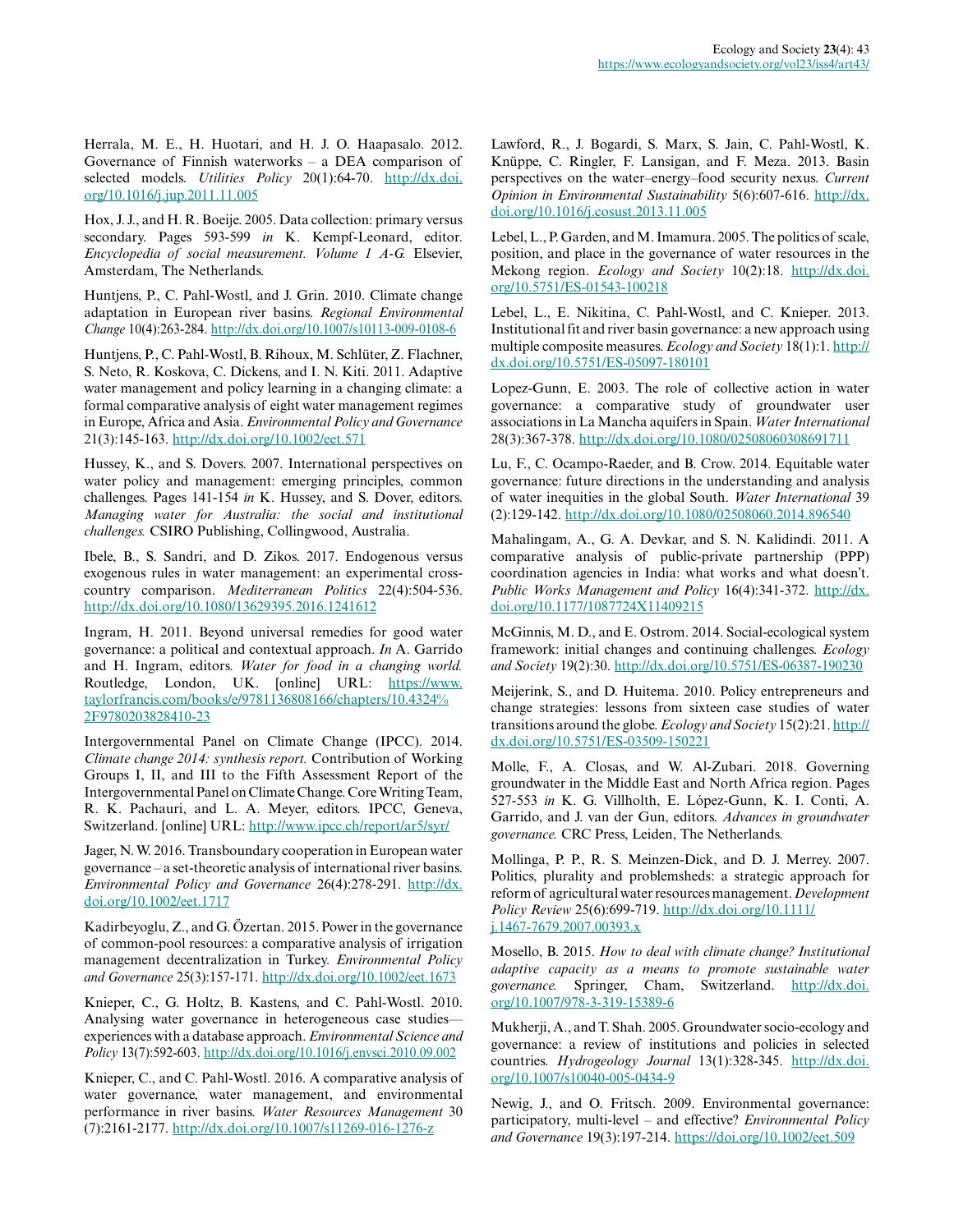Newig, J., and T. M. Koontz. 2014. Multi-level governance, policy implementation and participation: the EU's mandated participatory planning approach to implementing environmental policy. *Journal of European Public Policy* 21(2):248-267. [http://dx.](http://dx.doi.org/10.1080/13501763.2013.834070) [doi.org/10.1080/13501763.2013.834070](http://dx.doi.org/10.1080/13501763.2013.834070) 

Organisation for Economic Co-operation and Development (OECD) 2011. *Water governance in OECD countries: a multi-level approach.* OECD Publishing, Paris, France. [online] URL: [https://](https://www.oecd.org/governance/regional-policy/48885867.pdf) [www.oecd.org/governance/regional-policy/48885867.pdf](https://www.oecd.org/governance/regional-policy/48885867.pdf)

Organisation for Economic Co-operation and Development (OECD) 2015. *OECD principles on water governance.* OECD Publishing, Paris, France. [online] URL: [https://www.oecd.org/](https://www.oecd.org/governance/oecd-principles-on-water-governance.htm) [governance/oecd-principles-on-water-governance.htm](https://www.oecd.org/governance/oecd-principles-on-water-governance.htm) 

Ostrom, E. 1990. *Governing the commons: the evolution of institutions for collective action.* Cambridge University Press, Cambridge, UK.

Ostrom, E. 1999. Institutional rational choice: an assessment of the institutional analysis and development framework. Pages 35-71 *in* P. A. Sabatier, editor. *Theories of the policy process.* Westview Press, Boulder, Colorado, USA.

Ostrom, E. 2005. *Understanding institutional diversity.* Princeton University Press, Princeton, New Jersey, USA.

Ostrom, E. 2007. A diagnostic approach for going beyond panaceas. *Proceedings of the National Academy of Sciences* 104 (39):15181-15187.<http://dx.doi.org/10.1073/pnas.0702288104>

Pahl-Wostl, C. 2007. Transitions towards adaptive management of water facing climate and global change. *Water Resources Management* 21(1):49-62.<https://doi.org/10.1007/s11269-006-9040-4>

Pahl-Wostl, C. 2009. A conceptual framework for analysing adaptive capacity and multi-level learning processes in resource governance regimes. *Global Environmental Change* 19(3):354-365. <http://dx.doi.org/10.1016/j.gloenvcha.2009.06.001>

Pahl-Wostl, C. 2015. *Water governance in the face of global change: from understanding to transformation.* Sringer, Cham, Switzerland. <http://dx.doi.org/10.1007/978-3-319-21855-7>

Pahl-Wostl, C. 2017. An evolutionary perspective on water governance: from understanding to transformation. *Water Resources Management* 31(10):2917-2932. [http://dx.doi.org/10.1007/](http://dx.doi.org/10.1007/s11269-017-1727-1) [s11269-017-1727-1](http://dx.doi.org/10.1007/s11269-017-1727-1) 

Pahl-Wostl, C., G. Becker, C. Knieper, and J. Sendzimir. 2013. How multilevel societal learning processes facilitate transformative change: a comparative case study analysis on flood management. *Ecology and Society* 18(4):58. [http://dx.doi.org/10.5751/](http://dx.doi.org/10.5751/ES-05779-180458) [ES-05779-180458](http://dx.doi.org/10.5751/ES-05779-180458)

Pahl-Wostl, C., G. Holtz, B. Kastens, and C. Knieper. 2010. Analyzing complex water governance regimes: the management and transition framework. *Environmental Science and Policy* 13 (7):571-581. <http://dx.doi.org/10.1016/j.envsci.2010.08.006>

Pahl-Wostl, C., and C. Knieper. 2014. The capacity of water governance to deal with the climate change adaptation challenge: using fuzzy set qualitative comparative analysis to distinguish between polycentric, fragmented and centralized regimes. *Global Environmental Change* 29:139-154. [http://dx.doi.org/10.1016/j.](http://dx.doi.org/10.1016/j.gloenvcha.2014.09.003) [gloenvcha.2014.09.003](http://dx.doi.org/10.1016/j.gloenvcha.2014.09.003)

Pahl-Wostl, C., and N. Kranz. 2010. Water governance in times of change. *Environmental Science and Policy* 13(7):567-570. [http://](http://dx.doi.org/10.1016/j.envsci.2010.09.004) [dx.doi.org/10.1016/j.envsci.2010.09.004](http://dx.doi.org/10.1016/j.envsci.2010.09.004)

Pahl-Wostl, C., L. Lebel, C. Knieper, and E. Nikitina. 2012. From applying panaceas to mastering complexity: toward adaptive water governance in river basins. *Environmental Science and Policy* 23:24-34.<http://dx.doi.org/10.1016/j.envsci.2012.07.014>

Perreault, T. 2014. What kind of governance for what kind of equity? Towards a theorization of justice in water governance. *Water International* 39(2):233-245. [http://dx.doi.](http://dx.doi.org/10.1080/02508060.2014.886843) [org/10.1080/02508060.2014.886843](http://dx.doi.org/10.1080/02508060.2014.886843)

Perreault, T., R. Boelens, and J. Vos. 2018. Conclusions: struggles for justice in a changing water world. Pages 346-360 *in* R. Boelens, T. Perreault, and J. Vos, editors. *Water justice.* Cambridge University Press, Cambridge, UK. [http://dx.doi.](http://dx.doi.org/10.1017/9781316831847.023) [org/10.1017/9781316831847.023](http://dx.doi.org/10.1017/9781316831847.023) 

Peters, B. G. 2001. *The future of governing.* Second edition, revised. University Press of Kansas, Lawrene, Kansas, USA.

Petticrew, M., and H. Roberts. 2008. *Systematic reviews in the social sciences: a practical guide.* Blackwell, Malden, Massachusetts, USA. [http://dx.doi.org/10.1002/9780470754887.](http://dx.doi.org/10.1002/9780470754887.ch5) [ch5](http://dx.doi.org/10.1002/9780470754887.ch5)

Raadgever, G. T., E. Mostert, N. Kranz, E. Interwies, and J. G. Timmerman. 2008. Assessing management regimes in transboundary river basins: Do they support adaptive management? *Ecology and Society* 13(1):14. [http://dx.doi.](http://dx.doi.org/10.5751/ES-02385-130114) [org/10.5751/ES-02385-130114](http://dx.doi.org/10.5751/ES-02385-130114) 

Rhodes, R. A. W. 1996. The new governance: governing without government. *Political Studies* 44(4):652-667. [http://dx.doi.](http://dx.doi.org/10.1111/j.1467-9248.1996.tb01747.x) [org/10.1111/j.1467-9248.1996.tb01747.x](http://dx.doi.org/10.1111/j.1467-9248.1996.tb01747.x)

Rockström, J., W. Steffen, K. Noone, Å. Persson, F. S. Chapin III, E. F. Lambin, T. M. Lenton, M. Scheffer, C. Folke, H. J. Schellnhuber, B. Nykvist, C. A. de Wit, T. Hughes, S. van der Leeuw, H. Rodhe, S. Sörlin, P. K. Snyder, R. Costanza, U. Svedin, M. Falkenmark, L. Karlberg, R. W. Corell, V. J. Fabry, J. Hansen, B. H. Walker, D. Liverman, K. Richardson, P. Crutzen, and J. A. Foley. 2009. A safe operating space for humanity. *Nature* 461:472-475. <http://dx.doi.org/10.1038/461472a>

Rogers, P., and A. W. Hall. 2003. *Effective water governance.* TEC Background Paper 7. Global Water Partnership, Stockholm, Sweden. [online] URL: [https://www.gwp.org/globalassets/global/](https://www.gwp.org/globalassets/global/toolbox/publications/background-papers/07-effective-water-governance-2003-english.pdf) [toolbox/publications/background-papers/07-effective-water](https://www.gwp.org/globalassets/global/toolbox/publications/background-papers/07-effective-water-governance-2003-english.pdf)[governance-2003-english.pdf](https://www.gwp.org/globalassets/global/toolbox/publications/background-papers/07-effective-water-governance-2003-english.pdf)

Salager-Meyer, F. 2008. Scientific publishing in developing countries: challenges for the future. *Journal of English for Academic Purposes* 7(2):121-132. [http://dx.doi.org/10.1016/j.](http://dx.doi.org/10.1016/j.jeap.2008.03.009) [jeap.2008.03.009](http://dx.doi.org/10.1016/j.jeap.2008.03.009) 

Schneider, C. Q., and C. Wagemann. 2012. *Set-theoretic methods for the social sciences: a guide to qualitative comparative analysis.* Cambridge University Press, Cambridge, UK. [http://dx.doi.](http://dx.doi.org/10.1017/CBO9781139004244) [org/10.1017/CBO9781139004244](http://dx.doi.org/10.1017/CBO9781139004244)

Scott, T. 2015. Does collaboration make any difference? Linking collaborative governance to environmental outcomes. *Journal of Policy Analysis and Management* 34(3):537-566. [http://dx.doi.](http://dx.doi.org/10.1002/pam.21836) [org/10.1002/pam.21836](http://dx.doi.org/10.1002/pam.21836)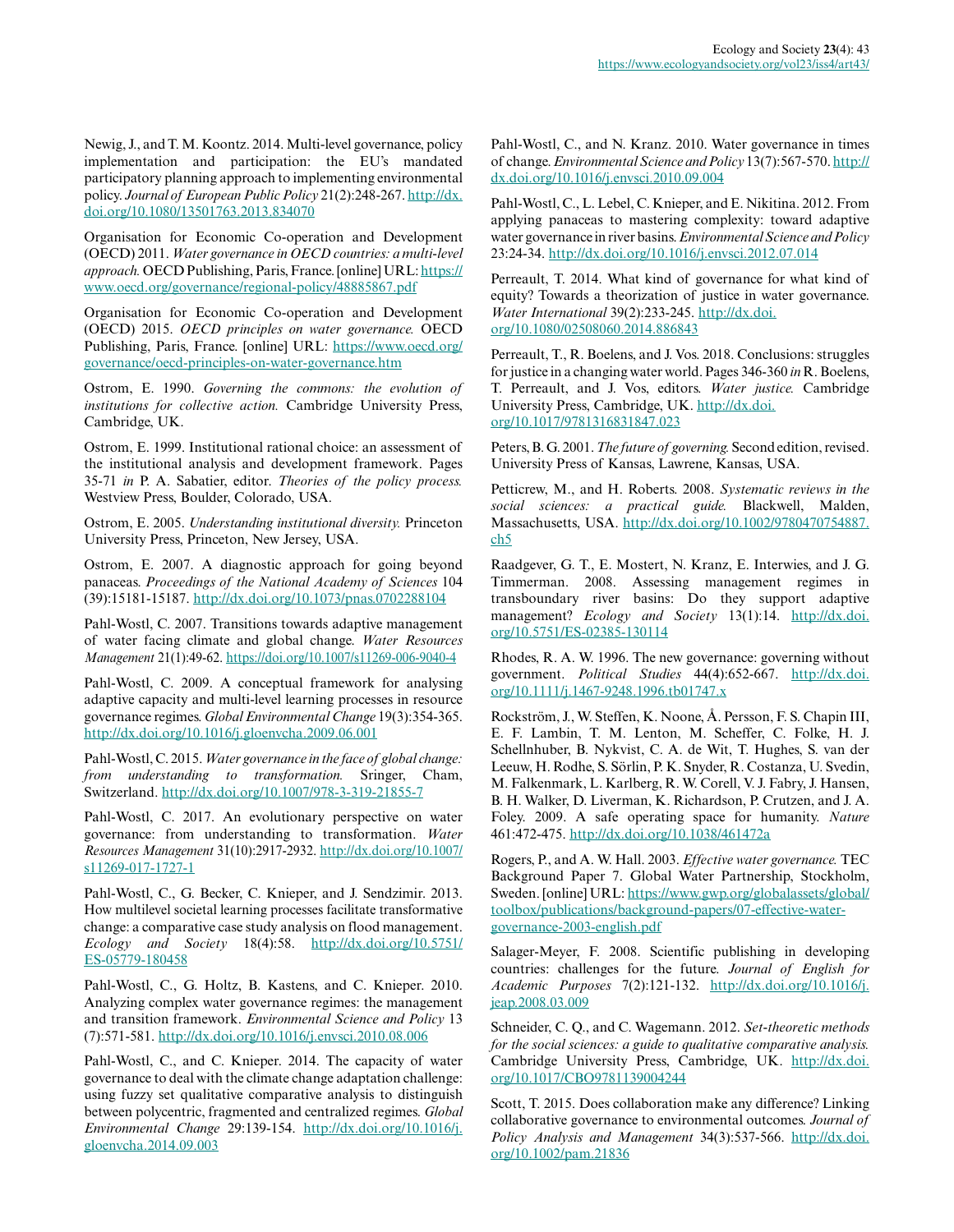Silveira, A., S. Junier, F. Hüesker, F. Qunfang, and A. Rondorf. 2016. Organizing cross-sectoral collaboration in river basin management: case studies from the Rhine and the Zhujiang (Pearl River) basins. *International Journal of River Basin Management* 14(3):299-315.<http://dx.doi.org/10.1080/15715124.2016.1170692>

Srinivasan, V., E. F. Lambin, S. M. Gorelick, B. H. Thompson, and S. Rozelle. 2012. The nature and causes of the global water crisis: syndromes from a meta-analysis of coupled human-water studies. *Water Resources Research* 48(10):W10516. [http://dx.doi.](http://dx.doi.org/10.1029/2011WR011087) [org/10.1029/2011WR011087](http://dx.doi.org/10.1029/2011WR011087)

United Nations Development Programme (UNDP). 1997. *Governance for sustainable human development: a UNDP policy document.* UNDP, New York, New York, USA.

Van Buuren, A., M. Vink, and J. Warner. 2016. Constructing authoritative answers to a latent crisis? Strategies of puzzling, powering and framing in Dutch climate adaptation practices compared. *Journal of Comparative Policy Analysis: Research and Practice* 18(1):70-87.<http://dx.doi.org/10.1080/13876988.2013.877675>

Van de Meene, S. J., and R. R. Brown. 2009. Delving into the "institutional black box": revealing the attributes of sustainable urban water management regimes. *Journal of the American Water Resources Association* 45(6):1448-1464. [http://dx.doi.org/10.1111/](http://dx.doi.org/10.1111/j.1752-1688.2009.00377.x) [j.1752-1688.2009.00377.x](http://dx.doi.org/10.1111/j.1752-1688.2009.00377.x)

Varady, R. G., A. A. Zuniga-Teran, A. K. Gerlak, and S. B. Megdal. 2016. Modes and approaches of groundwater governance: a survey of lessons learned from selected cases across the globe. *Water* 8(10):417.<http://dx.doi.org/10.3390/w8100417>

Vink, M. J., D. Benson, D. Boezeman, H. Cook, A. Dewulf, and C. Termeer. 2015. Do state traditions matter? Comparing deliberative governance initiatives for climate change adaptation in Dutch corporatism and British pluralism. *Journal of Water and Climate Change* 6(1):71-88.<http://dx.doi.org/10.2166/wcc.2014.119>

Wehn, U., M. Rusca, J. Evers, and V. Lanfranchi. 2015. Participation in flood risk management and the potential of citizen observatories: a governance analysis. *Environmental Science and Policy* 48:225-236. [http://dx.doi.org/10.1016/j.](http://dx.doi.org/10.1016/j.envsci.2014.12.017) [envsci.2014.12.017](http://dx.doi.org/10.1016/j.envsci.2014.12.017) 

Wescoat, J. L. Jr. 2009. Comparative international water research. *Journal of Contemporary Water Research and Education* 142 (1):61-66. <http://dx.doi.org/10.1111/j.1936-704X.2009.00055.x>

Woodhouse, P., and M. Muller. 2017. Water governance—an historical perspective on current debates. *World Development* 92:225-241.<http://dx.doi.org/10.1016/j.worlddev.2016.11.014>

Yu, H. H., M. Edmunds, A. Lora-Wainwright, and D. Thomas. 2016. Governance of the irrigation commons under integrated water resources management – a comparative study in contemporary rural China. *Environmental Science and Policy* 55 (1):65-74. <http://dx.doi.org/10.1016/j.envsci.2015.08.001>

Zeitoun, M., T. Allan, N. Al Aulaqi, A. Jabarin, and H. Laamrani. 2012. Water demand management in Yemen and Jordan: addressing power and interests. *Geographical Journal* 178 (1):54-66. <http://dx.doi.org/10.1111/j.1475-4959.2011.00420.x>

Zingraff-Hamed, A., S. Greulich, K. M. Wantzen, and S. Pauleit. 2017. Societal drivers of European water governance: a

comparison of urban river restoration practices in France and Germany. *Water* 9(3):206. <http://dx.doi.org/10.3390/w9030206>

Zwarteveen, M. Z., and R. Boelens. 2014. Defining, researching and struggling for water justice: some conceptual building blocks for research and action. *Water International* 39(2):143-158. [http://](http://dx.doi.org/10.1080/02508060.2014.891168) [dx.doi.org/10.1080/02508060.2014.891168](http://dx.doi.org/10.1080/02508060.2014.891168)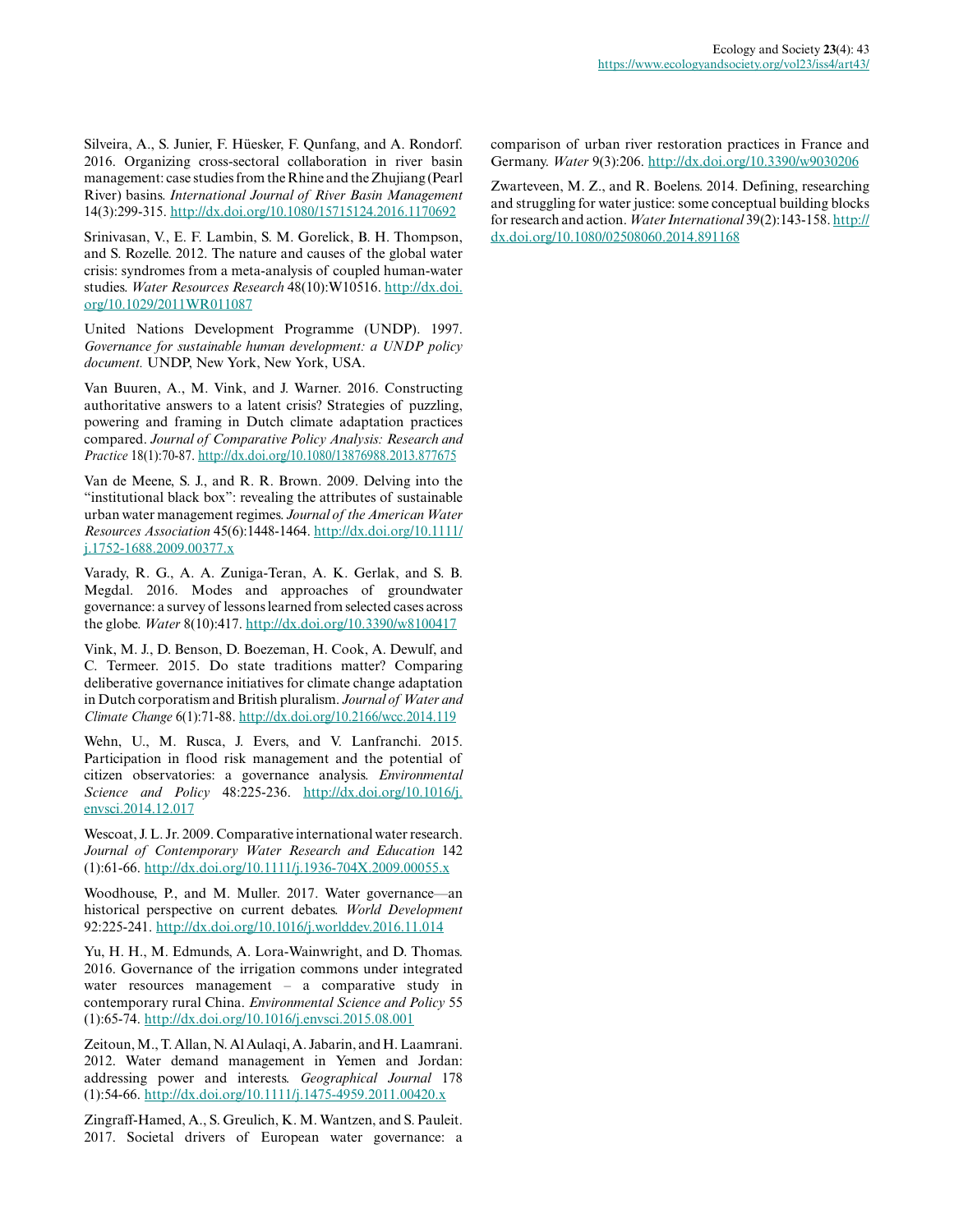| ID               | <b>Authors</b>                          | Year | <b>Publication title</b>                                                                                                                                                              | Source title                                                                                                     |
|------------------|-----------------------------------------|------|---------------------------------------------------------------------------------------------------------------------------------------------------------------------------------------|------------------------------------------------------------------------------------------------------------------|
| P <sub>001</sub> | Araral E., Ratra S.                     | 2016 | Water governance in India and China: comparison of water law, policy and<br>administration                                                                                            | <b>Water Policy</b>                                                                                              |
| P002             | Araral E., Yu DJ.                       | 2013 | Comparative water law, policies, and administration in Asia: evidence from 17<br>countries                                                                                            | <b>Water Resources Research</b>                                                                                  |
| P003             | Argento D., Grossi G.,<br>Thomasson A.  | 2011 | Governance and control of externalized water service management: comparing<br>solutions adopted in Italy and Sweden                                                                   | Corporate Ownership and<br>Control                                                                               |
| P004             | Benson D., Gain A.K.,<br>Rouillard J.J. | 2015 | Water governance in a comparative perspective: from IWRM to a 'nexus' approach?                                                                                                       | <b>Water Alternatives</b>                                                                                        |
| P <sub>005</sub> | Benson D., Jordan A.                    | 2010 | The scaling of water governance tasks: a comparative federal analysis of the<br>European Union and Australia                                                                          | <b>Environmental Management</b>                                                                                  |
| P006             | Benson D., Jordan A.,<br>Smith L.       | 2013 | Is environmental management really more collaborative? A comparative analysis of Environment and Planning<br>putative 'paradigm shifts' in Europe, Australia, and the United States   |                                                                                                                  |
| P007             | Benson D., Jordan A.,<br>Huitema D.     | 2012 | Involving the public in catchment management: an analysis of the scope for<br>learning lessons from abroad                                                                            | <b>Environmental Policy and</b><br>Governance                                                                    |
| P008             | Bettini Y., Brown R.R., de<br>Haan F.J. | 2015 | Exploring institutional adaptive capacity in practice: examining water governance<br>adaptation in Australia                                                                          | Ecology and Society                                                                                              |
| P <sub>009</sub> | Beucher S.                              | 2009 | National/local policy tensions in flood risk management: an international<br>comparison                                                                                               | <b>Environmental Hazards</b>                                                                                     |
| P010             | Blomquist W., Dinar A.,<br>Kemper K.E.  | 2007 | Comparative analysis of case studies                                                                                                                                                  | <b>Integrated River Basin</b><br>Management through<br>Decentralization                                          |
| P <sub>011</sub> | Bohn N., Goetten W.J.                   | 2015 | Groundwater Governance in the States of São Paulo, Paraná, Santa Catarina and<br>Rio Grande Do Sul: An Analysis from the Instruments of the National Water<br><b>Resources Policy</b> | Proceedings - 2015 9th<br>International Conference on<br>Complex, Intelligent, and<br>Software Intensive Systems |

**Appendix A.** Publications included in the in-depth review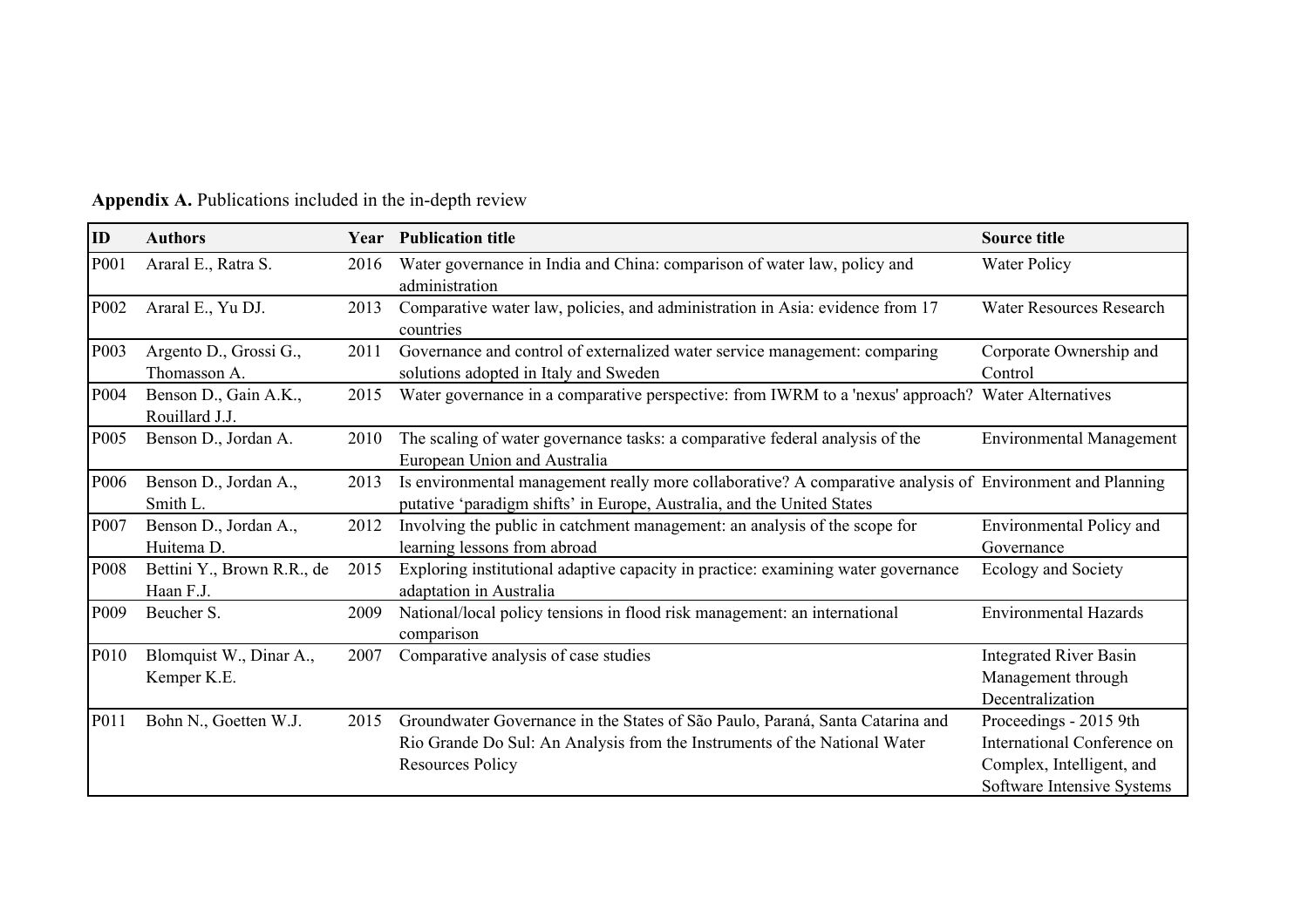| ID                | <b>Authors</b>                                                   | Year | <b>Publication title</b>                                                                                                                        | <b>Source title</b>                                                                    |
|-------------------|------------------------------------------------------------------|------|-------------------------------------------------------------------------------------------------------------------------------------------------|----------------------------------------------------------------------------------------|
| P012              | Borowski I., Le Bourhis J.-<br>P., Pahl-Wostl C., Barraqué<br>B. | 2008 | Spatial misfit in participatory river basin management: Effects on social learning, a<br>comparative analysis of German and French case studies | <b>Ecology and Society</b>                                                             |
| P013              | Bréthaut C.                                                      | 2016 | River management and stakeholders' participation: The case of the Rhone River, a<br>fragmented institutional setting                            | Environmental Policy and<br>Governance                                                 |
| P014              | Brisbois M.C., de Loë R.C.                                       | 2017 | Natural resource industry involvement in collaboration for water governance:<br>influence on processes and outcomes in Canada                   | Journal of Environmental<br>Planning and Management                                    |
| P015              | Brown C.                                                         | 2015 | Scale and subnational resource management: Transnational initiatives in the salish<br>sea region                                                | Review of Policy Research                                                              |
| P016              | Brown C., Ruiz J.L.C.,<br>Lowery N., Wright R.                   | 2003 | Comparative analysis of transborder water management strategies: case studies on<br>the US-Mexican border                                       | The U.S.-Mexican Border<br><b>Environment: Binational</b><br>Water Management Planning |
| P017              | Brown J.                                                         | 2014 | Evaluating participatory initiatives in south africa: Not just processes but outcomes<br>too                                                    | <b>SAGE</b> Open                                                                       |
| P018              | Brown R.R., Sharp L.,<br>Ashley R.M.                             | 2006 | Implementation impediments to institutionalising the practice of sustainable urban<br>water management                                          | Water Science and<br>Technology                                                        |
| P <sub>0</sub> 19 | Chai Y., Schoon M.                                               | 2016 | Institutions and government efficiency: Decentralized irrigation management in<br>China                                                         | International Journal of the<br>Commons                                                |
| P <sub>020</sub>  | Cuadrado-Quesada G.                                              | 2014 | Groundwater governance and spatial planning challenges: examining sustainability<br>and participation on the ground                             | Water International                                                                    |
| P021              | da Costa Silva G.                                                | 2011 | Assessing environmental justice of community-based watershed management: A<br>tool to build adaptive capacity in Latin America?                 | <b>Local Environment</b>                                                               |
| P022              | de Boer C., Vinke-de Kruijf 2016<br>J., Özerol G., Bressers H.   |      | Collaborative Water Resource Management: What makes up a supportive<br>governance system?                                                       | Environmental Policy and<br>Governance                                                 |
| P023              | Dinar A., Saleth R.M.                                            | 2005 | Can water institutions be cured? A water institutions health index                                                                              | Water Science and<br>Technology: Water Supply                                          |
| P024              | Dombrowsky I., Hagemann 2014<br>N., Houdret A.                   |      | The river basin as a new scale for water governance in transition countries? A<br>comparative study of Mongolia and Ukraine                     | <b>Environmental Earth</b><br>Sciences                                                 |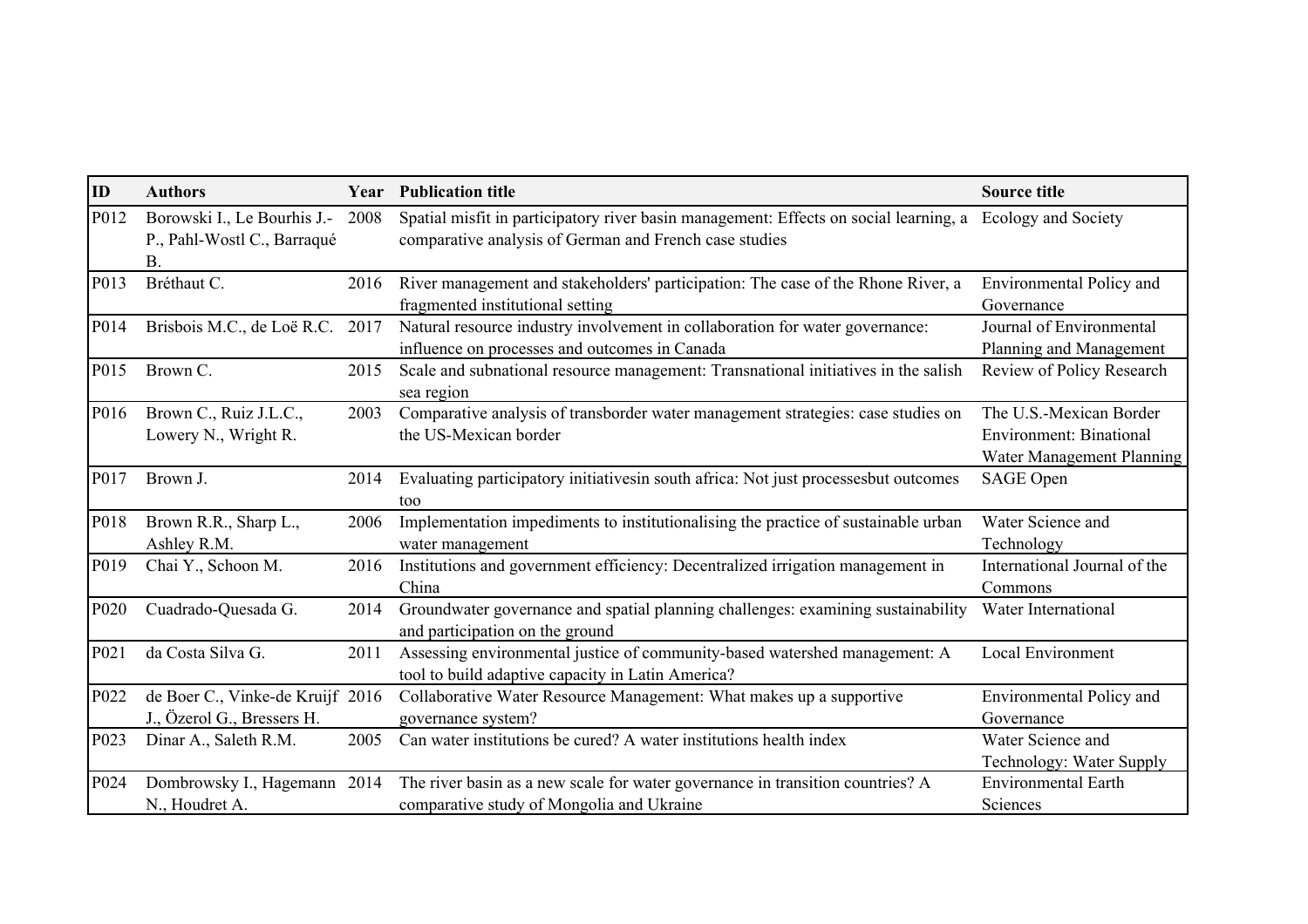| ID                | <b>Authors</b>                                                                   | Year | <b>Publication title</b>                                                                                                                                                           | <b>Source title</b>                                          |
|-------------------|----------------------------------------------------------------------------------|------|------------------------------------------------------------------------------------------------------------------------------------------------------------------------------------|--------------------------------------------------------------|
| P <sub>025</sub>  | Doorn N.                                                                         | 2017 | Allocating responsibility for environmental risks: A comparative analysis of<br>examples from water governance                                                                     | <b>Integrated Environmental</b><br>Assessment and Management |
| P026              | Eberhard R., Margerum R., 2017<br>Vella K., Mayere S., Taylor<br>Β.              |      | The practice of water policy governance networks: An international comparative<br>case study analysis                                                                              | Society and Natural<br>Resources                             |
| P <sub>027</sub>  | Edelenbos J., Meerkerk I.,<br>van Leeuwen C.                                     | 2015 | Vitality of complex water governance systems: Condition and evolution                                                                                                              | Journal of Environmental<br>Policy and Planning              |
| P028              | Erickson A.                                                                      | 2015 | Efficient and resilient governance of social-ecological systems                                                                                                                    | Ambio                                                        |
| P029              | Fournier M., Larrue C.,<br>Alexander M., Hegger D.,<br>Bakker M., Pettersson M., | 2016 | Flood risk mitigation in Europe: How far away are we from the aspired forms of<br>adaptive governance?                                                                             | Ecology and Society                                          |
|                   | Crabbé A., Mees H.,                                                              |      |                                                                                                                                                                                    |                                                              |
|                   | Chorynski A.                                                                     |      |                                                                                                                                                                                    |                                                              |
| P <sub>0</sub> 30 | Franks T., Bdliya H.,<br>Mbuya L.                                                | 2011 | Water governance and river basin management: Comparative experiences from<br>nigeria and Tanzania                                                                                  | International Journal of River<br><b>Basin Management</b>    |
| P031              | Garrick D., Siebentritt<br>M.A., Aylward B., Bauer<br>C.J., Purkey A.            | 2009 | Water markets and freshwater ecosystem services: Policy reform and<br>implementation in the Columbia and Murray-Darling Basins                                                     | <b>Ecological Economics</b>                                  |
| P032              | Gemmer M., Wilkes A.,<br>Vaucel L.M.                                             | 2011 | Governing climate change adaptation in the EU and China: An analysis of formal<br>institutions                                                                                     | Advances in Climate Change<br>Research                       |
| P033              | Grossi G., Thomasson A.                                                          | 2011 | Jointly owned companies as instruments of local government: Comparative<br>evidence from the swedish and italian water sectors                                                     | <b>Policy Studies</b>                                        |
| P034              | Hamidov A., Thiel A.,<br>Zikos D.                                                | 2015 | Institutional design in transformation: A comparative study of local irrigation<br>governance in Uzbekistan                                                                        | <b>Environmental Science and</b><br>Policy                   |
| P <sub>0</sub> 35 | Harris L., Kleiber D.,<br>Goldin J., Darkwah A.,<br>Morinville C.                | 2016 | Intersections of gender and water: comparative approaches to everyday gendered<br>negotiations of water access in underserved areas of Accra, Ghana and Cape Town,<br>South Africa | Journal of Gender Studies                                    |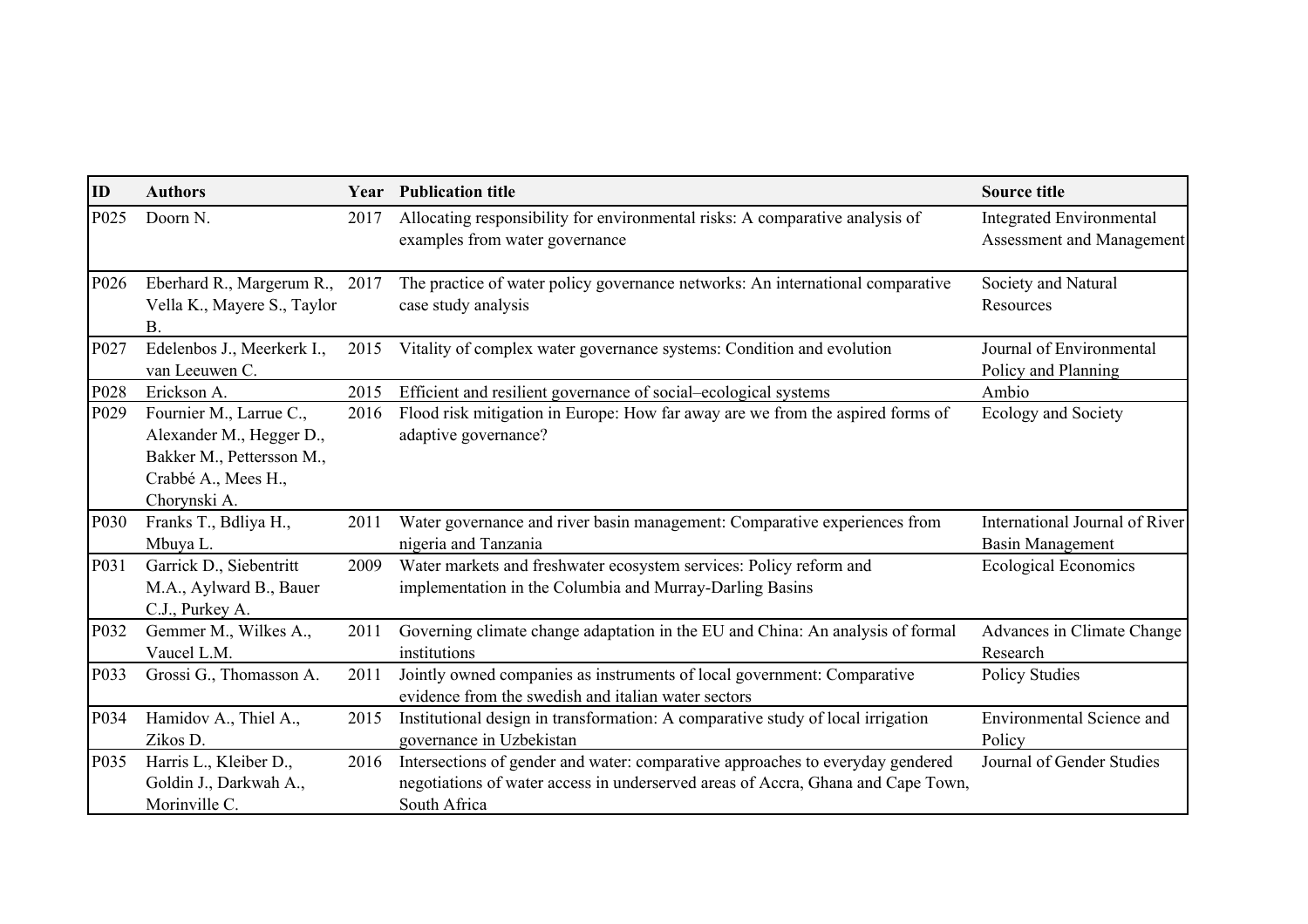| ID   | <b>Authors</b>                     |      | <b>Year</b> Publication title                                                                                 | <b>Source title</b>             |
|------|------------------------------------|------|---------------------------------------------------------------------------------------------------------------|---------------------------------|
| P036 | Harris LM, Alatout S               | 2010 | Negotiating hydro-scales, forging states: Comparison of the upper Tigris/Euphrates<br>and Jordan River basins | Political Geography             |
| P037 | Heikkila T.                        | 2004 | Institutional boundaries and common-pool resource management: A comparative                                   | Journal of Policy Analysis      |
|      |                                    |      | analysis of water management programs in california                                                           | and Management                  |
| P038 | Herrala M.E., Huotari H.,          | 2012 | Governance of Finnish waterworks - A DEA comparison of selected models                                        | <b>Utilities Policy</b>         |
|      | Haapasalo H.J.O.                   |      |                                                                                                               |                                 |
| P039 | Hill Clarvis M., Engle N.L.        | 2013 | Adaptive capacity of water governance arrangements: a comparative study of                                    | Regional Environmental          |
|      |                                    |      | barriers and opportunities in Swiss and US states                                                             | Change                          |
| P040 | Holley C., Sinclair D.,            | 2016 | Conjunctive management through collective action                                                              | <b>Integrated Groundwater</b>   |
|      | Lopez-Gunn E., Schlager E.         |      |                                                                                                               | Management: Concepts,           |
|      |                                    |      |                                                                                                               | Approaches and Challenges       |
| P041 | Hughes S.                          | 2013 | Authority Structures and Service Reform in Multilevel Urban Governance: The                                   | <b>Urban Affairs Review</b>     |
|      |                                    |      | Case of Wastewater Recycling in California and Australia                                                      |                                 |
| P042 | Huntjens P., Pahl-Wostl C., 2010   |      | Climate change adaptation in European river basins                                                            | Regional Environmental          |
|      | Grin J.                            |      |                                                                                                               | Change                          |
| P043 | Huntjens P., Pahl-Wostl C., 2011   |      | Adaptive water management and policy learning in a changing climate: A formal                                 | Environmental Policy and        |
|      | Rihoux B., Schlüter M.,            |      | comparative analysis of eight water management regimes in Europe, Africa and                                  | Governance                      |
|      | Flachner Z., Neto S.,              |      | Asia                                                                                                          |                                 |
|      | Koskova R., Dickens C.,            |      |                                                                                                               |                                 |
|      | Kiti I.N.                          |      |                                                                                                               |                                 |
| P044 | Hurlbert M.                        | 2009 | Comparative water governance in the four western provinces                                                    | Prairie Forum                   |
| P045 | Hurlbert M.A., Diaz H.             | 2013 | Water governance in Chile and Canada: A comparison of adaptive characteristics                                | <b>Ecology and Society</b>      |
| P046 | Ibele B., Sandri S., Zikos D. 2016 |      | Endogenous Versus Exogenous Rules in Water Management: An Experimental                                        | Mediterranean Politics          |
|      |                                    |      | <b>Cross-country Comparison</b>                                                                               |                                 |
| P047 | Jacobs J.W.                        | 1999 | Comparing river basin development experiences in the Mississippi and the Mekong                               | Water International             |
| P048 | Jager N.W.                         | 2016 | Transboundary Cooperation in European Water Governance - A set-theoretic                                      | Environmental Policy and        |
|      |                                    |      | analysis of International River Basins                                                                        | Governance                      |
| P049 | Kadirbeyoglu Z., Özertan           | 2015 | Power in the Governance of Common-Pool Resources: A comparative analysis of                                   | <b>Environmental Policy and</b> |
|      | G.                                 |      | irrigation management decentralization in Turkey                                                              | Governance                      |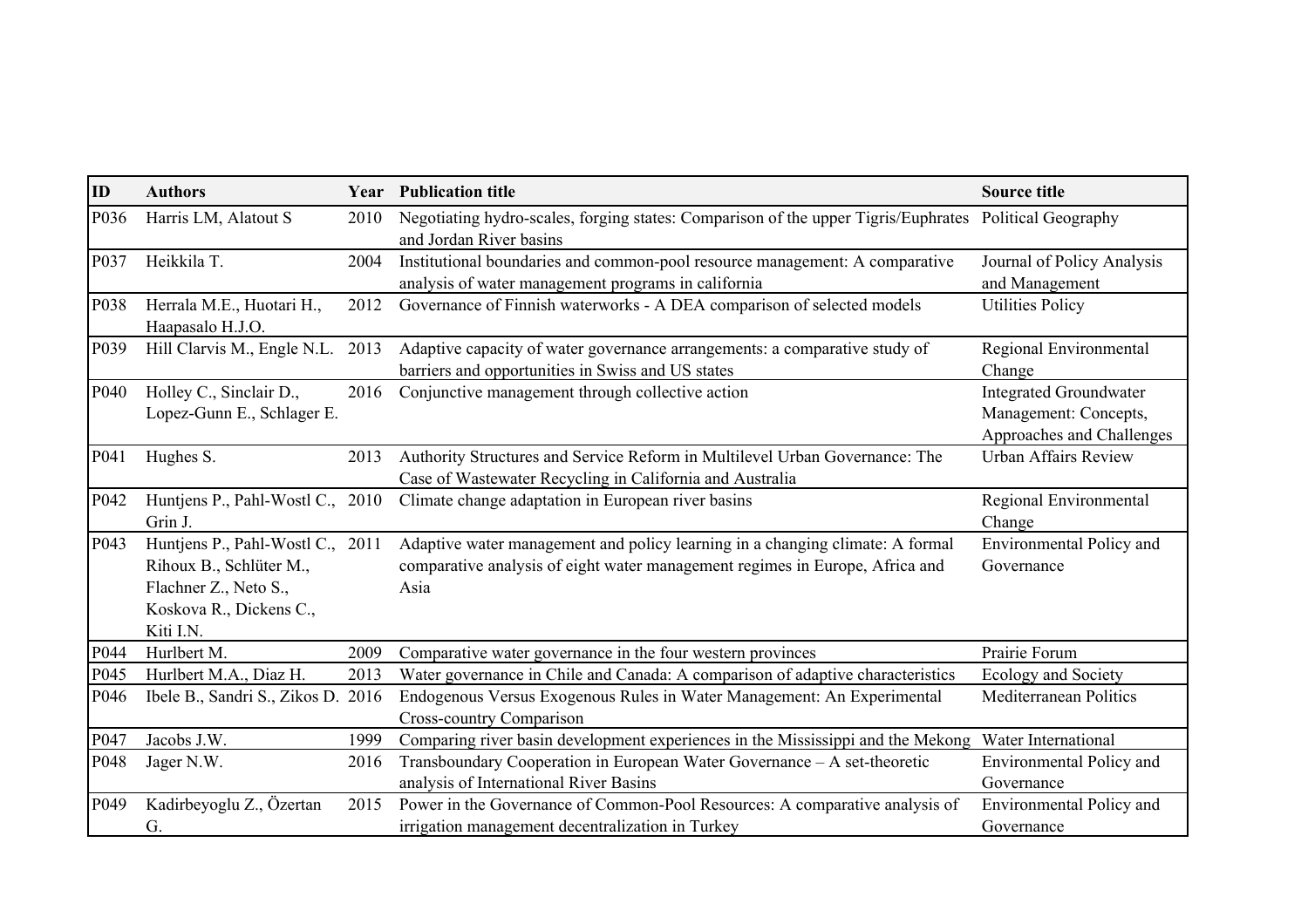| ID               | <b>Authors</b>                                                                                                | Year | <b>Publication title</b>                                                                                                              | <b>Source title</b>                                                                     |
|------------------|---------------------------------------------------------------------------------------------------------------|------|---------------------------------------------------------------------------------------------------------------------------------------|-----------------------------------------------------------------------------------------|
| P050             | Kayser G.L., Amjad U.,<br>Dalcanale F., Bartram J.,<br>Bentley M.E.                                           | 2015 | Drinking water quality governance: A comparative case study of Brazil, Ecuador,<br>and Malawi                                         | <b>Environmental Science and</b><br>Policy                                              |
| P <sub>051</sub> | Keessen A.M., van Kempen 2010<br>J.J.H., van Rijswick M.,<br>Robbe J., Backes C.W.                            |      | European river basin districts: Are they swimming in the same implementation<br>pool?                                                 | Journal of Environmental<br>Law                                                         |
| P052             | Keskinen M., Guillaume<br>J.H.A., Kattelus M., Porkka<br>M., Räsänen T.A., Varis O.                           |      | 2016 The water-energy-food nexus and the transboundary context: Insights from large<br>Asian rivers                                   | Water                                                                                   |
| P053             | Knieper C., Holtz G.,<br>Kastens B., Pahl-Wostl C.                                                            | 2010 | Analysing water governance in heterogeneous case studies-Experiences with a<br>database approach                                      | <b>Environmental Science and</b><br>Policy                                              |
| P054             | Knieper C., Pahl-Wostl C.                                                                                     | 2016 | A Comparative Analysis of Water Governance, Water Management, and<br><b>Environmental Performance in River Basins</b>                 | <b>Water Resources</b><br>Management                                                    |
| P055             | Knüppe K., Pahl-Wostl C.,<br>Vinke-de Kruijf J.                                                               | 2016 | Sustainable Groundwater Management: A Comparative Study of Local Policy<br>Changes and Ecosystem Services in South Africa and Germany | <b>Environmental Policy and</b><br>Governance                                           |
| P056             | Larrue C., Bressers N.,<br>Bressers H.                                                                        | 2016 | Towards a drought policy in north-west European regions?                                                                              | Governance for Drought<br>Resilience: Land and Water<br>Drought Management in<br>Europe |
| P057             | Lawford R., Bogardi J.,<br>Marx S., Jain S., Pahl-Wostl<br>C., Knüppe K., Ringler C.,<br>Lansigan F., Meza F. | 2013 | Basin perspectives on the water-energy-food security nexus                                                                            | Current Opinion in<br><b>Environmental Sustainability</b>                               |
| P058             | Lebel L., Nikitina E., Pahl-<br>Wostl C., Knieper C.                                                          | 2013 | Institutional fit and river basin governance: A new approach using multiple<br>composite measures                                     | Ecology and Society                                                                     |
| P059             | Lieberherr E., Truffer B.                                                                                     | 2015 | The impact of privatization on sustainability transitions: A comparative analysis of<br>dynamic capabilities in three water utilities | <b>Environmental Innovation</b><br>and Societal Transitions                             |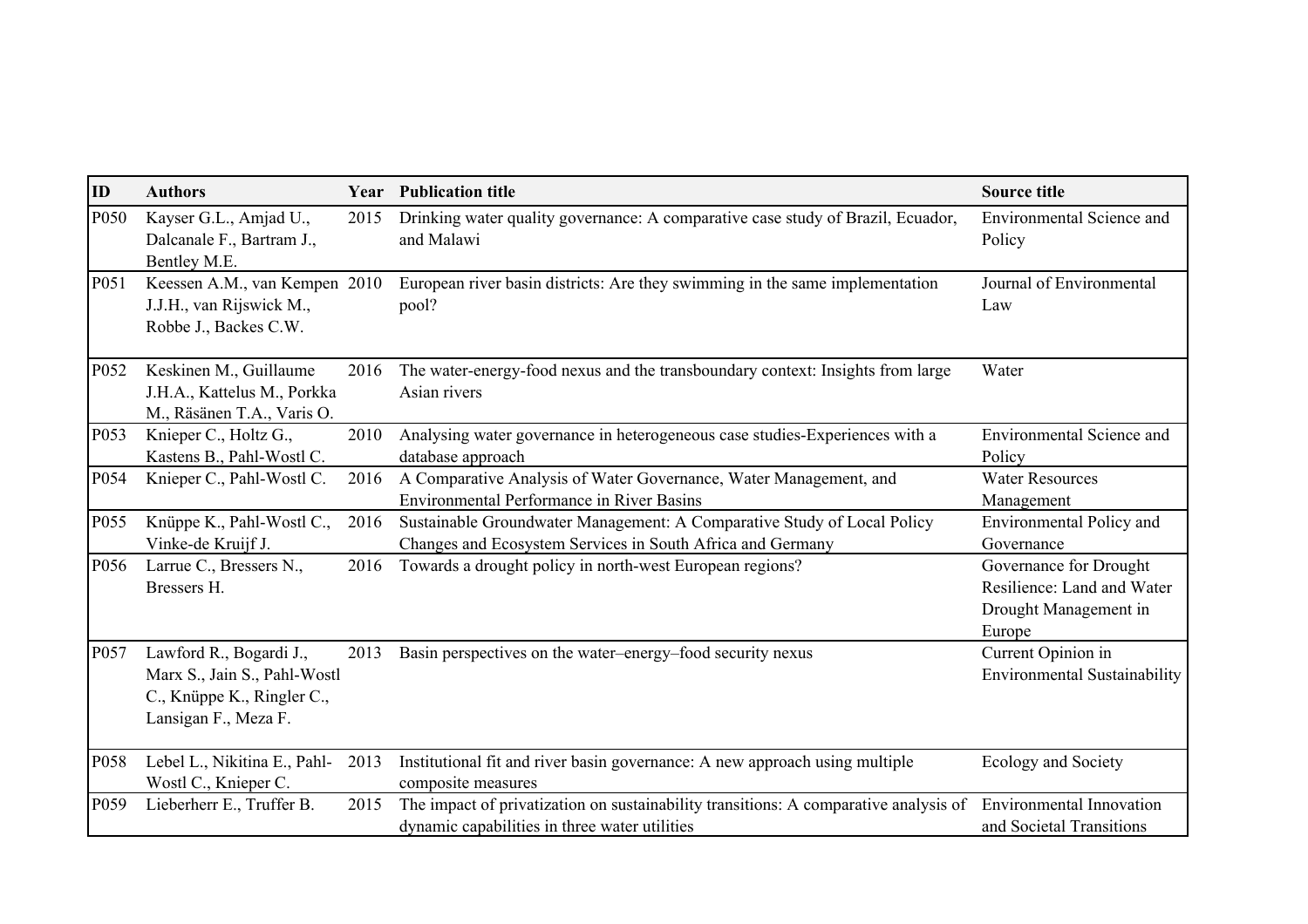| ID               | <b>Authors</b>              |      | <b>Year</b> Publication title                                                                           | <b>Source title</b>             |
|------------------|-----------------------------|------|---------------------------------------------------------------------------------------------------------|---------------------------------|
| P060             | Lopez-Gunn E.               | 2003 | The role of collective action in water governance: A comparative study of                               | Water International             |
|                  |                             |      | groundwater user associations in La Mancha aquifers in Spain                                            |                                 |
| P061             | Lowry W.R.                  | 2009 | Policy changes on Canada's rivers: Different but not isolated                                           | Review of Policy Research       |
| P062             | Mahalingam A., Devkar       | 2011 | A comparative analysis of public- private partnership (PPP) coordination agencies                       | <b>Public Works Management</b>  |
|                  | G.A., Kalidindi S.N.        |      | in India: What works and what doesn't                                                                   | and Policy                      |
| P063             | Mees H., Suykens C.,        | 2017 | Evaluating Conditions for Integrated Water Resource Management at Sub-basin                             | Environmental Policy and        |
|                  | Crabbé A.                   |      | Scale. A Comparison of the Flemish Sub-basin Boards and Walloon River                                   | Governance                      |
|                  |                             |      | Contracts                                                                                               |                                 |
| P064             | Mees H.L.P., Driessen       | 2014 | Legitimate adaptive flood risk governance beyond the dikes: The cases of                                | Regional Environmental          |
|                  | P.P.J., Runhaar H.A.C.      |      | Hamburg, Helsinki and Rotterdam                                                                         | Change                          |
| P <sub>065</sub> | Meijerink S., Huitema D     | 2010 | Policy Entrepreneurs and Change Strategies: Lessons from Sixteen Case Studies of                        | <b>Ecology and Society</b>      |
|                  |                             |      | Water Transitions around the Globe                                                                      |                                 |
| P <sub>066</sub> | Montaña E., Diaz H.P.,      | 2016 | Development, local livelihoods, and vulnerabilities to global environmental change                      | Regional Environmental          |
|                  | Hurlbert M.                 |      | in the South American Dry Andes                                                                         | Change                          |
| P <sub>067</sub> | Moore M.L.                  | 2013 | Perspectives of Complexity in Water Governance: Local Experiences of Global                             | <b>Water Alternatives</b>       |
|                  |                             |      | Trends                                                                                                  |                                 |
| P068             | Mosello B.                  | 2015 | How to deal with climate change?: Institutional adaptive capacity as a means to                         | Springer                        |
|                  |                             |      | promote sustainable water governance                                                                    |                                 |
| P <sub>069</sub> | Mukherji, A. Shah, T.       | 2005 | Groundwater socio-ecology and governance: a review of institutions and policies in Hydrogeology Journal |                                 |
|                  |                             |      | selected countries                                                                                      |                                 |
| P070             | Neville K.J.                | 2011 | Adversaries versus partners: Urban water supply in the Philippines                                      | Pacific Affairs                 |
| P071             | Newig J., Fritsch O.        | 2009 | Environmental Governance: Participatory, Multi-Level - and Effective?                                   | <b>Environmental Policy and</b> |
|                  |                             |      |                                                                                                         | Governance                      |
| P072             | Nielsen H.T., Frederiksen   | 2013 | How different institutional arrangements promote integrated river basin                                 | Land Use Policy                 |
|                  | P., Saarikoski H., Rytkönen |      | management. Evidence from the Baltic Sea Region                                                         |                                 |
|                  | A.-M., Pedersen A.B.        |      |                                                                                                         |                                 |
| P073             | Pahl-Wostl C., Becker G.,   | 2013 | How multilevel societal learning processes facilitate transformative change: A                          | Ecology and Society             |
|                  | Knieper C., Sendzimir J.    |      | comparative case study analysis on flood management                                                     |                                 |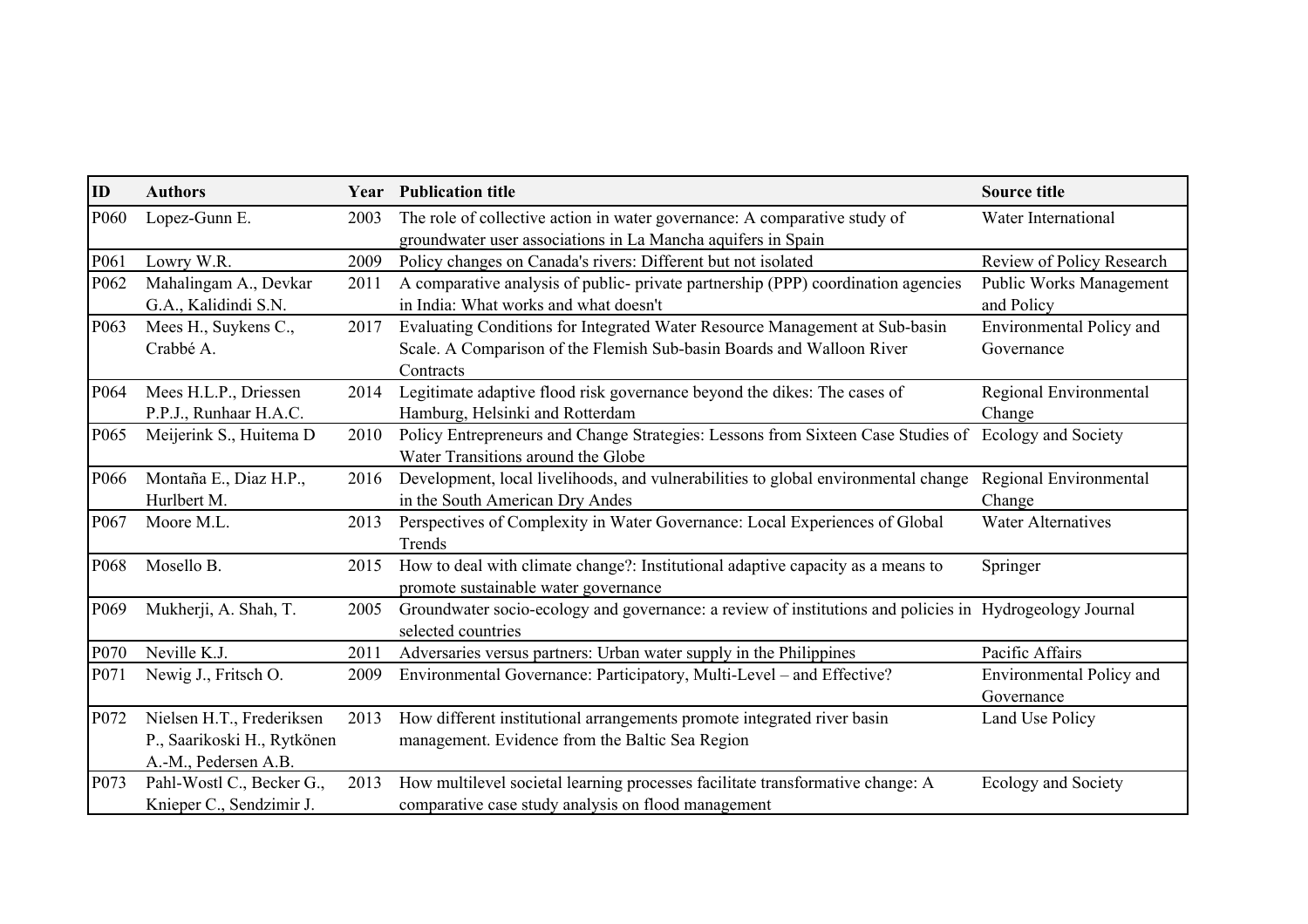| ID   | <b>Authors</b>                                                    |      | <b>Year</b> Publication title                                                                                                                                                                                               | <b>Source title</b>                                                                                                                  |
|------|-------------------------------------------------------------------|------|-----------------------------------------------------------------------------------------------------------------------------------------------------------------------------------------------------------------------------|--------------------------------------------------------------------------------------------------------------------------------------|
| P074 | Pahl-Wostl C., Knieper C.                                         | 2014 | The capacity of water governance to deal with the climate change adaptation<br>challenge: Using fuzzy set Qualitative Comparative Analysis to distinguish between Change<br>polycentric, fragmented and centralized regimes | Global Environmental                                                                                                                 |
| P075 | Pahl-Wostl C., Lebel L.,<br>Knieper C., Nikitina E.               | 2012 | From applying panaceas to mastering complexity: Toward adaptive water<br>governance in river basins                                                                                                                         | Environmental Science and<br>Policy                                                                                                  |
| P076 | Poddar R., Qureshi M.E.,<br>Shi T.                                | 2014 | A Comparison of Water Policies for Sustainable Irrigation Management: The Case<br>of India and Australia                                                                                                                    | <b>Water Resources</b><br>Management                                                                                                 |
| P077 | Rabelo D.C., Espluga J.,<br>Teixeira E.C., Brugué Q.              | 2014 | Citizenship participation in water management plans in the Doce River Basin,<br>Brazil and Catalonia, Spain                                                                                                                 | <b>Water Policy</b>                                                                                                                  |
| P078 | Ravesteijn W., Song X.,<br>Wennersten R.                          | 2009 | The 2000 EU water framework directive and Chinese water management:<br>Experiences and perspectives                                                                                                                         | WIT Transactions on<br>Ecology and the<br>Environment                                                                                |
| P079 | Ross A.                                                           | 2016 | Groundwater governance in Australia, the European union and the western usa                                                                                                                                                 | <b>Integrated Groundwater</b><br>Management: Concepts,<br>Approaches and Challenges                                                  |
| P080 | Schlager E., Heikkila T.                                          | 2009 | Resolving water conflicts: A comparative analysis of interstate river compacts                                                                                                                                              | Policy Studies Journal                                                                                                               |
| P081 | Scott T.                                                          | 2015 | Does Collaboration Make Any Difference? Linking Collaborative Governance to<br><b>Environmental Outcomes</b>                                                                                                                | Journal of Policy Analysis<br>and Management                                                                                         |
| P082 | Sehring J.                                                        | 2009 | The politics of water institutional reform in neopatrimonial states: A comparative<br>analysis of Kyrgyzstan and Tajikistan                                                                                                 | The Politics of Water<br>Institutional Reform in<br>Neopatrimonial States: A<br>Comparative Analysis of<br>Kyrgyzstan and Tajikistan |
| P083 | Serrao-Neumann S., Renouf 2017<br>M., Kenway S.J., Low Choy<br>D. |      | Connecting land-use and water planning: Prospects for an urban water metabolism<br>approach                                                                                                                                 | Cities                                                                                                                               |
| P084 | Silveira A., Junier S.,<br>Hüesker F., Qunfang F.,<br>Rondorf A.  | 2016 | Organizing cross-sectoral collaboration in river basin management: case studies<br>from the Rhine and the Zhujiang (Pearl River) basins                                                                                     | International Journal of River<br>Basin Management                                                                                   |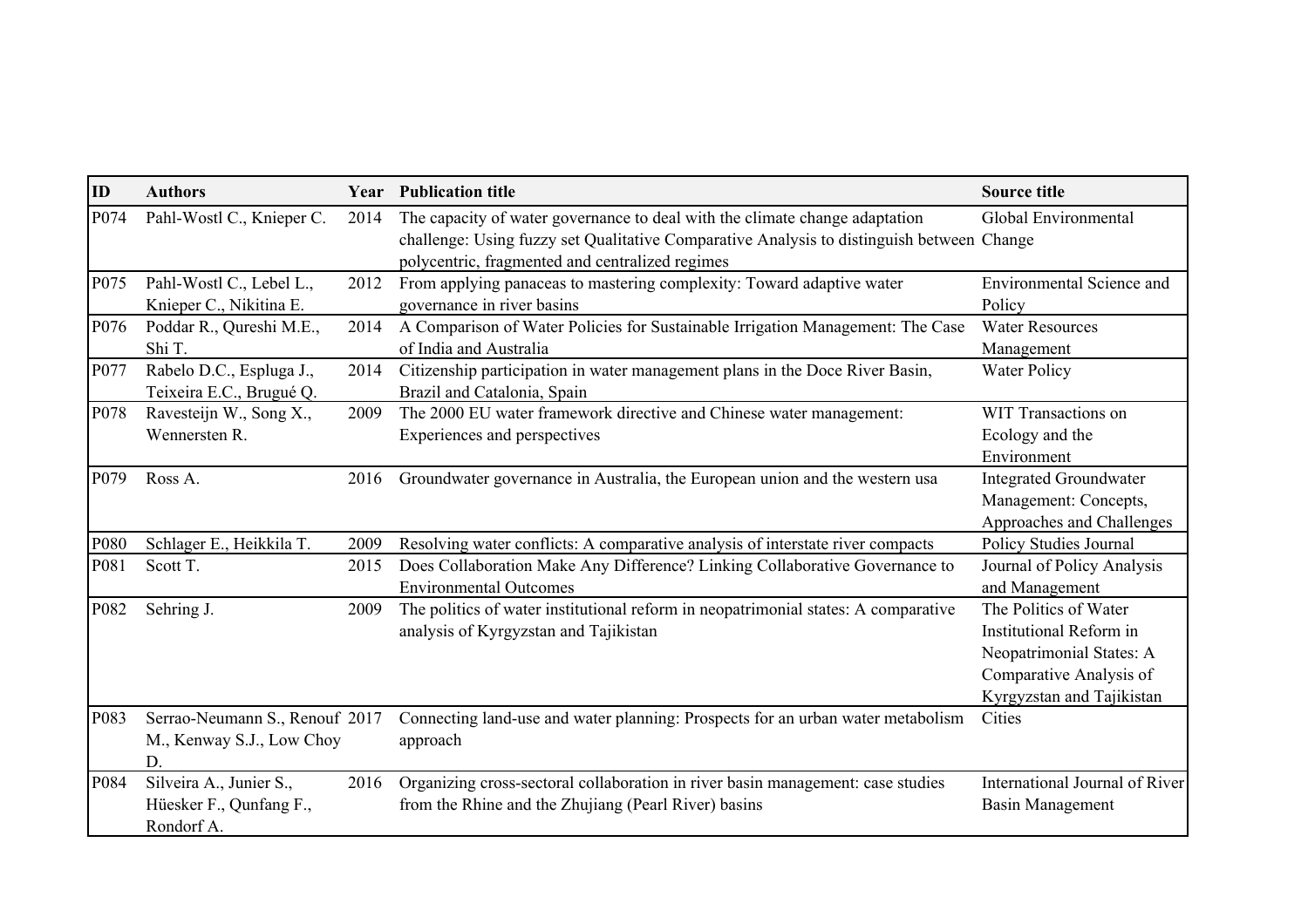| ID   | <b>Authors</b>                 |      | <b>Year</b> Publication title                                                                                  | <b>Source title</b>             |
|------|--------------------------------|------|----------------------------------------------------------------------------------------------------------------|---------------------------------|
| P085 | Speelman S., Frija A.,         | 2011 | The importance of irrigation water rights: Lessons from South Africa and Tunisia                               | <b>Water Policy</b>             |
|      | Buysse J., Van                 |      |                                                                                                                |                                 |
|      | Huylenbroeck G.                |      |                                                                                                                |                                 |
| P086 | Srinivasan V., Lambin          | 2012 | The nature and causes of the global water crisis: Syndromes from a meta-analysis                               | <b>Water Resources Research</b> |
|      | E.F., Gorelick S.M.,           |      | of coupled human-water studies                                                                                 |                                 |
|      | Thompson B.H., Rozelle S.      |      |                                                                                                                |                                 |
| P087 | Swamikannu X., Radulescu       | 2003 | A comparative analysis: Storm water pollution policy in California, USA and                                    | Water Science and               |
|      | D., Young R., Allison R.       |      | Victoria, Australia                                                                                            | Technology                      |
| P088 | Teamsuwan V., Satoh M.         | 2009 | Comparative analysis of management of three water users' organizations:                                        | Paddy and Water                 |
|      |                                |      | Successful cases in the Chao Phraya Delta, Thailand                                                            | Environment                     |
| P089 | Van Buuren A., Vink M.,        | 2016 | Constructing authoritative answers to a latent crisis? Strategies of puzzling,                                 | Journal of Comparative          |
|      | Warner J.                      |      | powering and framing in Dutch climate adaptation practices compared                                            | Policy Analysis: Research       |
|      |                                |      |                                                                                                                | and Practice                    |
| P090 | Varady R.G., Zuniga-Teran 2016 |      | Modes and approaches of groundwater governance: A survey of lessons learned                                    | Water                           |
|      | A.A., Gerlak A.K., Megdal      |      | from selected cases across the globe.                                                                          |                                 |
|      | S.B.                           |      |                                                                                                                |                                 |
| P091 | Venot J.-P., de Fraiture C.,   | 2012 | Revisiting dominant notions: A review of costs, performance and institutions of                                | <b>IWMI</b> Research Report     |
|      | Acheampong E.N.                |      | small reservoirs in sub-Saharan Africa                                                                         |                                 |
| P092 | Vink M.J., Benson D.,          | 2015 | Do state traditions matter? comparing deliberative governance initiatives for                                  | Journal of Water and Climate    |
|      | Boezeman D., Cook H.,          |      | climate change adaptation in dutch corporatism and British pluralism                                           | Change                          |
|      | Dewulf A., Termeer C.          |      |                                                                                                                |                                 |
| P093 | Vinnaria E.M., Hukkab J.J.     | 2010 | An international comparison of the institutional governance of water utility asset                             | <b>Water Policy</b>             |
|      |                                |      | management and its implications for Finland                                                                    |                                 |
| P094 | Wang Y., Mukherjee M.,         | 2016 | Combating river pollution in China and India: Policy measures and governance                                   | <b>Water Policy</b>             |
|      | Wu D., Wu X.                   |      | challenges                                                                                                     |                                 |
| P095 | Wehn U., Rusca M., Evers       | 2015 | Participation in flood risk management and the potential of citizen observatories: A Environmental Science and |                                 |
|      | J., Lanfranchi V.              |      | governance analysis                                                                                            | Policy                          |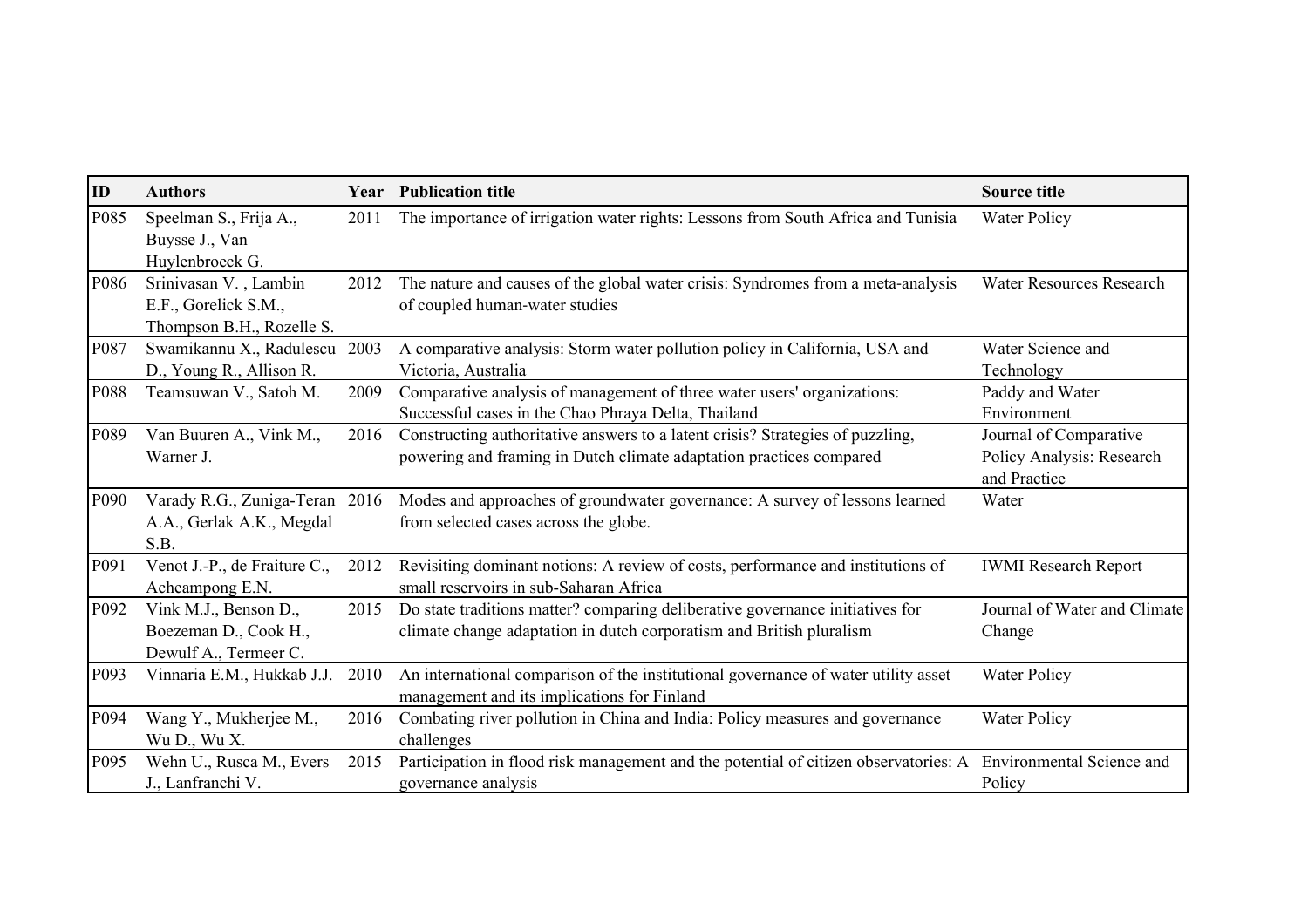| ID   | <b>Authors</b>                                                                                                      |      | <b>Year</b> Publication title                                                                                                                     | <b>Source title</b>                                                                                                  |
|------|---------------------------------------------------------------------------------------------------------------------|------|---------------------------------------------------------------------------------------------------------------------------------------------------|----------------------------------------------------------------------------------------------------------------------|
| P096 | Wiering M., Kaufmann M., 2017<br>Mees H., Schellenberger T.,<br>Ganzevoort W., Hegger<br>D.L.T., Larrue C., Matczak |      | Varieties of flood risk governance in Europe: How do countries respond to driving<br>forces and what explains institutional change?               | Global Environmental<br>Change                                                                                       |
| P097 | P.                                                                                                                  |      | Wiering M., Verwijmeren J. 2012 Limits and Borders: Stages of Transboundary Water Management                                                      | Journal of Borderlands<br><b>Studies</b>                                                                             |
| P098 | Wu H., Leong C.                                                                                                     | 2016 | A composite framework of river sustainability: Integration across time, space and<br>interests in the Yellow River and Ganges River               | <b>Water Policy</b>                                                                                                  |
| P099 | Wu X., Ching L.                                                                                                     | 2013 | The French model and water challenges in developing countries: Evidence from<br>Jakarta and Manila                                                | Policy and Society                                                                                                   |
| P100 | Yang Y.                                                                                                             | 2009 | From decentralized autonomy to central governance: Case of Murray-Darling River<br>Basin and its implication for the governance of Tai Lake Basin | 2009 International<br>Conference on Management<br>Science and Engineering -<br>16th Annual Conference<br>Proceedings |
| P101 | Yu H.                                                                                                               | 2016 | Can water users' associations improve water governance in China? A tale of two<br>villages in the Shiyang River basin                             | Water International                                                                                                  |
| P102 | Yu H.H., Edmunds M.,<br>Lora-Wainwright A.,<br>Thomas D.                                                            | 2016 | Governance of the irrigation commons under integrated water resources<br>management - a comparative study in contemporary rural China             | <b>Environmental Science and</b><br>Policy                                                                           |
| P103 | Zhao C., Wang P., Zhang G. 2015                                                                                     |      | A comparison of integrated river basin management strategies: a global perspective                                                                | Physics and Chemistry of the<br>Earth                                                                                |
| P104 | Zingraff-Hamed A.,<br>Greulich S., Wantzen K.M.,<br>Pauleit S.                                                      | 2017 | Societal drivers of European water governance: a comparison of urban river<br>restoration practices in France and Germany                         | Water                                                                                                                |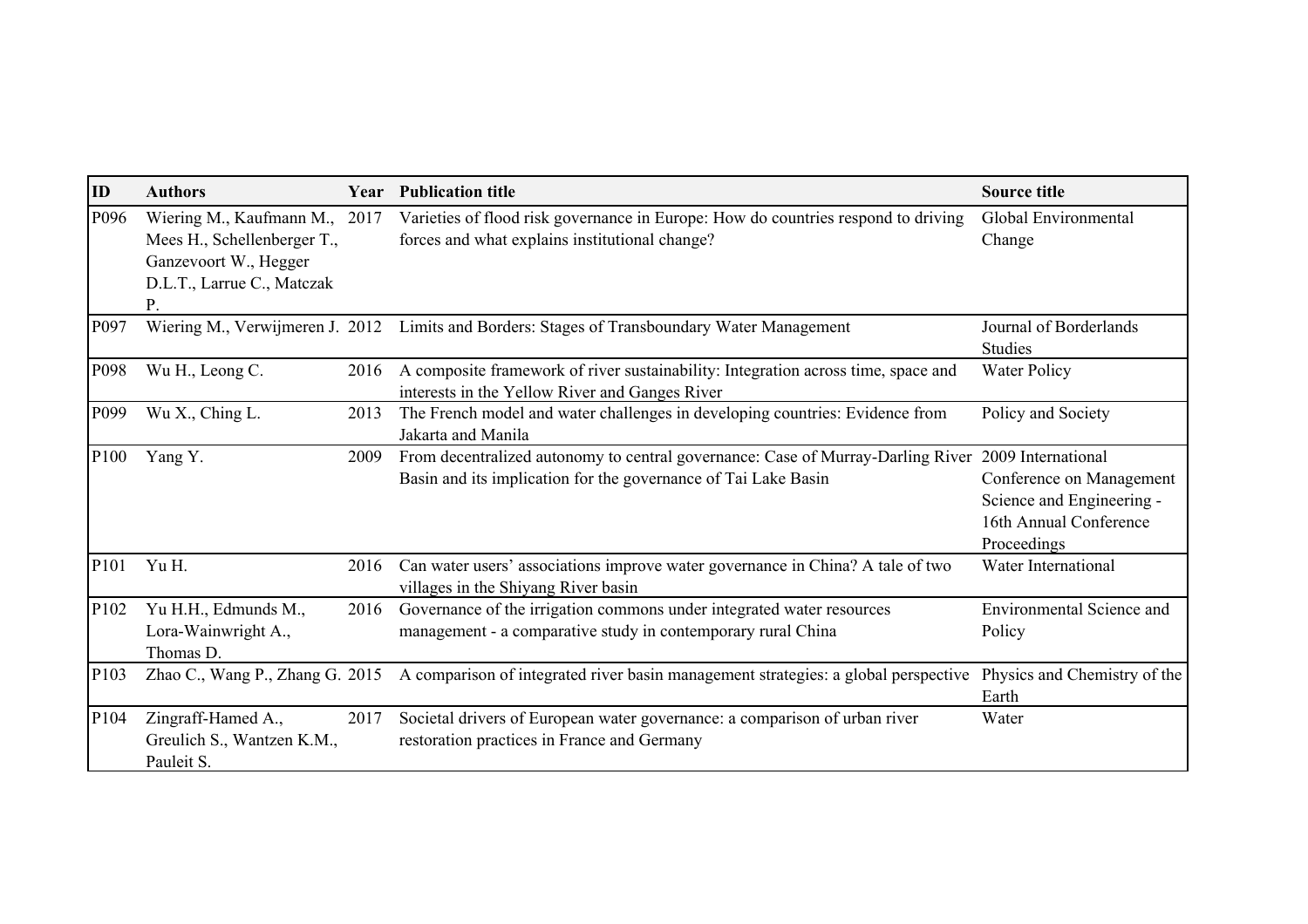## **Appendix B**. Review matrix

This appendix provides the matrix that guided the full-text review and the analysis of the findings. The matrix is presented here in the same order as the results are presented in the main manuscript.

| <b>Criteria</b>                                | <b>Type of</b> | <b>Explanation of the category or possible options</b>                                            | <b>Reference</b> |
|------------------------------------------------|----------------|---------------------------------------------------------------------------------------------------|------------------|
|                                                | information    |                                                                                                   | (where           |
|                                                |                |                                                                                                   | applicable)      |
| A. Generic information                         |                |                                                                                                   |                  |
| <b>Main issue</b>                              | Numbered       | 1. River basin management                                                                         | Adapted          |
|                                                | (select one    | 2. Agriculture                                                                                    | from Cook        |
|                                                | option)        | 3. Urban water services                                                                           | and Bakker       |
|                                                |                | 4. Flood risk governance                                                                          | (2012)           |
|                                                |                | 5. Groundwater governance                                                                         |                  |
|                                                |                | 6. Transboundary water management                                                                 |                  |
|                                                |                | 7. Environmental protection                                                                       |                  |
|                                                |                | 8. Watershed management                                                                           |                  |
| <b>Specification of main</b>                   | Free field     | Further specification of the main scope of the publication                                        |                  |
| issue                                          |                |                                                                                                   |                  |
| <b>Objective/Question</b>                      | Free field     | Research objective( $s$ ) or question( $s$ ) as stated in the publication                         |                  |
| <b>B.</b> Definitions, elements and frameworks |                |                                                                                                   |                  |
| Type of water                                  | Numbered       | 1. Existing definition                                                                            |                  |
| governance definition                          | (select one    | 2. Own definition                                                                                 |                  |
|                                                | option)        | 3. No/unclear definition                                                                          |                  |
| <b>Definition</b> used                         | Free field     | If applicable, the definition (and the reference) is copied from the publication.                 |                  |
| <b>Type of framework</b>                       | Numbered       | 1. Existing framework,                                                                            |                  |
| for comparison                                 | (select one)   | 2. Own framework A (developed and then used to compare cases),                                    |                  |
|                                                | option)        | 3. Own framework B (developed out of the comparison e.g. inductively or through grounded theory), |                  |
|                                                |                | 4. No/unclear framework                                                                           |                  |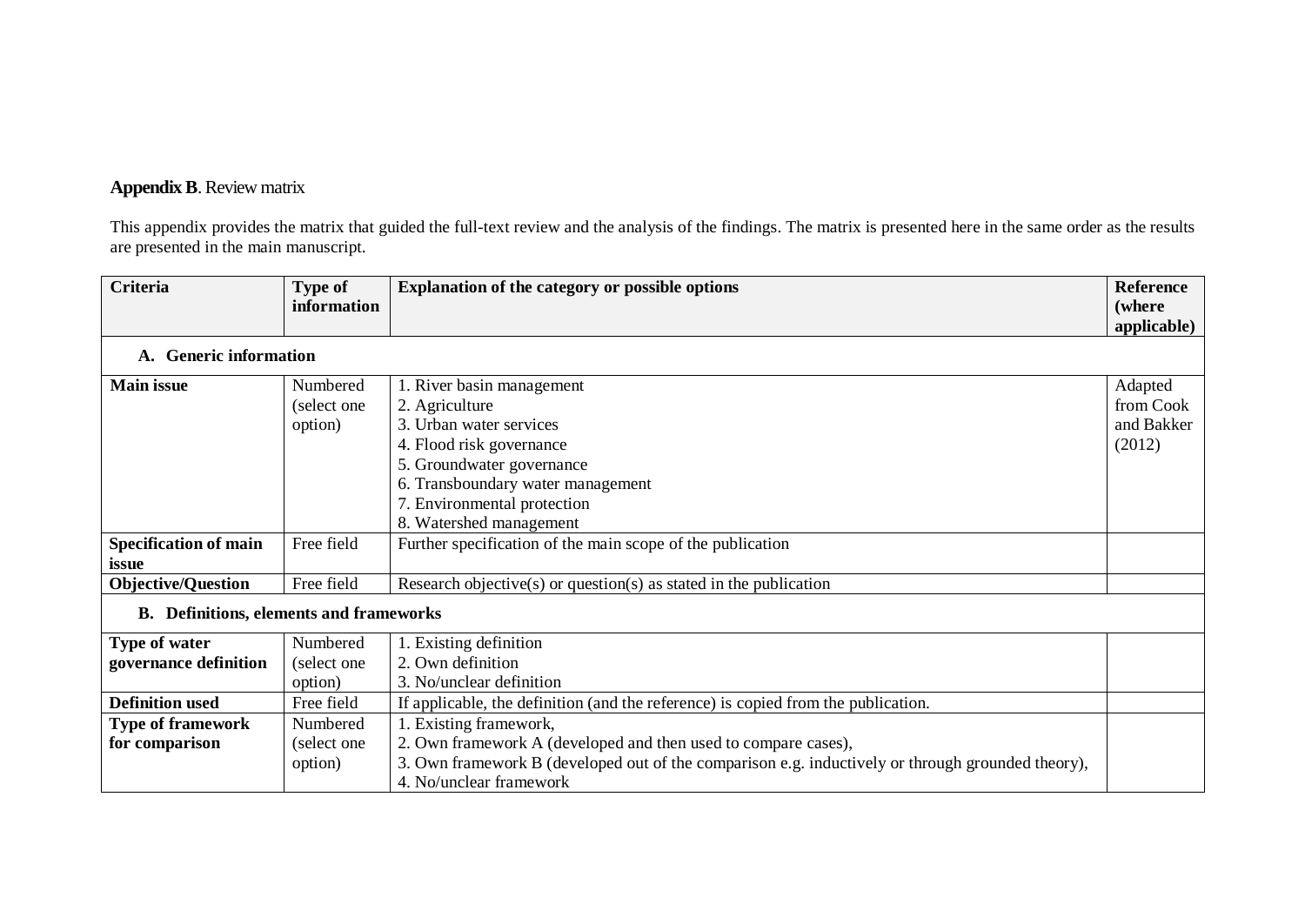| <b>Criteria</b>                            | Type of<br>information | <b>Explanation of the category or possible options</b>                                                  | <b>Reference</b><br>(where |  |
|--------------------------------------------|------------------------|---------------------------------------------------------------------------------------------------------|----------------------------|--|
|                                            |                        |                                                                                                         | applicable)                |  |
| <b>Governance elements</b>                 | Free field             | Description of the theoretical concepts or governance elements that are assessed and compared. For      |                            |  |
| included                                   |                        | example, institutions/actors; policies; legislation; instruments; structures; coordination.             |                            |  |
| <b>Type of governance</b>                  | Numbered               | 1. Legislation, instruments, policies                                                                   | Expanded                   |  |
| elements                                   | (multiple)             | 2. Participation and stakeholder involvement                                                            | from                       |  |
|                                            | options                | 3. Cooperation and coordination                                                                         | Rogers and                 |  |
|                                            | possible)              | 4. Resources                                                                                            | Hall (2003)                |  |
|                                            |                        | 5. Knowledge and expertise                                                                              |                            |  |
|                                            |                        | 6. Governance levels                                                                                    |                            |  |
|                                            |                        | 7. Governance qualities                                                                                 |                            |  |
|                                            |                        | 8. Water/environmental management and outcomes                                                          |                            |  |
|                                            |                        | 9. Other                                                                                                |                            |  |
| C. Case selection, location and boundaries |                        |                                                                                                         |                            |  |
| <b>Case selection</b>                      | Free field             | If applicable, the specific method or rationale that was used to select cases, e.g. most similar, most  |                            |  |
| rationale                                  |                        | different research design. Left as empty when no reason for selecting the cases is provided.            |                            |  |
| Unit of analysis                           | Free field             | The unit of analyses (cases) that are being used to compare, e.g. a watershed committee, a river basin, |                            |  |
|                                            |                        | a participation arena. The term that is used by the authors is copied.                                  |                            |  |
| <b>Number of cases</b>                     | <b>Insert</b>          | The number of cases compared                                                                            |                            |  |
| compared                                   | number                 |                                                                                                         |                            |  |
| Name $(s)$ of                              | Free field             | The name of up to 10 of the countries that are compared. When more than 10 countries are compared       |                            |  |
| country/countries                          |                        | just write the number of countries and the relevant region.                                             |                            |  |
| Name(s) of                                 | Free field             | The name of the city, subnational or multi-national region that is being compared, e.g. Europe, city of |                            |  |
| jurisdictional unit (not                   |                        | Manila, region in central Spain                                                                         |                            |  |
| a country)                                 |                        |                                                                                                         |                            |  |
| Name $(s)$ of                              | Free field             | The name of the basin and its location. For example, Elqui Basin (Chile); Mendoza Basin                 |                            |  |
| hydrological basin(s)                      |                        | (Argentina); Pucara Basin (Bolivia)                                                                     |                            |  |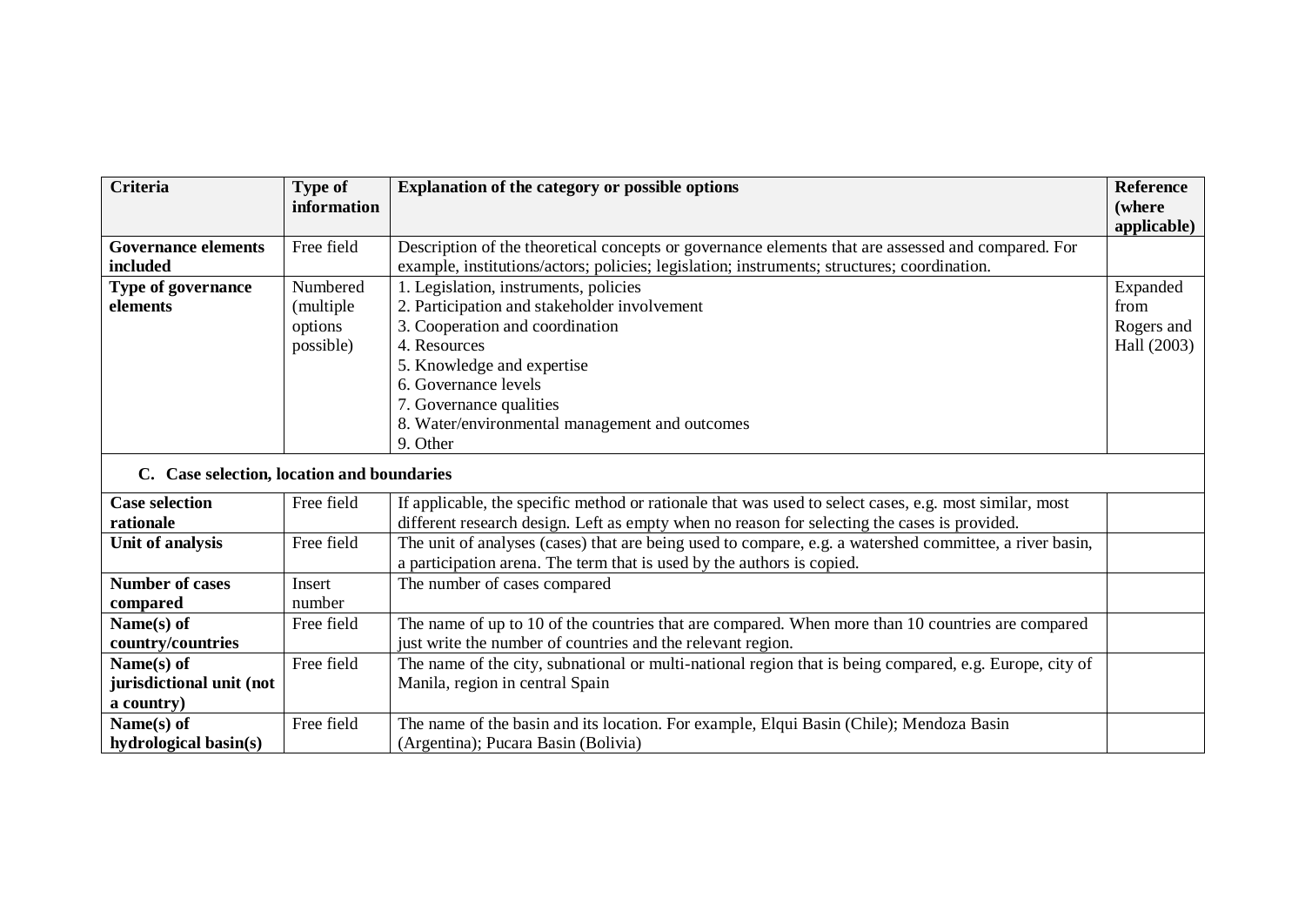| <b>Criteria</b>               | <b>Type of</b><br>information | <b>Explanation of the category or possible options</b>                                                | <b>Reference</b><br>(where) |
|-------------------------------|-------------------------------|-------------------------------------------------------------------------------------------------------|-----------------------------|
| <b>Case boundaries</b>        | Numbered                      |                                                                                                       | applicable)                 |
|                               |                               | 1. Hydrological borders                                                                               |                             |
|                               | (select one                   | 2. Jurisdictional                                                                                     |                             |
|                               | option)                       | 3. Both (This option applies when jurisdictional borders are used to define a part of a hydrological  |                             |
|                               |                               | unit (e.g. Dutch part of the Rhine basin)                                                             |                             |
|                               |                               | 4. Not clearly specified                                                                              |                             |
| <b>Hydrological borders</b>   | Numbered                      | Options for applicable hydrological unit when the cases are defined by a hydrological border (e.g.    | Tanago et                   |
|                               | (select one                   | River (sub-)basins / aquifers / streams / wetlands or parts thereof):                                 | al. $(2016)$ ;              |
|                               | option if                     | 1. Whole transboundary river basins. For example, the Rhine basin, Danube River (if tributaries and   | Varady et                   |
|                               | hydrological                  | the catchment area are not considered)                                                                | al $(2016)$                 |
|                               | borders                       | 2. Whole domestic river basins. For example, the Thames basin, Loire River (if tributaries and the    |                             |
|                               | apply)                        | catchment area are not considered)                                                                    |                             |
|                               |                               | Sub-basins of domestic or transboundary river basins. For example, the Tisza basin (part of the<br>3. |                             |
|                               |                               | Danube basin), Doñana wetland, Mississippi delta                                                      |                             |
|                               |                               | Aquifers<br>4.                                                                                        |                             |
| <b>Jurisdictional borders</b> | Numbered                      | Options for applicable jurisdictional boundaries:                                                     |                             |
|                               | (select one                   | Local: Comparison of towns, communities or cities. For example, London;                               |                             |
|                               | option if                     | Sub-national regions: Comparison of provinces, counties or federal states. For example, Western<br>2. |                             |
|                               | jurisdictional                | USA, Bavarian part of the Danube basin;                                                               |                             |
|                               | borders                       | Countries: Comparison of countries, e.g. Spain<br>3.                                                  |                             |
|                               | apply)                        | Multi-national regions: Comparison of region that encompasses multiple countries<br>4.                |                             |
|                               |                               | 5.<br>Global: The comparison covers the entire world                                                  |                             |
| D. Data and methods           |                               |                                                                                                       |                             |
| Type of data                  | Numbered                      | 1. Primary data (interviews, observations or documents collected for research purposes)               | Van de                      |
|                               | (select one                   | 2. Secondary data (collected by others for other purposes, e.g. indices, censuses, monitoring data)   | Ven, 2007                   |
|                               | option                        | 3. Both                                                                                               |                             |
|                               |                               | 4. Other                                                                                              |                             |
|                               | Free field                    | If "Other", the data used is specified.                                                               |                             |